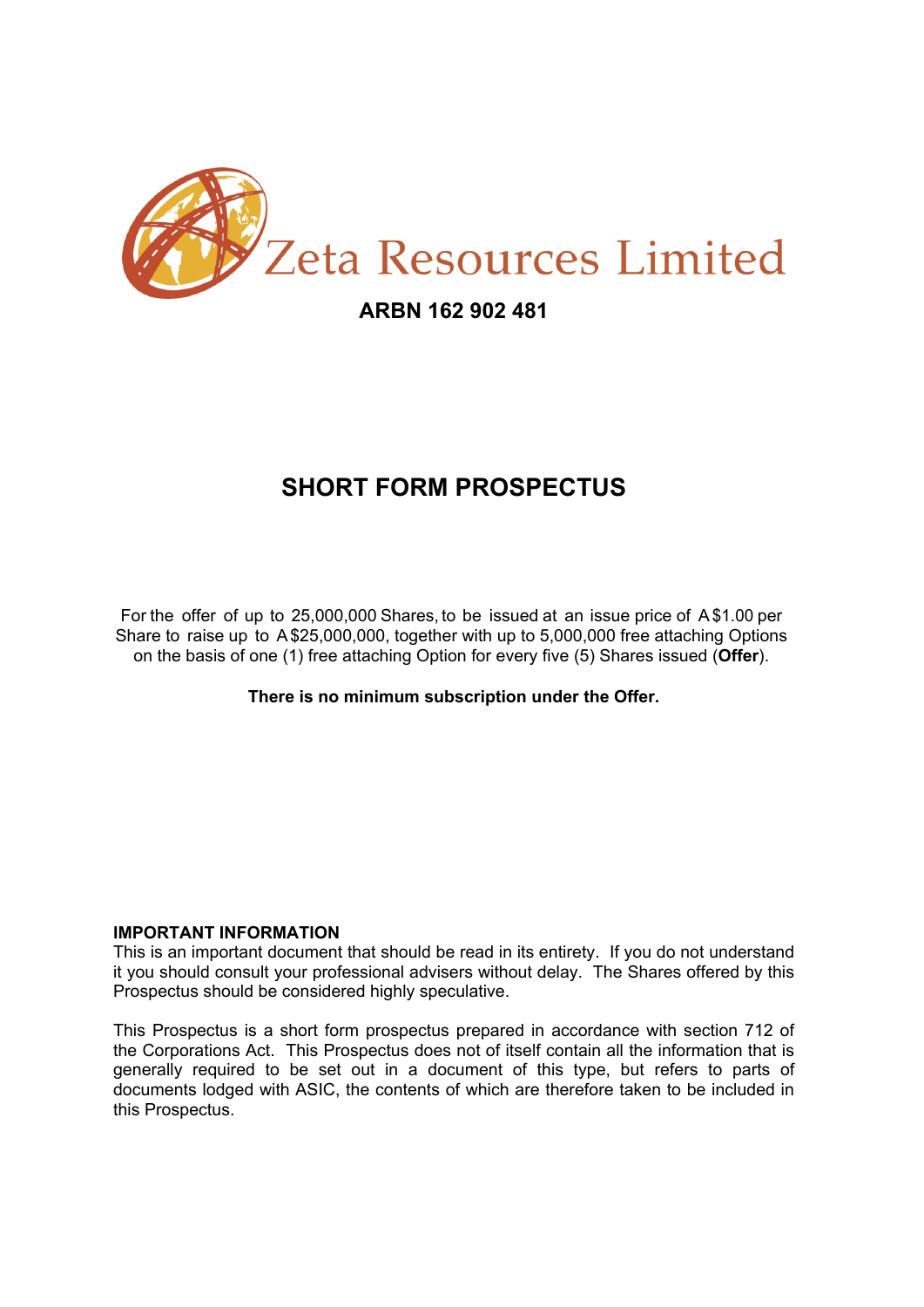### **Table of Contents**

| <b>Section</b> | Page No |
|----------------|---------|
|                |         |
| 1.             |         |
| 1.1            |         |
| 1.2            |         |
| 1.3            |         |
| 1.4            |         |
| 1.5            |         |
| 1.6            |         |
| 1.7            |         |
| 1.8            |         |
|                |         |
| 2.             |         |
| 2.1            |         |
| 2.2            |         |
| 2.3            |         |
| 2.4            |         |
| 2.5            |         |
| 2.6            |         |
| 2.7            |         |
| 2.8            |         |
| 2.9            |         |
| 2.10           |         |
| 2.11           |         |
| 2.12           |         |
| 2.13           |         |
| 2.14           |         |
| 3.             |         |
| 3.1            |         |
| 3.2            |         |
| 3.3            |         |
| 3.4            |         |
| 3.5            |         |
| 3.6            |         |
| 3.7            |         |
| 3.8            |         |
| 3.9            |         |
| 4.             |         |
| 4.1            |         |
| 4.2            |         |
| 4.3            |         |
| 4.4            |         |
| 4.5            |         |
| 4.6            |         |
| 4.7            |         |
| 4.8            |         |
| 4.9            |         |
| 4.10           |         |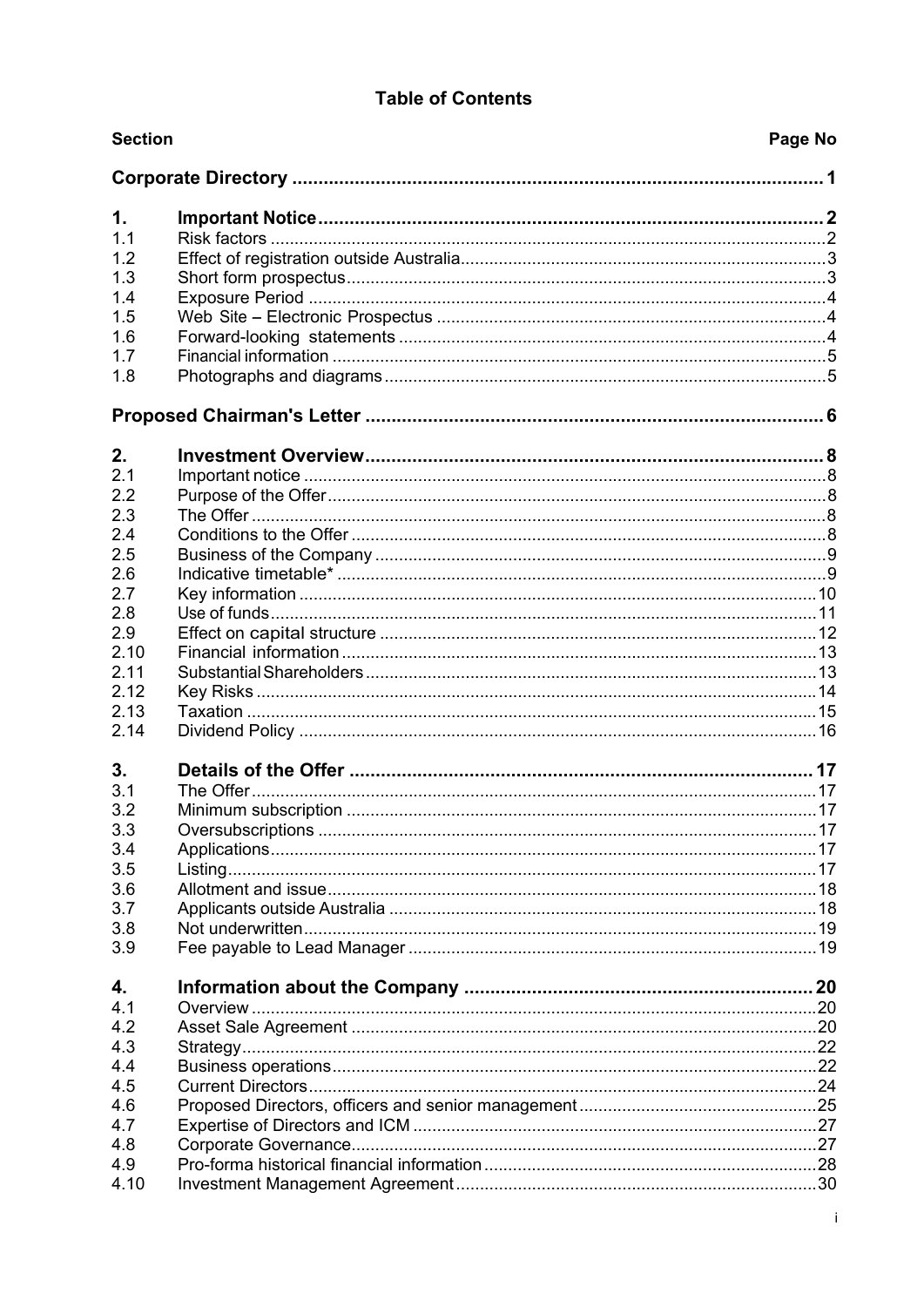### **Table of Contents**

| <b>Section</b> |                                                                                                                                                                    | Page No |
|----------------|--------------------------------------------------------------------------------------------------------------------------------------------------------------------|---------|
| 4.11           |                                                                                                                                                                    |         |
| 4.12           |                                                                                                                                                                    |         |
| 4.13           |                                                                                                                                                                    |         |
| 4.14           |                                                                                                                                                                    |         |
| 4.15           |                                                                                                                                                                    |         |
| 4.16           |                                                                                                                                                                    |         |
| 5.             | Incorporation by reference of documents lodged with ASIC  41                                                                                                       |         |
| 5.1            |                                                                                                                                                                    |         |
| 5.2            |                                                                                                                                                                    |         |
| 6.             |                                                                                                                                                                    |         |
| 6.1            |                                                                                                                                                                    |         |
| 6.2<br>6.3     | Risks arising from the Company's jurisdiction of incorporation and registration 47<br>Risks relating to the Utilico Minority Interests and future operation of the |         |
|                |                                                                                                                                                                    |         |
| 6.4            | Risks relating to the Company's operations (including those to be acquired from                                                                                    |         |
|                |                                                                                                                                                                    |         |
| 6.5            |                                                                                                                                                                    |         |
| 7.             |                                                                                                                                                                    |         |
| 7.1            |                                                                                                                                                                    |         |
| 7.2            |                                                                                                                                                                    |         |
| 7.3            |                                                                                                                                                                    |         |
| 7.4<br>7.5     |                                                                                                                                                                    |         |
| 7.6            |                                                                                                                                                                    |         |
| 7.7            |                                                                                                                                                                    |         |
| 7.8            |                                                                                                                                                                    |         |
| 7.9            |                                                                                                                                                                    |         |
| 7.10           |                                                                                                                                                                    |         |
| 7.11           |                                                                                                                                                                    |         |
| 7.12           |                                                                                                                                                                    |         |
| 7.13           |                                                                                                                                                                    |         |
| 7.14           |                                                                                                                                                                    |         |
| 7.15           | Clearing House Electronic Sub-Register System (CHESS) and Issuer Sponsorship64                                                                                     |         |
| 7.16           |                                                                                                                                                                    |         |
| 8.             |                                                                                                                                                                    |         |
| 9.             |                                                                                                                                                                    |         |
|                |                                                                                                                                                                    |         |
|                |                                                                                                                                                                    |         |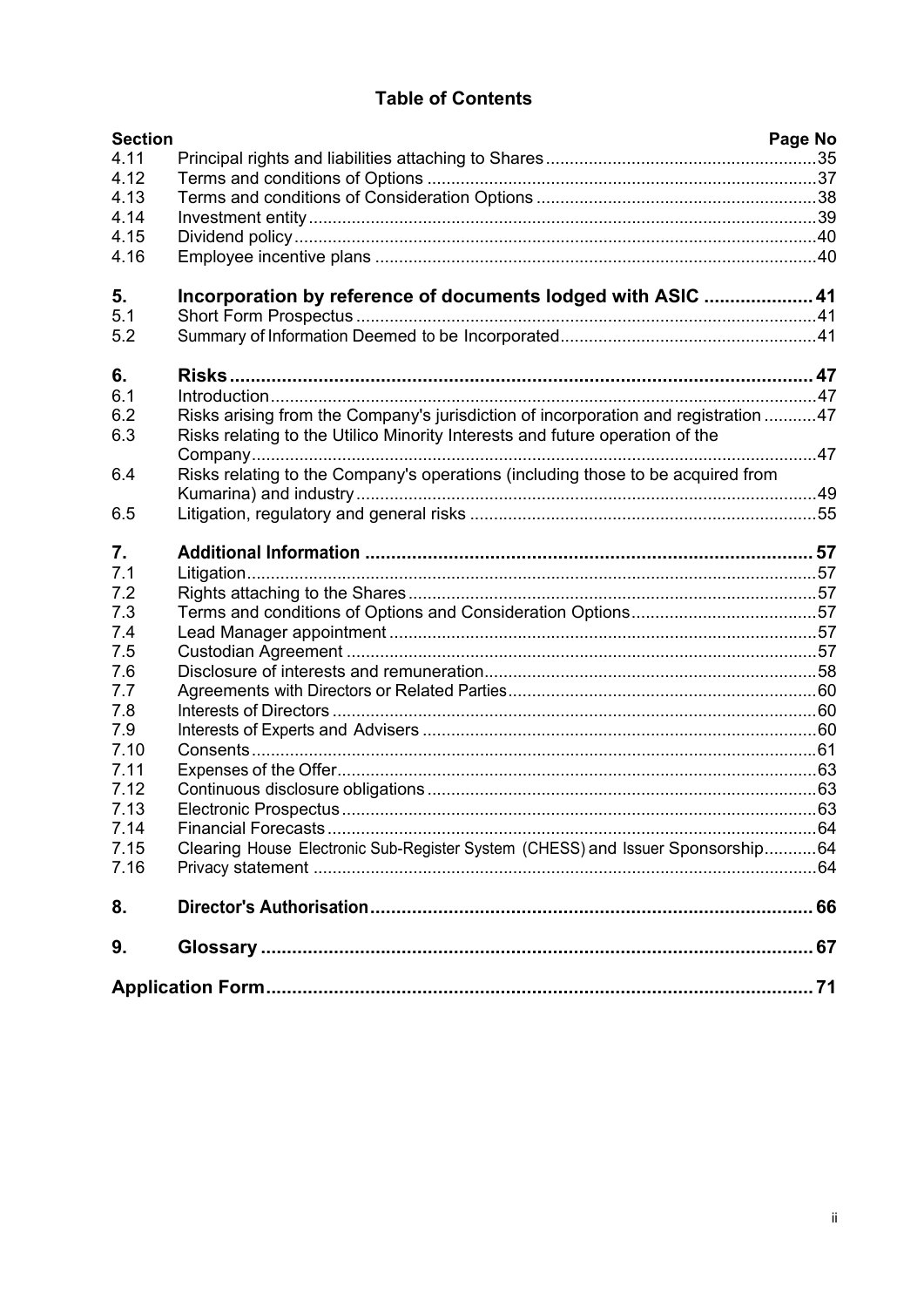# **Corporate Directory**

### **Current Directors and officers**

Mr Charles Jillings **Director** 

Mr Alasdair Younie **Director** 

Ms Kim Armstrong **Secretary** 

BCB Charter Corporate Services Limited Assistant Secretary

### **Proposed Directors and officers**

Mr Peter Sullivan Chairman and Non-Executive Director

Mr Marthinus (Martin) Botha Non-Executive Director

Ms Xi Xi Non-Executive Director

BCB Charter Corporate Services Limited Secretary – Bermuda

Mr Mark Pitts Assistant Secretary - Australia

### **Registered Office**

19 Par-la-Ville Road Hamilton HM 11 Bermuda Telephone: +1 441 295 5678<br>Facsimile: +1 441 295 6699 +1 441 295 6699 Email: karmstrong@bcb.bm

### **Australian Registered Office**

Suite 8 7 The Esplanade Mt Pleasant WA 6153 Australia<br>Telephone: +61 8 9316 9100 Facsimile: +61 8 9315 5475

#### **Website**

www.zetaresources.co

### **Share Registry**

Security Transfer Registrars Pty Ltd 770 Canning Highway Applecross WA 6153 Australia<br>Phone: +61 8 9315 2333 Facsimile: +61 8 9315 2233

### **Legal Advisers**

**Australia** 

Hardy Bowen Lawyers Level 1 28 Ord Street West Perth WA 6005 Australia

#### **Bermuda**

Conyers Dill & Pearman Limited Clarendon House 2 Church Street Hamilton HM 11 Bermuda

### **Lead Manager to the Offer**

Azure Capital Limited Level 34 Exchange Plaza 2 The Esplanade Perth WA 6000

#### **Proposed Auditor**

HLB Mann Judd Level 4 130 Stirling Street Perth WA 6000

#### **Custodian**

Bermuda Commercial Bank Limited 19 Par-la-Ville Road Hamilton HM 11 Bermuda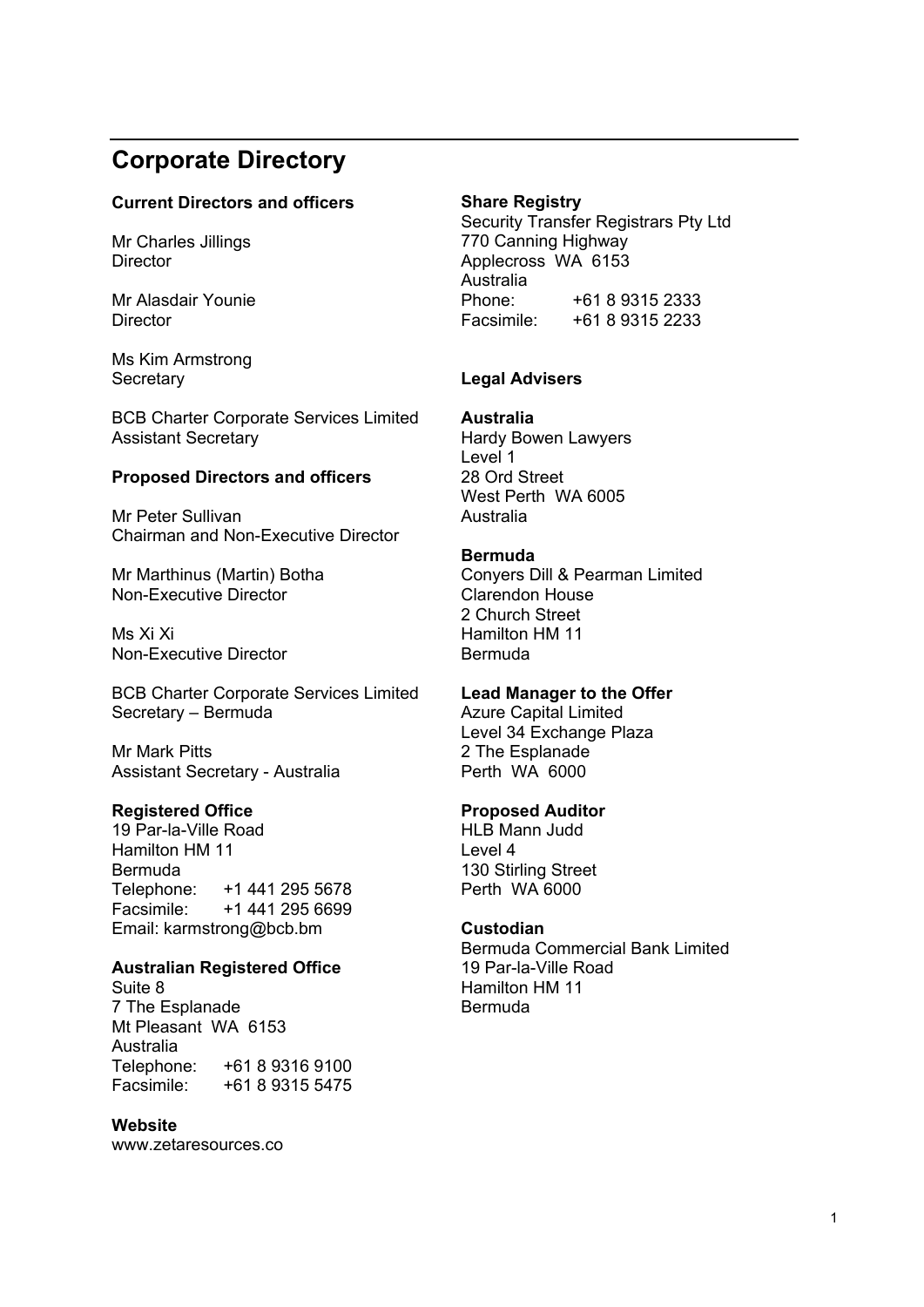### **1. Important Notice**

This Prospectus is dated 17 April 2013 and was lodged with ASIC on that date. ASIC and its officers take no responsibility for the contents of this Prospectus or the merits of the investment to which this Prospectus relates.

No Shares or Options may be issued on the basis of this Prospectus later than 13 months after the date of this Prospectus. Application will be made to ASX within seven (7) days after the date of this Prospectus for Official Quotation of the Shares and Options the subject of this Prospectus.

No person is authorised to give information or to make any representation in connection with this Prospectus, which is not contained in the Prospectus. Any information or representation not so contained may not be relied on as having been authorised by the Company in connection with this Prospectus.

It is important that you read this Prospectus in its entirety and seek professional advice where necessary. The Shares the subject of this Prospectus should be considered highly speculative.

The distribution of this Prospectus in jurisdictions outside Australia may be restricted by law and persons who come into possession of this Prospectus should seek advice on and observe any of these restrictions. Failure to comply with these restrictions may violate securities laws. Applicants who are resident in countries other than Australia should consult their professional advisers as to whether any governmental or other consents are required or whether any other formalities need to be considered and followed.

This Prospectus does not constitute an offer in any place in which, or to any person to whom, it would not be lawful to make such an offer.

Consent under the Exchange Control Act 1972 (and its related regulations) has been obtained from the Bermuda Monetary Authority for the issue and transfer of the Shares to and between non-residents of Bermuda for exchange control purposes, provided the Shares remain listed on an appointed stock exchange, which includes ASX. This Prospectus will be filed with the Registrar of Companies in Bermuda in accordance with Bermuda law. In granting such consent and in accepting this Prospectus for filing, neither the Bermuda Monetary Authority nor the Registrar of Companies in Bermuda accepts any responsibility for the financial soundness or the correctness of any of the statements made or opinions expressed in this Prospectus.

Details of the definitions and abbreviations used in this Prospectus are set out in Section 9.

### **1.1 Risk factors**

Potential investors should be aware that subscribing for Shares in the Company involves a number of risks. The key risk factors of which investors should be aware are set out in Section 6. These risks, together with other general risks applicable to all investments in listed securities not specifically referred to, may affect the value of the Shares and the Options in the future. Accordingly, an investment in the Company should be considered highly speculative. Investors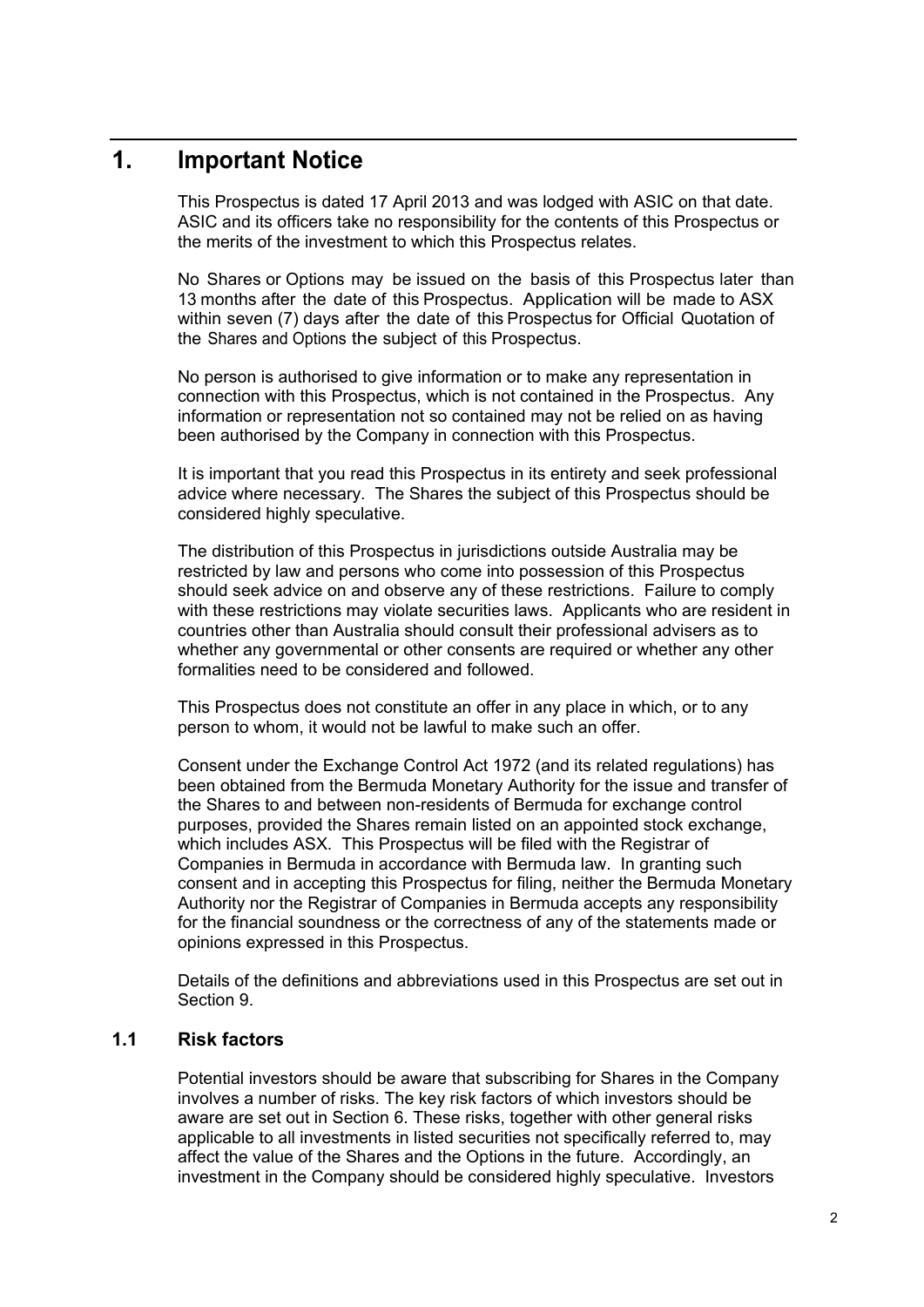should consider consulting their professional advisers before deciding whether to apply for Shares pursuant to this Prospectus.

### **1.2 Effect of registration outside Australia**

As the Company is not established in Australia, its general corporate activities (apart from any offering of securities in Australia) are not regulated by the Corporations Act or by ASIC but instead are regulated by the Bermuda Companies Act and its registration is administered by the Registrar of Companies in Bermuda.

### **1.3 Short form prospectus**

This Prospectus is a short form prospectus issued in accordance with section 712 of the Corporations Act. This means this Prospectus alone does not contain all the information that is generally required to satisfy the disclosure requirements of the Corporations Act. Rather, it incorporates all other necessary information by reference to information contained in documents which have been lodged with ASIC.

This Prospectus incorporates the scheme booklet dated 8 April 2013, being the disclosure document lodged by Kumarina with ASIC for the purpose of the Scheme, pursuant to which the Company will acquire all the issued shares of Kumarina (**Scheme Booklet**).

In referring to the Scheme Booklet, the Company:

- (a) identifies the Scheme Booklet as being relevant to the Offer of Shares and Options under this Prospectus and containing information that will assist investors and their professional advisers in making an informed assessment of:
	- (i) the rights and liabilities attaching to the Shares and Options; and
	- (ii) the assets and liabilities, financial position and performance, profits and losses and prospects of the Company;
- (b) refers investors and their professional advisers to Section 5, which summarises the information in the Scheme Booklet taken to be included in this Prospectus;
- (c) advises that Section 5 contains sufficient information about the contents of the Scheme Booklet to allow a person to whom the Offer is made to decide whether to obtain a copy of the Scheme Booklet;
- (d) advises that the information in the Scheme Booklet will be primarily of interest to investors and their professional advisers; and
- (e) notes that any person is able to obtain, free of charge, a copy of the Scheme Booklet by contacting the Company at its office in Australia during normal business hours during the Offer Period or by downloading it from the Company's website www.zetaresources.co.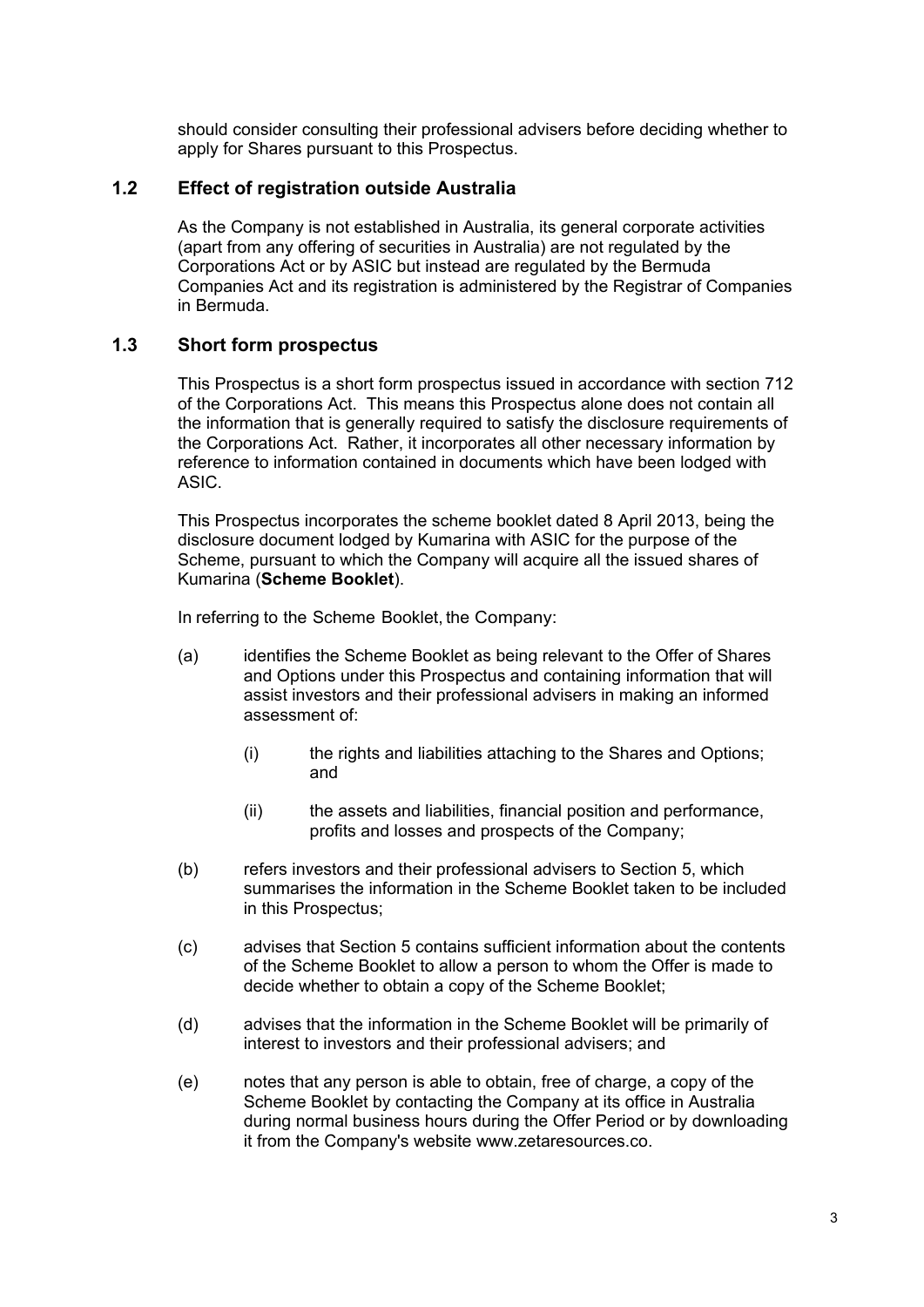### **1.4 Exposure Period**

This Prospectus will be circulated during the Exposure Period. The purpose of the Exposure Period is to enable this Prospectus to be examined by market participants, prior to the raising of funds. You should be aware that this examination may result in the identification of deficiencies in this Prospectus. In such circumstances, any application that has been received may need to be dealt with in accordance with section 724 of the Corporations Act. Applications for Shares under this Prospectus will not be processed by the Company until after the expiry of the Exposure Period. No preference will be conferred upon applications lodged prior to the expiry of the Exposure Period.

### **1.5 Web Site - Electronic Prospectus**

A copy of this Prospectus can be downloaded from the website of the Company at www.zetaresources.co. If you are accessing the electronic version of this Prospectus for the purpose of making an investment in the Company, you must be an Australian resident and must only access this Prospectus from within Australia.

The Corporations Act prohibits any person passing onto another person an Application Form unless it is attached to a hard copy of this Prospectus or it accompanies the complete and unaltered version of this Prospectus. You may obtain a hard copy of this Prospectus free of charge by contacting the Company.

The Company reserves the right not to accept an Application Form from a person if it has reason to believe that, when that person was given access to the electronic Application Form, it was not provided together with the electronic Prospectus and any relevant supplementary or replacement prospectus or any of those documents were incomplete or altered.

### **1.6 Forward-looking statements**

This Prospectus contains forward-looking statements which are identified by words such as 'may', 'could', 'believes', 'estimates', 'targets', 'expects', or 'intends' and other similar words that involve risks and uncertainties.

These statements are based on an assessment of present economic and operating conditions, and on a number of assumptions regarding future events and actions that, as at the date of this Prospectus, are expected to take place.

Such forward-looking statements are not guarantees of future performance and involve known and unknown risks, uncertainties, assumptions and other important factors, many of which are beyond the control of the Company, the Directors and management.

The Company cannot and does not give any assurance that the results, performance or achievements expressed or implied by the forward-looking statements contained in this Prospectus will actually occur and investors are cautioned not to place undue reliance on these forward-looking statements.

The Company has no intention to update or revise forward-looking statements, or to publish prospective financial information in the future, regardless of whether new information, future events or any other factors affect the information contained in this Prospectus, except where required by law.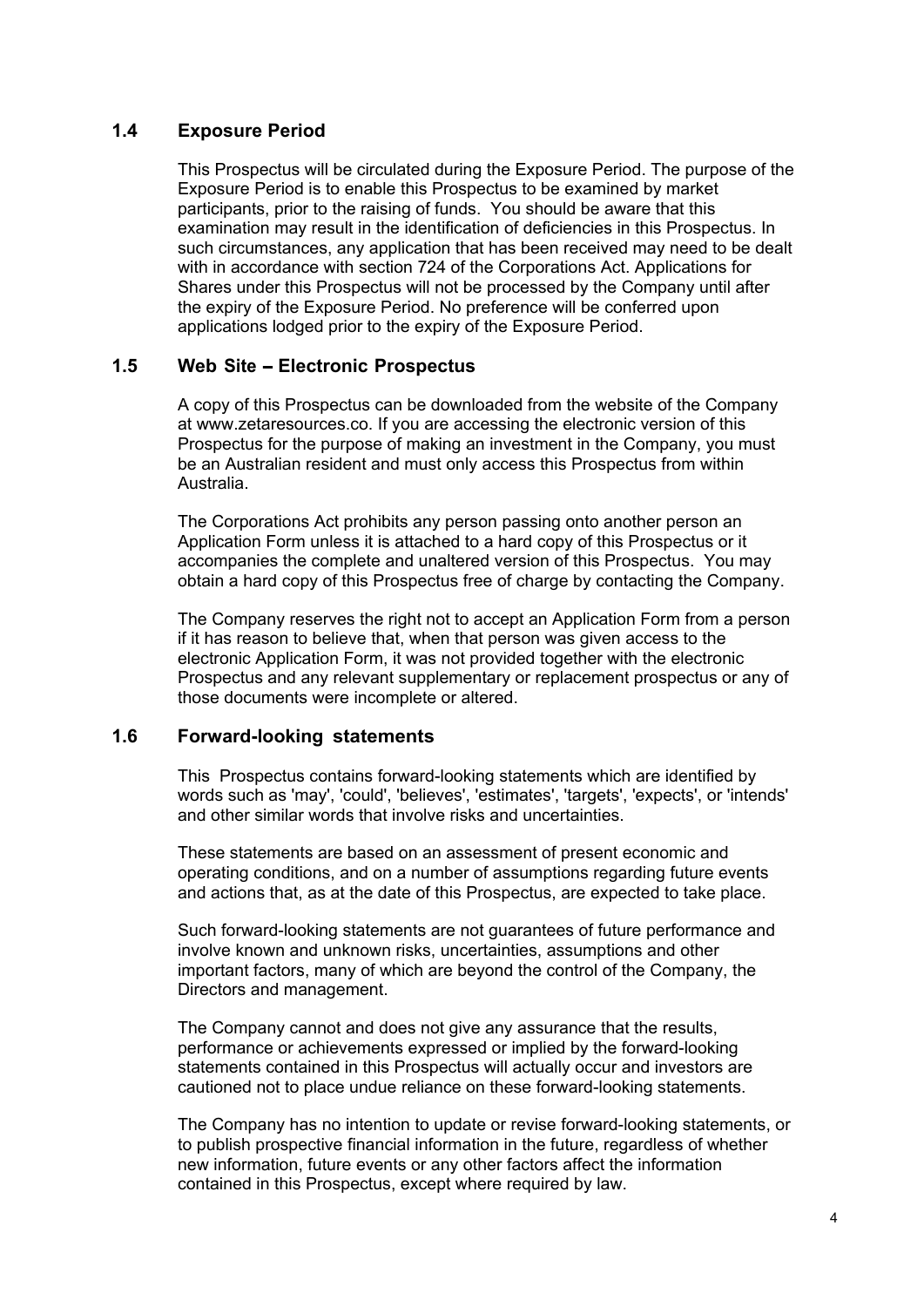These forward looking statements are subject to various risk factors that could cause the Company's actual results to differ materially from the results expressed or anticipated in these statements. These risk factors are set out in Section 6.

### **1.7 Financial information**

Other than certain preliminary steps taken in relation to the Scheme, and the entry into the Asset Sale Agreement and the Investment Management Agreement, the Company has not transacted any business since its incorporation in August 2012. As at the date of this Prospectus, the Company does not have any assets or liabilities. Section 4.9 sets out a summary pro-forma historical statement of financial position as at 31 December 2012 for the Company, as if the Scheme had been implemented, and the Offer had been completed. For further information on the Asset Sale Agreement, refer to Section 4.2. For further information on the Investment Management Agreement, refer to Section 4.10.

### **1.8 Photographs and diagrams**

Photographs used in this Prospectus which do not have descriptions are for illustration only and should not be interpreted to mean that any person shown endorses the Prospectus or its contents, or that the assets shown in them are owned by the Company. Diagrams used in this Prospectus are illustrative only and may not be drawn to scale.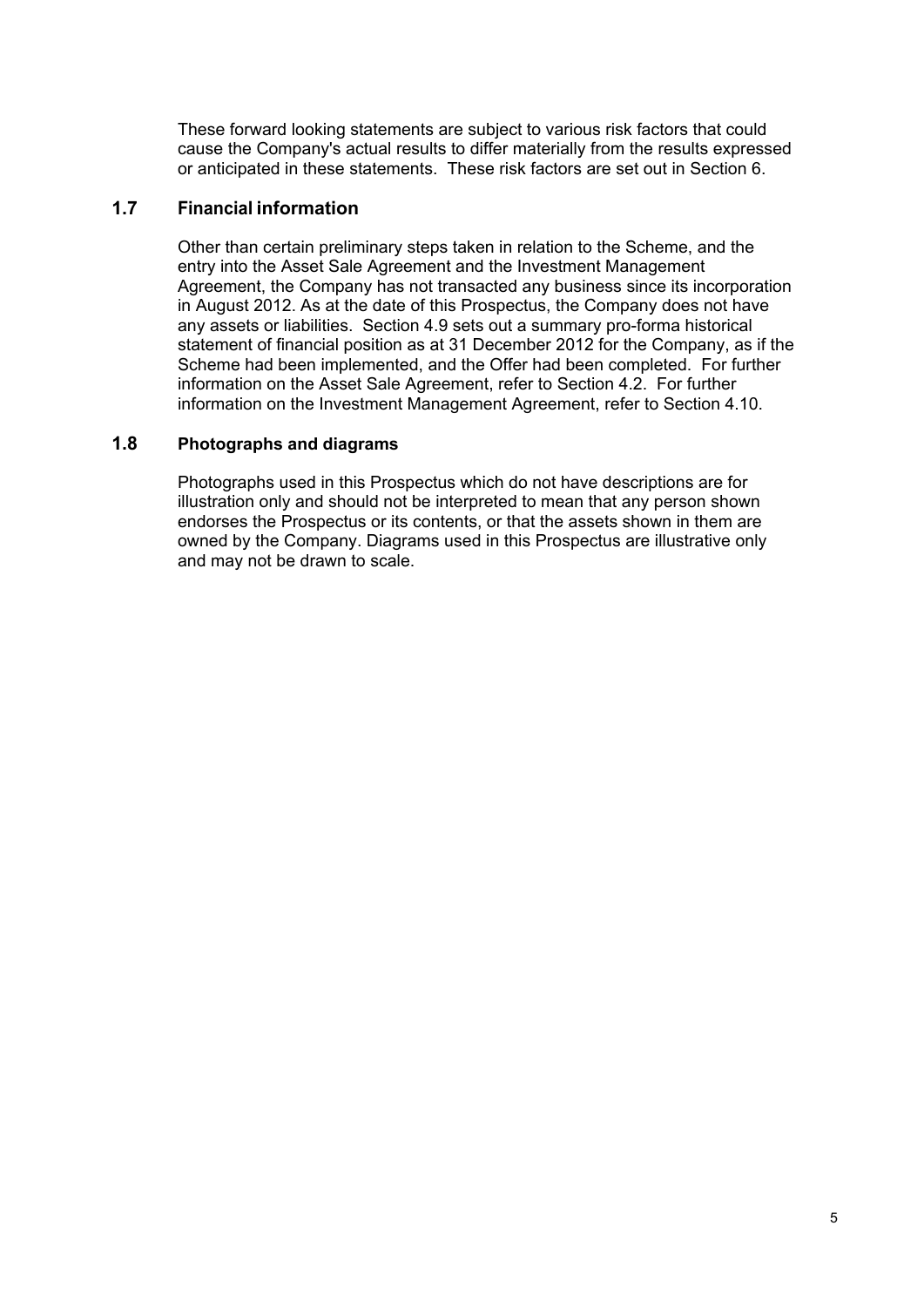# **Proposed Chairman's Letter**

Dear Investor,

On behalf of the Directors and Proposed Directors of Zeta Resources Limited (Company), I am pleased to present this Prospectus and invite you to become a Shareholder in the Company.

By this Prospectus, the Company offers for subscription up to 25,000,000 Shares each at an issue price of A\$1.00, together with up to 5,000,000 free attaching Options on the basis of one (1) Option for every five (5) Shares issued, to raise up to A\$25,000,000. The Offer has no minimum subscription. The purpose of the Offer is to provide the Company with funds to execute its investment strategy.

On 30 January 2013, it was announced that the Company had entered into an Implementation Agreement with Kumarina Resources Limited (Kumarina) under which it was proposed that the Company would acquire all of the issued shares in Kumarina by way of a scheme of arrangement (Scheme). The Offer is conditional upon:

- (a) Kumarina shareholders approving the Scheme;
- (b) the Court approving the Scheme; and
- (c) ASX granting Official Quotation of the Shares and Options, subject only to the Scheme taking effect and such other conditions as are acceptable to the Company and Kumarina.

A meeting of Kumarina shareholders to consider approving the Scheme is due to take place on 16 May 2013.

The Company was incorporated in Bermuda and has been registered as a foreign company in Australia under the Corporations Act. Upon implementation of the Scheme and listing on ASX, the Company's main assets will include Kumarina's existing cash, Kumarina's Ilgarari and Murrin Murrin Projects, cash raised pursuant to the Offer, and the Utilico Minority Interests. The Utilico Minority Interests comprise shareholdings in a group of, predominantly, listed mining and resource companies and, as at 3 April 2013, the Utilico Minority Interests had a market value of approximately A\$38.28 million. The combination of the Utilico Minority Interests with Kumarina's Ilgarari and Murrin Murrin Projects will position the Company as an active resource holding and development group.

Upon listing on ASX, the Board of the Company will include Directors experienced in the resources and resource financing industries. The Company has agreed to appoint ICM as its investment manager, pursuant to the Investment Management Agreement. ICM is a Bermuda based fund manager and corporate adviser, which specialises in managing investments in the resources industry, among others. In addition, the Company has access to technical consultants with significant exploration experience for gold and base metals.

This Prospectus includes details of the Company, its strategy and business operations, together with a statement of the risks associated with investing in the Company. This Prospectus also incorporates, by reference, information contained in the Scheme Booklet. A copy of the Scheme Booklet can be obtained free of charge by contacting the proposed Assistant Secretary in Australia, Mark Pitts on +61 8 9316 9100 or on the Company's website (www.zetaresources.co). We recommend that you study this Prospectus and, where appropriate, the Scheme Booklet carefully and, if you are interested in investing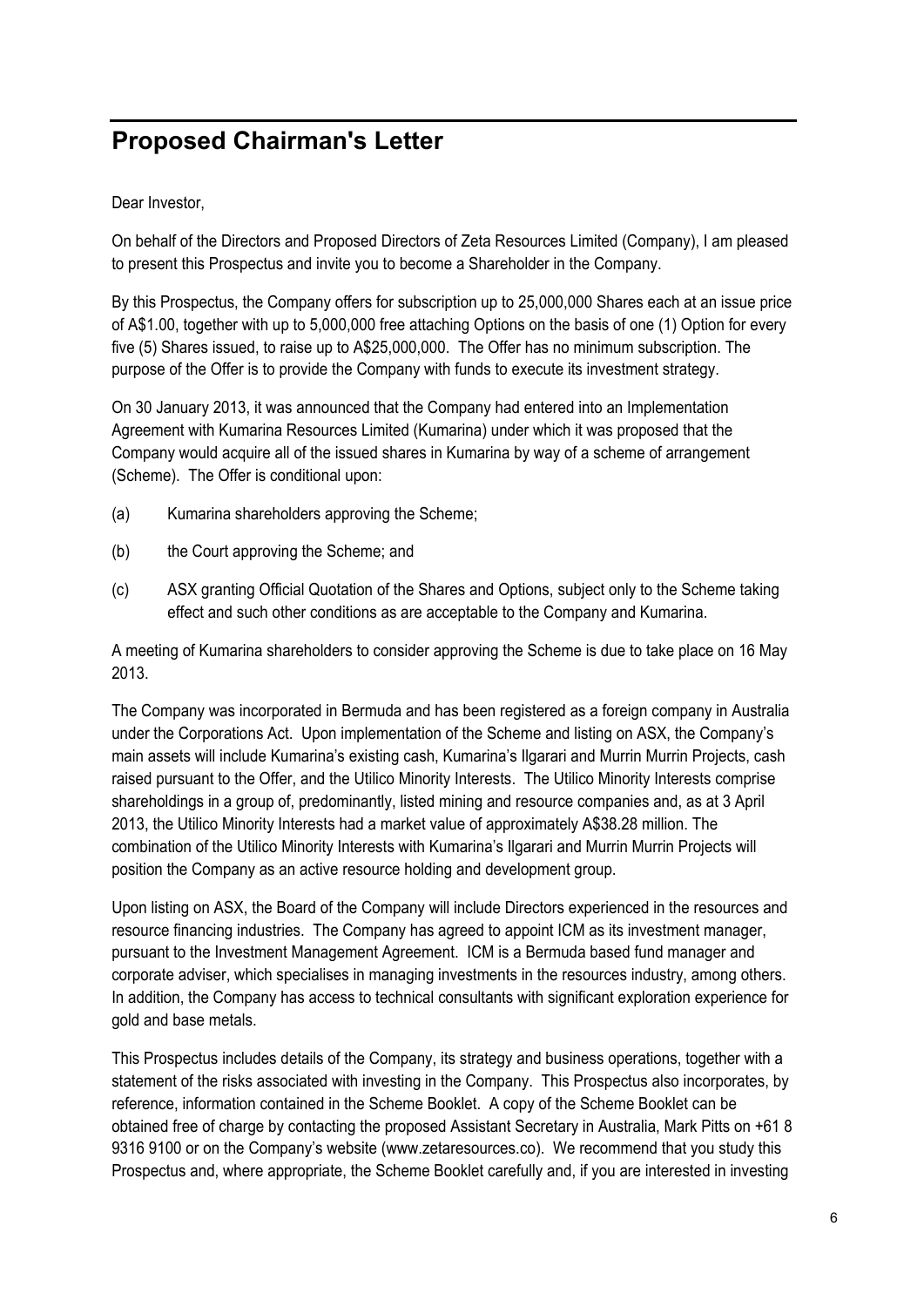in Zeta, seek independent professional advice.

Once again, on behalf of the Directors and Proposed Directors, I invite you to subscribe for Shares in the Company and join us in what we consider to be an exciting time for Zeta and its future Shareholders.

Yours sincerely

Peter Sullivan Proposed Chairman

17 April 2013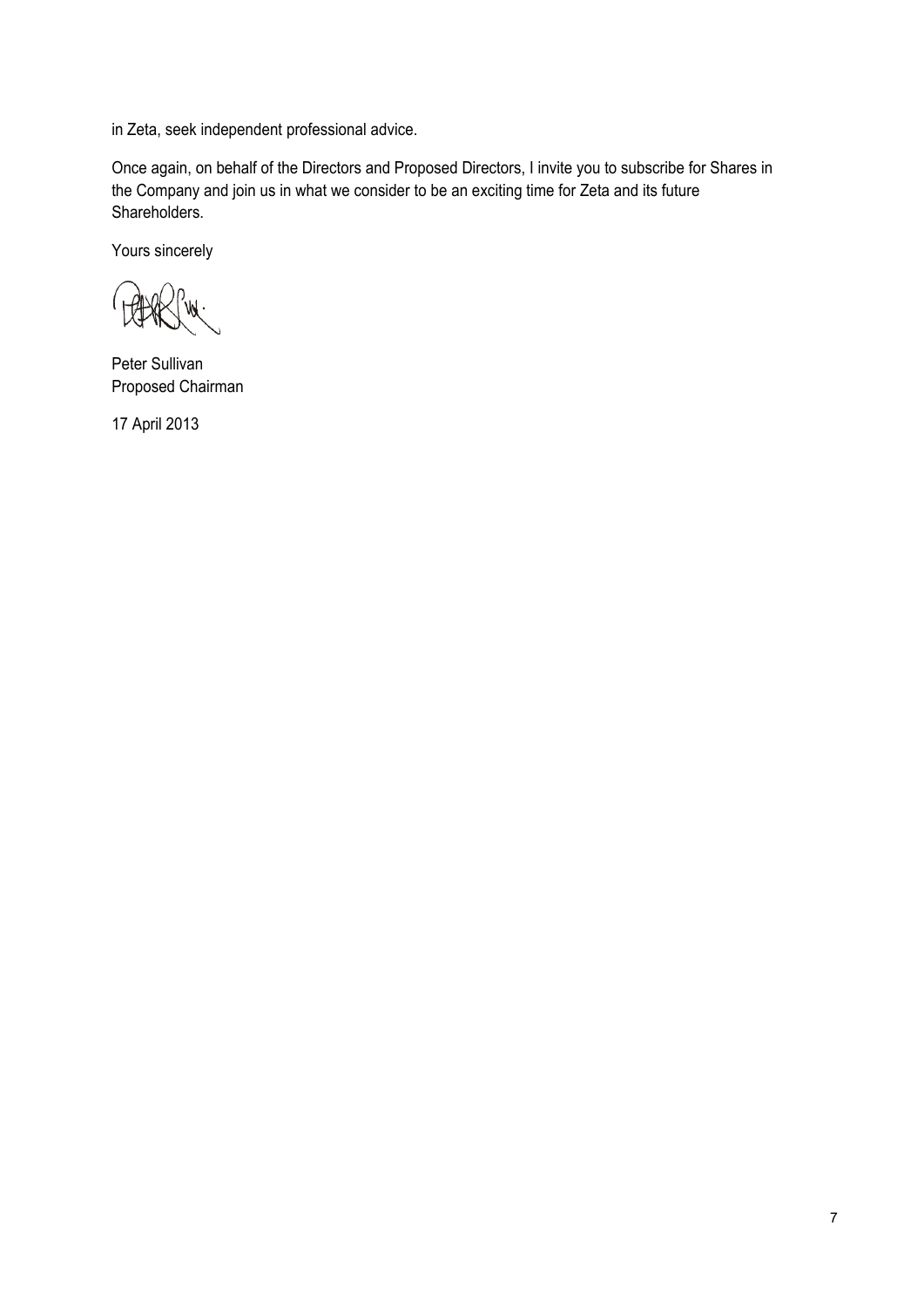### **2. Investment Overview**

### **2.1 Important notice**

This Section is a summary only and is not intended to provide full information for investors intending to apply for Shares offered pursuant to this Prospectus. This Prospectus should be read and considered in its entirety.

### **2.2 Purpose of the Offer**

On 30 January 2013, the Company and Kumarina announced that they had entered into the Implementation Agreement, pursuant to which it was proposed that the Company would acquire all of the issued Kumarina Shares in exchange for the issue of:

- (a) one (1) Share for every four (4) Kumarina Shares acquired; and
- (b) one (1) Option for every five (5) Shares so issued,

under the Scheme.

It was also announced that, following implementation of the Scheme, the Company would be listed on ASX and that, prior to the Company's listing on ASX, it would conduct the Offer.

The purpose of the Offer is to facilitate an application by the Company for admission to the Official List of ASX and position the Company to seek to implement its investment strategy, as set out in Section 4.3.

### **2.3 The Offer**

The Company invites applications for up to 25,000,000 Shares at an issue price of A\$1.00 per Share to raise up to A\$25,000,000, together with up to 5,000,000 free attaching Options on the basis of one (1) free attaching Option for every five (5) Shares issued. There is no minimum subscription in relation to the Offer and the Offer is not underwritten.

Upon the Company's admission to the Official List, the Shares will trade under the code "ZER" and the Options will trade under the code "ZERO".

The Shares offered under this Prospectus will rank equally with the existing Shares on issue.

The key information relating to the Offer and the reference guide as to the location of further information in this Prospectus are set out in Section 2.7.

### **2.4 Conditions to the Offer**

The Offer is conditional upon the following events:

(a) Kumarina Shareholders approving the Scheme at the Scheme Meeting;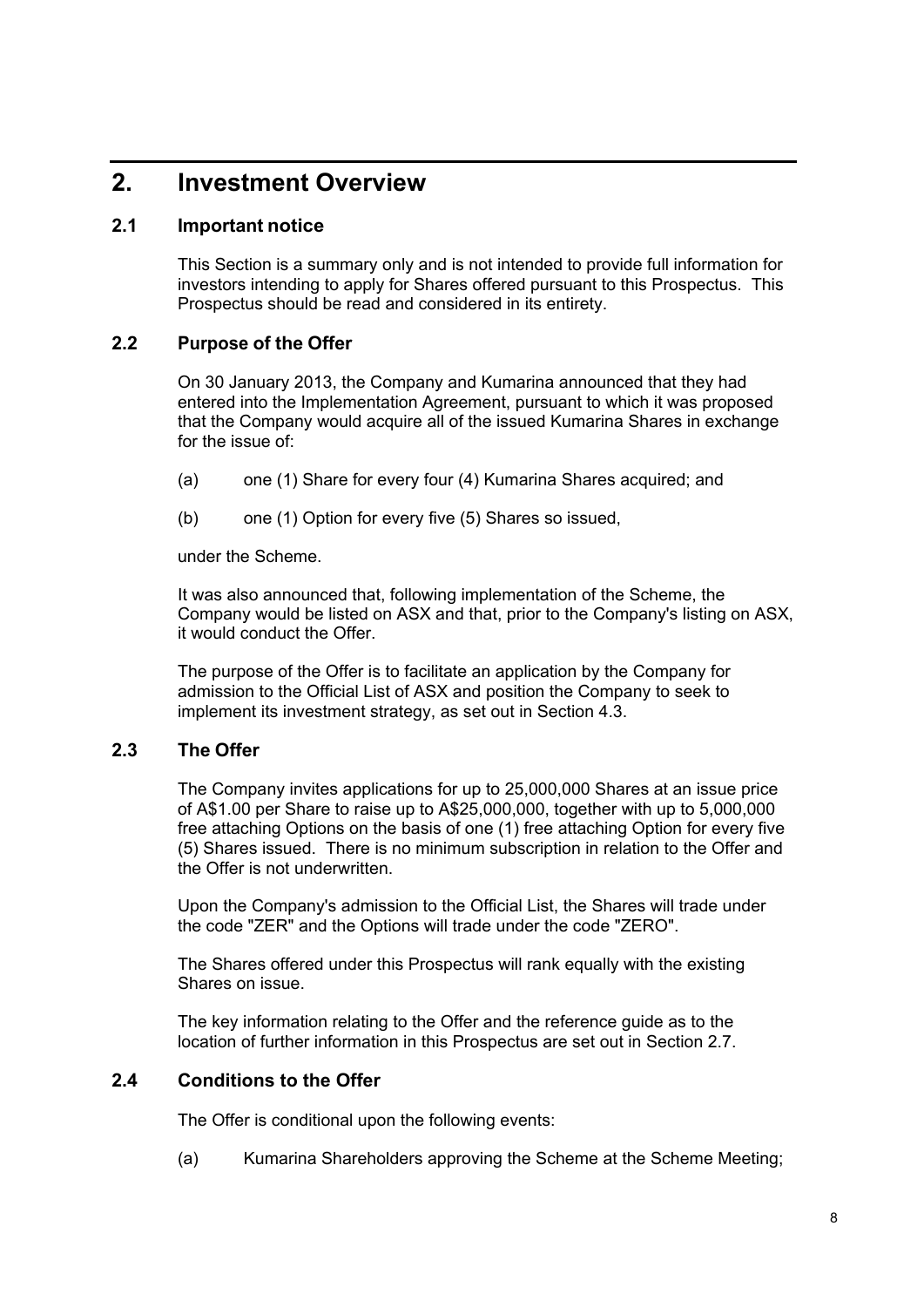- (b) the Court approving the Scheme, in accordance with section  $411(4)(b)$  of the Corporations Act; and
- (c) ASX granting Official Quotation of the Shares and Options, subject only to the Scheme taking effect and such other conditions as are acceptable to the Company and Kumarina,

(collectively, the **Conditions**).

### **2.5 Business of the Company**

The Company's only current activities are certain preliminary steps in relation to implementation of the Scheme. Following implementation of the Scheme, the Company will be an active, resources focused holding and development company. The Company's strategy will be focussed on making both direct investments in resources projects and indirect investments in resources projects, through investing in entities which hold them.

The Company intends to have a mid to long term investment horizon and does not expect to be trading its positions on a frequent basis. The Company may acquire majority or minority positions in its target investments. Although the Company's initial portfolio will consist of minority positions, the Company will also consider opportunities which will maximise its ability to contribute as a proactive investor, with a view to actively extracting value for both its own investors and investors in the underlying investee companies. This proactive approach may include taking significant or full ownership positions in companies, bringing about management change and encouraging strategies to maximise shareholder value and return.

Under the Company's ownership, Kumarina will continue to develop its business and projects in accordance with its stated objectives. The Company will consider making additional investments in Kumarina to support these objectives, if required. As a wholly owned subsidiary of the Company, Kumarina's direction and management will be entirely dictated by the Company.

### **2.6 Indicative timetable\***

| <b>DATE</b>   |
|---------------|
| 17 April 2013 |
| 26 April 2013 |
| 21 May 2013   |
| 12 June 2013  |
|               |

• These dates are indicative only and may be varied by the Company without notice. As such, the date the Shares are expected to commence trading on ASX may vary.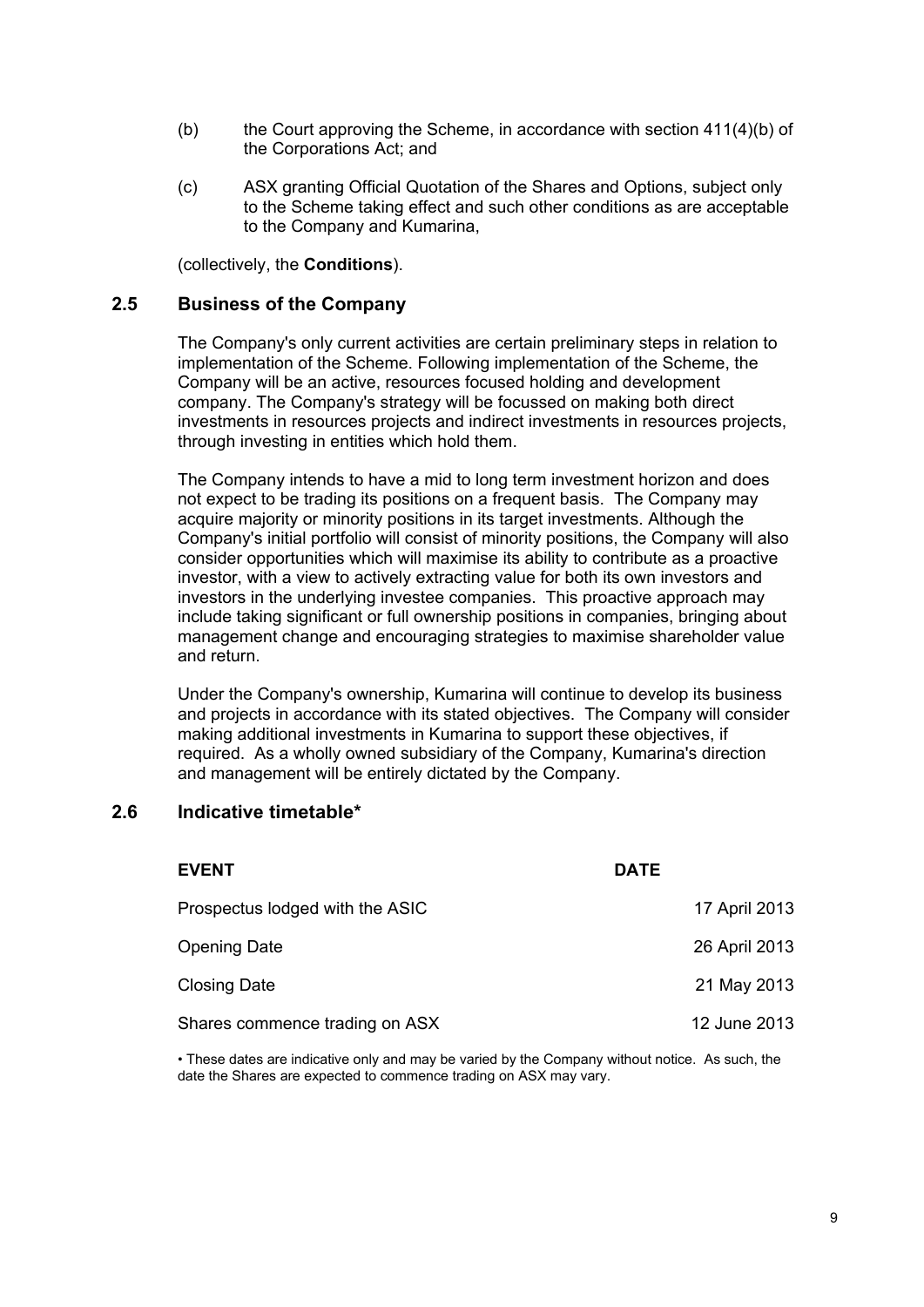### **2.7 Key information**

| <b>KEY INFORMATION</b>                                                                                                                                                                                                                                                                                                                                                                                                                                                                                         | <b>FURTHER</b><br><b>DETAILS</b> |
|----------------------------------------------------------------------------------------------------------------------------------------------------------------------------------------------------------------------------------------------------------------------------------------------------------------------------------------------------------------------------------------------------------------------------------------------------------------------------------------------------------------|----------------------------------|
| Type of securities being offered and rights and<br>liabilities attaching to such securities<br>Fully paid ordinary shares in the capital of the Company<br>ranking equally with the existing Shares on issue.                                                                                                                                                                                                                                                                                                  | Sections 3.1, 4.11<br>and 4.12   |
| Options (free attaching) having an exercise price of A\$1.00<br>each and exercisable on or before the date which is 3<br>years after the date of issue.                                                                                                                                                                                                                                                                                                                                                        |                                  |
| Minimum subscription of the Offer<br>No minimum subscription.                                                                                                                                                                                                                                                                                                                                                                                                                                                  | Section 3.2                      |
| <b>Oversubscriptions</b><br>No oversubscriptions.                                                                                                                                                                                                                                                                                                                                                                                                                                                              | Section 3.3                      |
| How to apply for Shares<br>Complete and return the Application Form, together with<br>payment in full for the quantity of Shares being applied for.                                                                                                                                                                                                                                                                                                                                                            | Section 3.4                      |
| Applications must be for a minimum of 2,000 Shares and,<br>thereafter in multiples of 200 Shares (A\$200).                                                                                                                                                                                                                                                                                                                                                                                                     |                                  |
| Will the securities be listed?<br>Application for Official Quotation by ASX of the Shares and<br>the Options offered pursuant to this Prospectus will be<br>made within seven (7) days after the date of this<br>Prospectus.                                                                                                                                                                                                                                                                                   | Section 3.5                      |
| How will Shares be allocated?<br>The Directors will determine the allottees in their sole<br>discretion.                                                                                                                                                                                                                                                                                                                                                                                                       | Section 3.6                      |
| Where will the Offer be made?<br>No action has been taken to register or qualify the Shares<br>or Options, or otherwise permit a public offering of the<br>Shares or Options the subject of this Prospectus in any<br>jurisdiction outside Australia. Applicants who are residents<br>in countries other than Australia should consult their<br>professional advisers as to whether any governmental or<br>other consents are required or whether any other<br>formalities need to be considered and followed. | Section 3.7                      |
| <b>CHESS &amp; Issuer Sponsorship</b><br>The Company will apply to participate in CHESS, for those<br>investors who have, or wish to have, a sponsoring<br>stockbroker. Investors who do not wish to participate<br>through CHESS will be issuer sponsored by the Company.                                                                                                                                                                                                                                     | Section 7.15                     |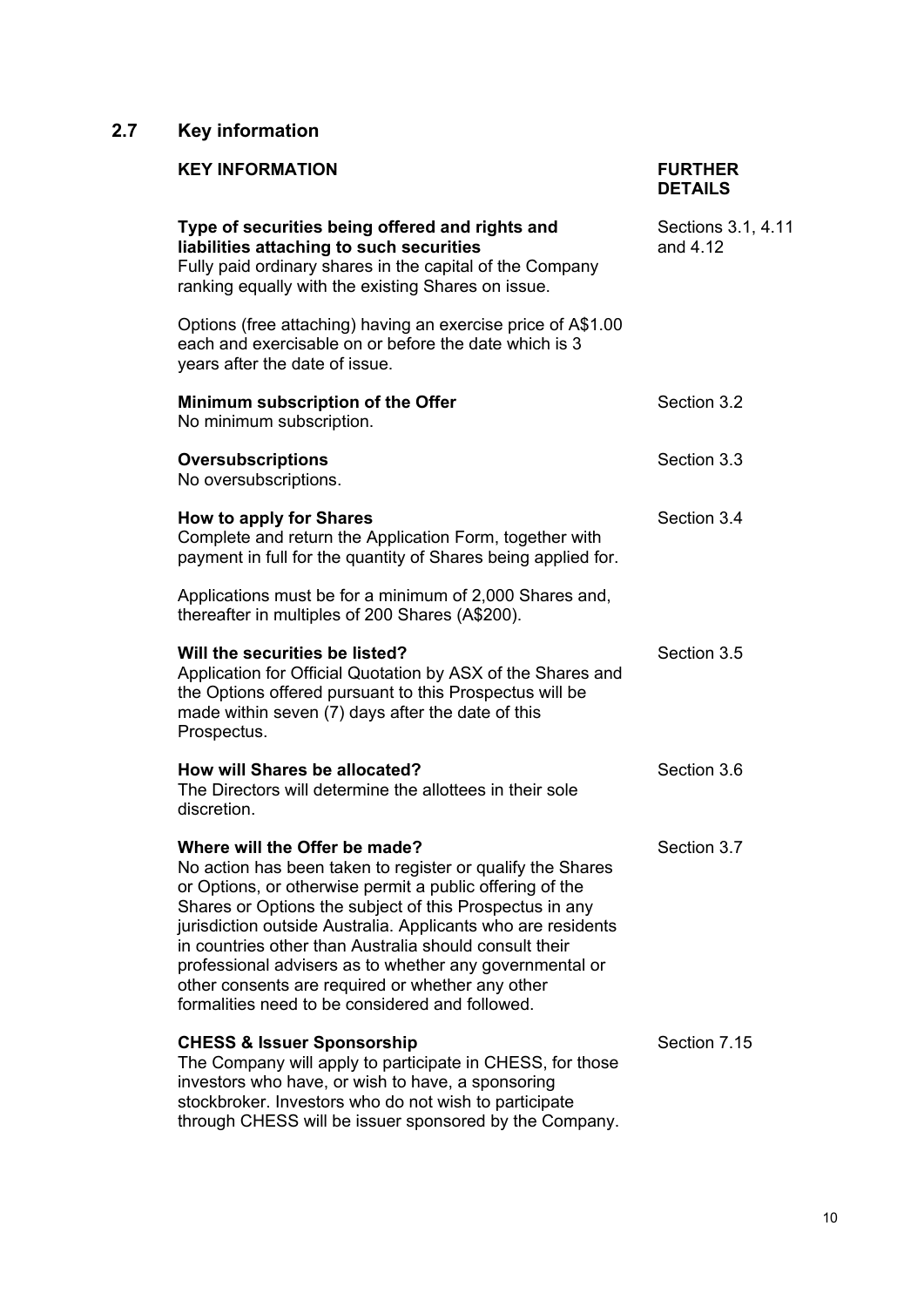### **KEY INFORMATION FURTHER**

# **DETAILS**

### **Who should I contact with queries?**

Any questions concerning the Offer should be directed to the proposed Assistant Secretary in Australia, Mark Pitts, on +61 9316 9100.

### **2.8 Use of funds**

The Company intends to apply the funds raised from the Offer, together with cash it will obtain as a result of acquiring Kumarina, pursuant to the Scheme, as follows:

| \$0<br><b>Subscription</b><br>\$ | \$12.5 Million<br><b>Subscription</b><br>S | \$25 Million<br><b>Subscription</b><br>5 |
|----------------------------------|--------------------------------------------|------------------------------------------|
| 6,821,000                        | 6,821,000                                  | 6,821,000                                |
|                                  | 12,500,000                                 | 25,000,000                               |
| 6,821,000                        | 19,321,000                                 | 31,821,000                               |
| 1,500,000                        | 2,000,000                                  | 2,500,000                                |
| 500,000                          | 1,000,000                                  | 1,500,000                                |
| 1,668,500                        | 12,600,000                                 | 23,268,000                               |
| 592,500                          | 530,000                                    | 730,000                                  |
| 560,000                          | 566,000                                    | 573,000                                  |
|                                  | 625,000                                    | 1,250,000                                |
| 2,000,000                        | 2,000,000                                  | 2,000,000                                |
| 6,821,000                        | 19,321,000                                 | 31,821,000                               |
|                                  |                                            |                                          |

**Notes** 

|          | ASX has provided in principle advice that it will classify the Company as an "investment entity", for the purposes<br>of the ASX Listing Rules. To the extent that the Company has cash which is surplus to its operating<br>requirements, the Company intends to use such surplus cash executing its investment strategy. |                              |                              |                              |  |
|----------|----------------------------------------------------------------------------------------------------------------------------------------------------------------------------------------------------------------------------------------------------------------------------------------------------------------------------|------------------------------|------------------------------|------------------------------|--|
|          | Administration expenses <sup>2(a)</sup>                                                                                                                                                                                                                                                                                    | 750.000                      | 950.000                      | 1,150,000                    |  |
|          | Less interest received                                                                                                                                                                                                                                                                                                     | (157,500)                    | (420,000)                    | (420,000)                    |  |
|          | Net administration expenses                                                                                                                                                                                                                                                                                                | 592.500                      | 530,000                      | 730,000                      |  |
| $2(a)$ . | Administration expenses:<br>Directors fees, salary and consultants<br>Compliance (audit, listing fees, etc)<br>Other                                                                                                                                                                                                       | 490.000<br>80.000<br>180.000 | 640.000<br>80.000<br>230,000 | 790.000<br>90.000<br>270,000 |  |
|          | Total administration expenses                                                                                                                                                                                                                                                                                              | 750.000                      | 950.000                      | 1.150.000                    |  |

3. Unallocated working capital will be utilised by the Company in furtherance of its investment strategy and to consider other opportunities within the mineral resources sector, to pay for unbudgeted or additional exploration expenditure and in the administration of the Company.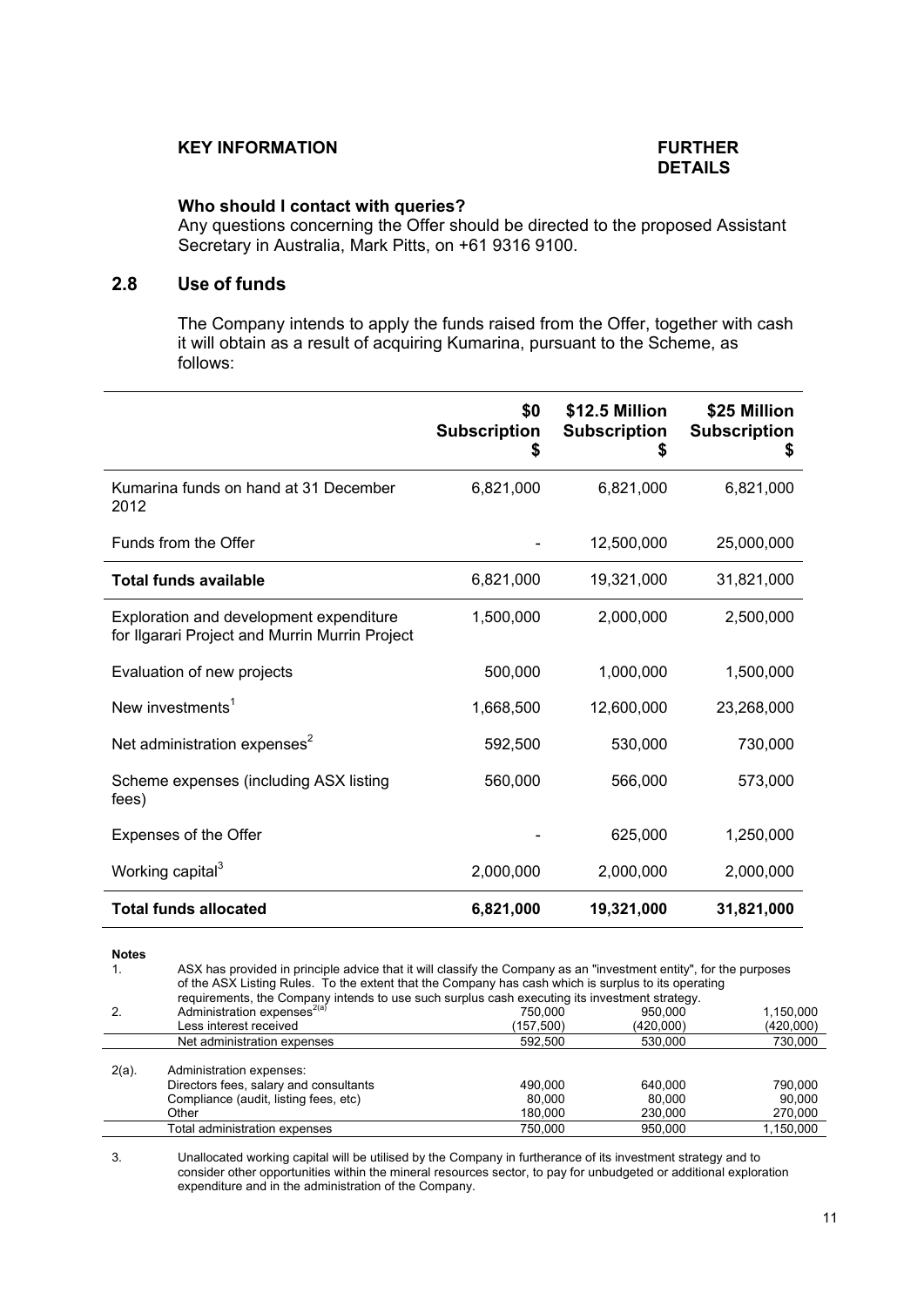If the subscriptions received under the Offer are greater than A\$12,500,000 but less than A\$25,000,000, the Company will reduce exploration and development expenditure on Ilgarari and Murrin Murrin by A\$500,000 and also reduce expenditure on the evaluation of new projects by A\$500,000.

If the subscriptions received under the Offer are greater than A\$0 but less than A\$12,500,000, the Company will reduce exploration and development expenditure on Ilgarari and Murrin Murrin by a further A\$500,000 and also reduce expenditure on the evaluation of new projects by a further \$500,000.

Actual expenditure may differ significantly from the above estimates due to a number of factors including market conditions, the development of new opportunities, the results obtained from exploration and other factors (including the risk factors outlined in Section 6). The consideration of new opportunities may result in the Company expending funds on due diligence or other acquisition costs which may not be recouped through the ultimate acquisition and/or development of the project under consideration.

The Company proposes to actively pursue further acquisitions and investments which complement the Ilgarari Project, Murrin Murrin Project and the Utilico Minority Interests. There may be a need to redirect funds for this purpose or to raise additional capital.

The Directors believe that the Company will have sufficient working capital to meet its business obligations, as set out in the above table, upon implementation of the Scheme and the completion of the Offer.

To capitalise on future opportunities, and depending on the success of its activities, the Company may require debt or further equity fundraisings.

### **2.9 Effect on capital structure**

The capital structure of the Company following completion of the Offer is summarised below.

| <b>Shares</b>                                                                                 | <b>Number</b> |
|-----------------------------------------------------------------------------------------------|---------------|
| Shares currently on issue <sup>1</sup>                                                        | 10,000,000    |
| Shares to be issued pursuant to the Scheme                                                    | 17,775,525    |
| Estimated number of Shares to be issued pursuant to the Asset Sale<br>Agreement <sup>2</sup>  | 38,283,128    |
| Shares capable of issue under the Offer (up to)                                               | 25,000,000    |
| Total Shares on issue at completion of the Offer and the Scheme <sup>3</sup>                  | 81,058,653    |
| <b>Options</b>                                                                                | <b>Number</b> |
| Options currently issued and outstanding                                                      |               |
| Options to be issued pursuant to the Scheme                                                   | 3,555,105     |
| Estimated number of Options to be issued pursuant to the Asset Sale<br>Agreement <sup>2</sup> | 7,656,625     |
| Options capable of being issued under the Offer (up to)                                       | 5,000,000     |
| Total Options on issue at the Completion of the Offer and the Scheme $^3$                     | 16,211,730    |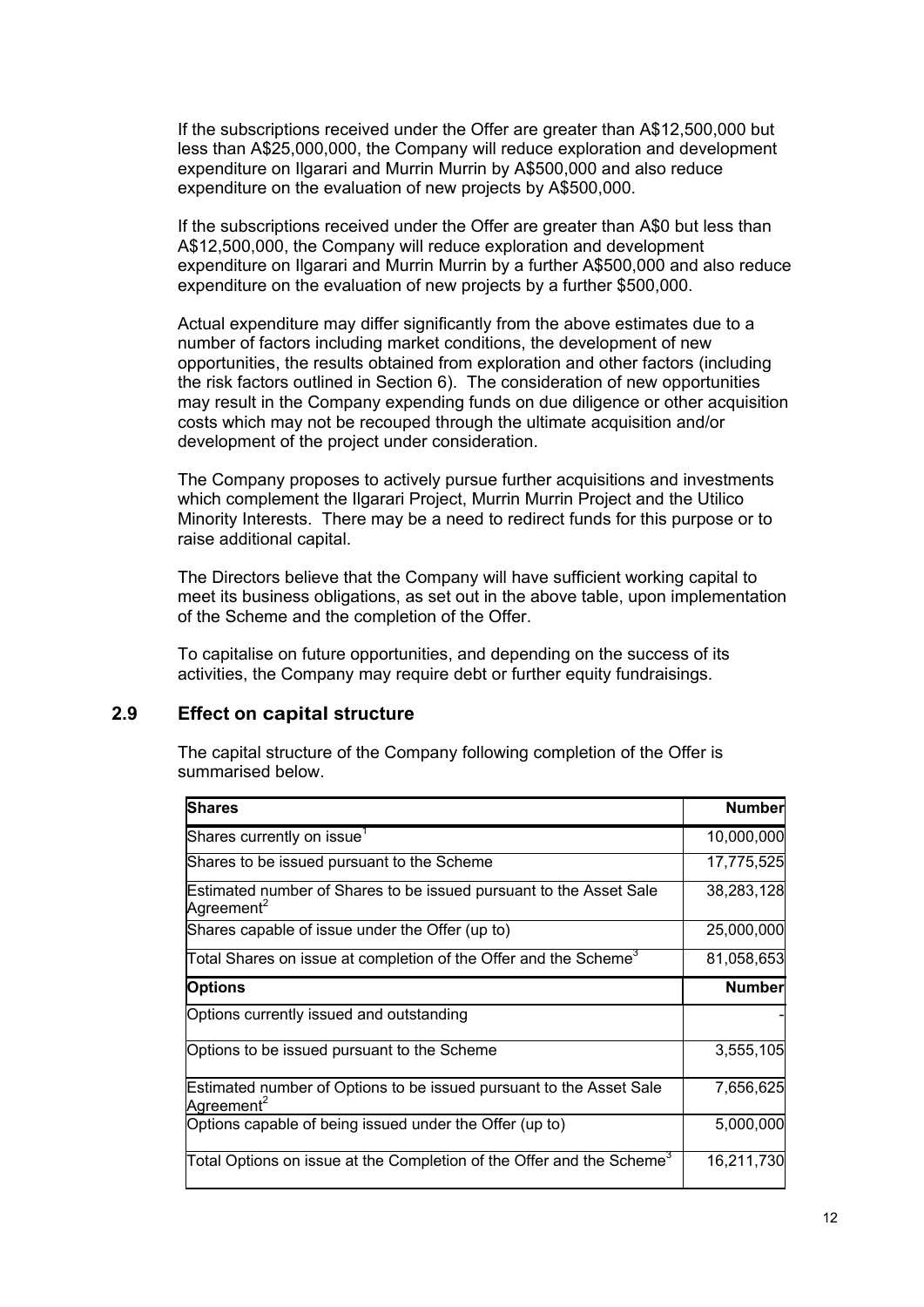| <b>Consideration Options</b>                                                                          | <b>Number</b> |
|-------------------------------------------------------------------------------------------------------|---------------|
| Number of Consideration Options to be issued for the cancellation of<br>Kumarina Options <sup>4</sup> | 250,000       |
| Total Consideration Options on issue at the Completion of the Offer and<br>the Scheme                 | 250,000       |

Notes:

- 1. Shares currently held by Utilico and to be deducted from the number of Shares to be issued to Utilico under the Asset Sale Agreement.
- 2. Assumes the market value of the Utilico Minority Interests, based on the 30 day VWAPs of each company which forms part of the Utilico Minority Interests as at 3 April 2013 and the agreed value of the Seacrest Subscription Rights as between Utilico and the Company, being US\$700,000. This number of Shares will be reduced by 10,000,000, being the number of Shares already held by Utilico.
- 3. Assumes the Offer is fully subscribed.
- 4. Assumes that the holder of the Kumarina Options will enter into an agreement with the Company pursuant to which it agrees to the cancellation of its Kumarina Options in exchange for the grant of Consideration Options.

### **2.10 Financial information**

Other than certain preliminary steps taken in relation to the Scheme, and the entry into the Asset Sale Agreement and the Investment Management Agreement, the Company has not transacted any business since its incorporation in August 2012. As at the date of this Prospectus, the Company does not have any assets or liabilities. Section 4.9 sets out a summary pro-forma historical statement of financial position as at 31 December 2012 for the Company, as if the Scheme had been implemented, and the Offer had been completed. For further information in relation to the Asset Sale Agreement, refer to Section 4.2. For further information on the Investment Management Agreement, refer to Section 4.10.

### **2.11 Substantial Shareholders**

Based on information available to the Company as at the date of this Prospectus, those persons who (together with their associates) will hold a relevant interest in 5% or more of the Shares on issue, following the completion of the Offer and the Scheme are set out below:

#### **Nil funds raised pursuant to the Offer**

| <b>Shareholder Name</b>     | <b>Number of Shares</b> | Percentage<br>shareholding |
|-----------------------------|-------------------------|----------------------------|
| Utilico Investments Limited | 40,082,969              | 71.50%                     |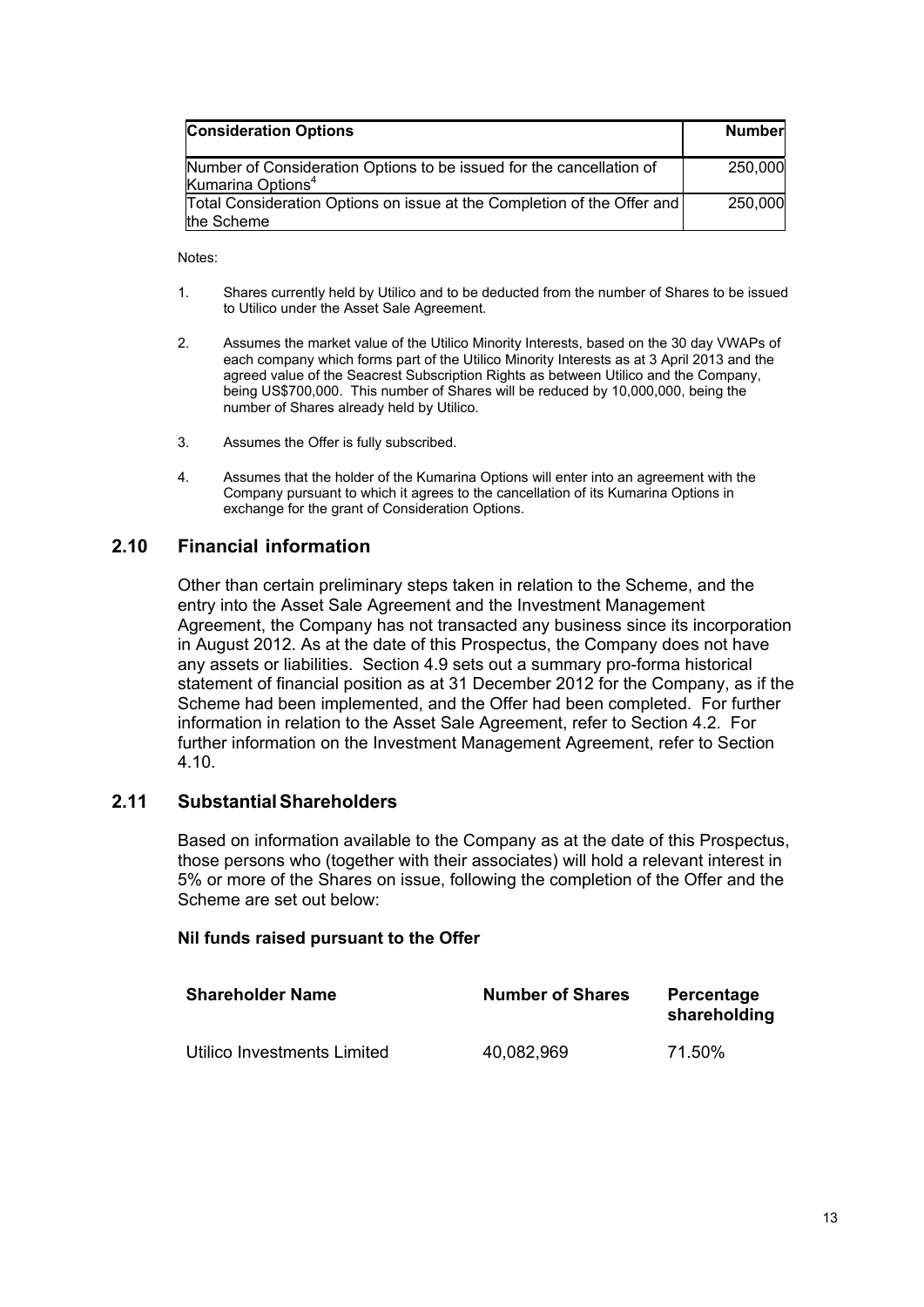### **\$12.5 million raised pursuant to the Offer**

| <b>Shareholder Name</b>     | <b>Number of Shares</b> | Percentage<br>shareholding |
|-----------------------------|-------------------------|----------------------------|
| Utilico Investments Limited | 40,082,969              | 58.47%                     |
|                             |                         |                            |

### **\$25 million raised pursuant to the Offer**

| <b>Shareholder Name</b>     | <b>Number of Shares</b> | Percentage<br>shareholding |
|-----------------------------|-------------------------|----------------------------|
| Utilico Investments Limited | 40,082,969              | 49.45%                     |

Note: The figures in the tables assume that Utilico will not participate in the Offer. If Utilico does participate in the Offer, which it currently does not intend to, its percentage ownership will increase.

### **2.12 Key Risks**

The business, assets and operations of the Company are subject to certain risk factors that have the potential to influence the operating and financial performance of the Company in the future. These risks can impact on the value of an investment in the securities of the Company.

The following are some of the key investment risks that the Company will be exposed to if the Offer is completed:

(a) Risks relating to the Company's jurisdiction of incorporation

As a company incorporated in Bermuda, the Company is not subject to many provisions of the Corporations Act to which Kumarina is currently subject. It does, however, remain subject to some provisions of the Corporations Act as a result of its registration as a foreign company in Australia and will be subject to the ASX Listing Rules, upon listing on ASX. This will result in reduced investor and shareholder protections as compared to an Australian incorporated company. For example, Shareholders will not be afforded the takeover protection provisions contained in Chapter 6 of the Corporations Act.

(b) Risks relating to the Utilico Minority Interests

Upon implementation of the Scheme, the Company will own the Utilico Minority Interests. As a result, the Company will become subject to the risks which affect each of those companies which, together, form the Utilico Minority Interests. Given that the companies, which form the Utilico Minority Interests, are involved in the mining and resources industry, many of those risks will include those discussed below.

In addition, the Company will become subject to the country risk of each of the countries in which the companies which form the Utilico Minority Interests, operate. These countries include Australia, East Timor, Egypt, Mali, New Zealand, Tanzania and Vietnam. Political changes, conflict and changes in government policies may impact the profitability and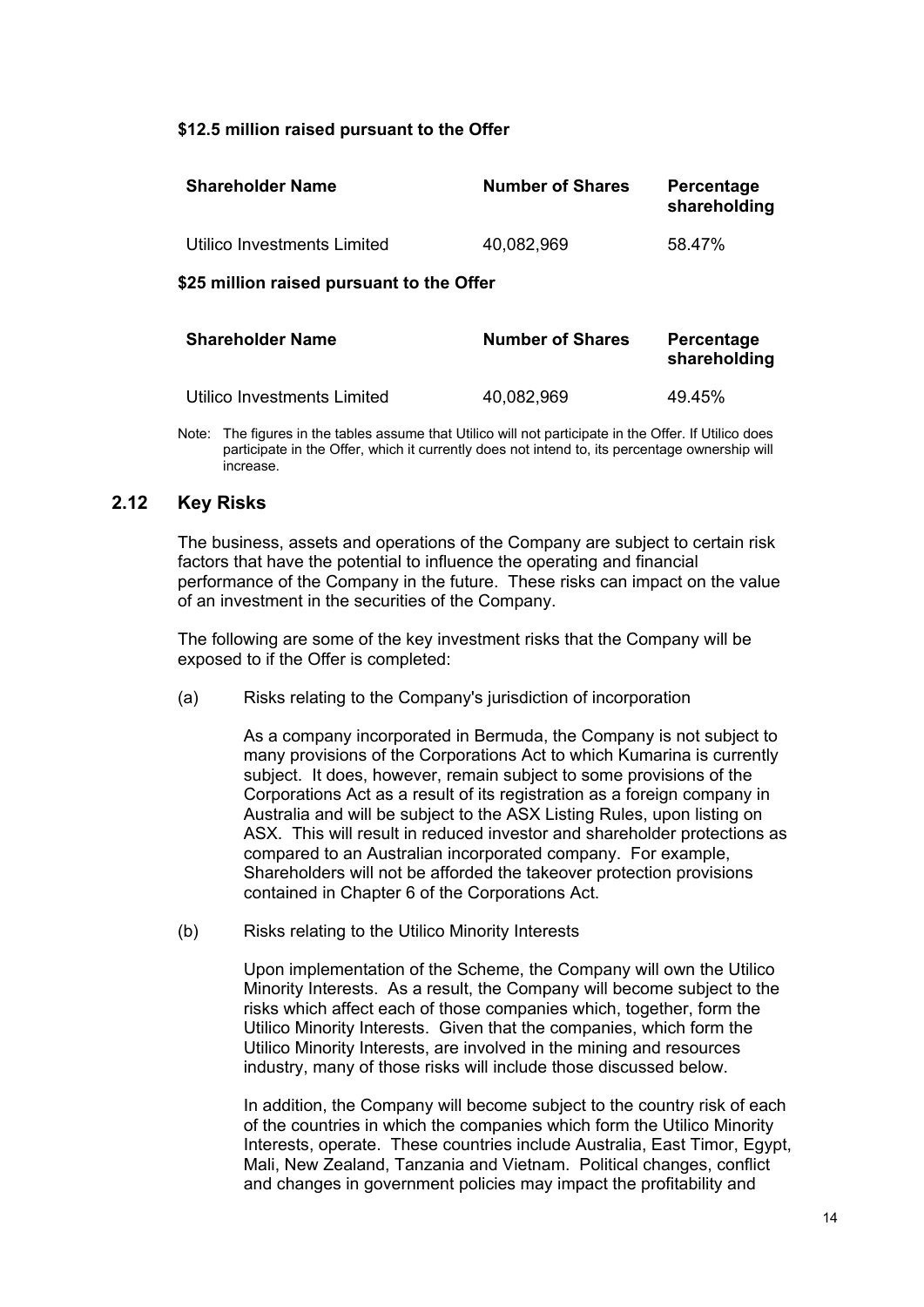viability of the operations of the companies which form the Utilico Minority Interests. Any such impact may have a knock on effect in relation to the Company.

(c) Nature of mineral exploration and mining

Mineral exploration and development is a speculative business, characterised by a number of significant uncertainties. For example, unprofitable efforts may result not only from the failure to discover mineral deposits but also from finding mineral deposits that are insufficient in quantity and/or quality to return a profit from production. Even deposits that could be sufficient to provide a profit from production are not guaranteed to do so because management of the mining operation may fail to perform adequately.

While the discovery of a mineral structure may result in substantial rewards, few properties that are explored are ultimately developed into economically viable operating mines. The marketability of any minerals acquired or discovered by the Company may be affected by numerous factors which are beyond the Company's control and which cannot be accurately predicted.

(d) Investment in publicly quoted securities

The Company's investment in the listed companies, which form the Utilico Minority Interests, may be difficult to realise. The value of the Company's investments in the listed companies, which form the Utilico Minority Interests, may go down as well as up and the market price of the Company's investments in the companies, which form the Utilico Minority Interests, may not reflect the underlying value of those investments. The Company may therefore realise less than, or lose all of, its investment in the listed companies which form the Utilico Minority Interests.

The Board aims to manage these risks by carefully planning its activities and implementing risk control measures. However, some of the risks are highly unpredictable and the extent to which the Board can effectively manage them is limited.

Section 6 describes certain risk factors that may affect the Company's operations and prospects and your investment in the Company. This list of risk factors ought not to be taken as exhaustive of the risks faced by the Company.

### **2.13 Taxation**

The acquisition and disposal of Shares will have tax consequences, which will differ depending on the individual financial affairs of each investor. All potential investors in the Company are urged to obtain independent financial advice about the consequences of acquiring Shares and Options, pursuant to the Offer, from a taxation viewpoint and generally.

To the maximum extent permitted by law, the Company, its officers and each of their respective advisors accept no liability or responsibility with respect to the taxation consequences of subscribing for Shares and, consequently Options, under this Prospectus.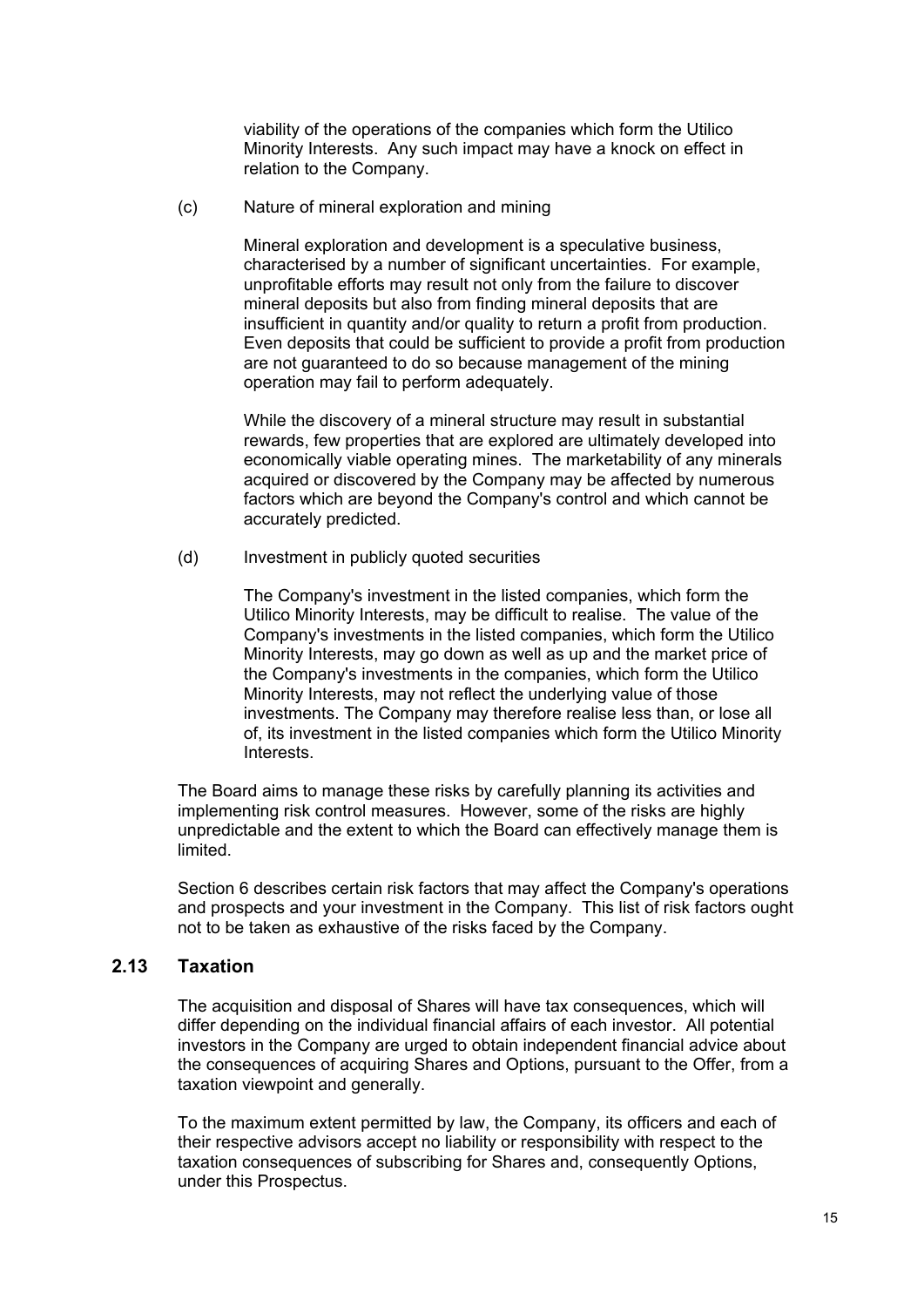### **2.14 Dividend Policy**

It is anticipated that significant expenditure will be incurred in the evaluation and development of the Company's projects. These activities, together with investments in other companies and the possible acquisition of interests in other projects, are expected to dominate the two year period following the date of this Prospectus. Accordingly, the Company does not expect to declare any dividends during that period. Any future determination as to the payment of dividends by the Company will be at the discretion of the Directors and will depend on the availability of distributable earnings and the operating results and financial condition of the Company, future capital requirements and general business and other factors considered relevant by the Directors. No assurance in relation to the payment of dividends or franking credits attaching to dividends can be given by the Company.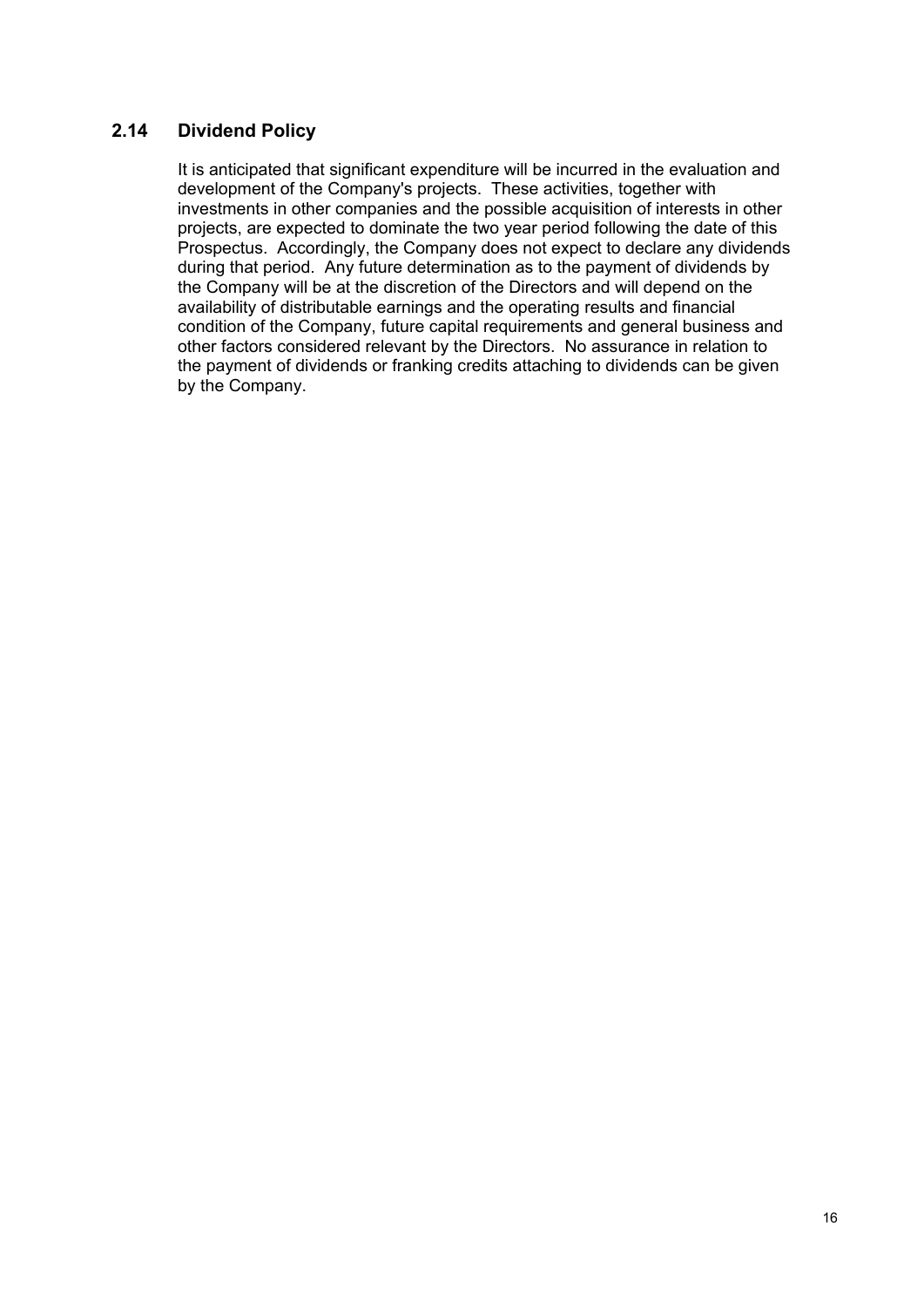### **3. Details of the Offer**

### **3.1 The Offer**

Pursuant to this Prospectus, the Company invites applications for up to 25,000,000 Shares at an issue price of A\$1.00 per Share to raise up to A\$25,000,000, together with up to 5,000,000 free attaching Options on the basis of one (1) free attaching Option for every five (5) Shares issued.

### **3.2 Minimum subscription**

There is no minimum subscription for the Offer.

### **3.3 Oversubscriptions**

The Company will not be accepting oversubscriptions.

### **3.4 Applications**

Applications for Shares must be made using the Application Form.

Applications must be for a minimum of 2,000 Shares and, thereafter, in multiples of 200 Shares (A\$200) and payment must be made in full at the issue price of A\$1.00 per Share.

Completed Application Forms and accompanying cheques must be mailed or delivered to the Company as follows:

Zeta Resources Limited c/- Security Transfer Registrars Pty Ltd 770 Canning Highway Applecross WA 6153 Australia

Cheques should be made payable to "**Zeta Resources Limited - Share Offer Account**" and crossed "**Not Negotiable**". Completed Application Forms and cheques must reach the address set out above by no later than the Closing Date.

The Company reserves the right to close the Offer early.

### **3.5 Listing**

Application for Official Quotation by ASX of the Shares and Options to be issued, pursuant to the Offer, will be made within seven (7) days after the date of this Prospectus.

If the Shares and Options are not admitted to Official Quotation by ASX before the expiration of three (3) months after the date of issue of this Prospectus, or such period as varied by ASIC, the Company will not issue any Shares or Options and will repay all application monies for the Shares within the time prescribed under the Corporations Act, without interest.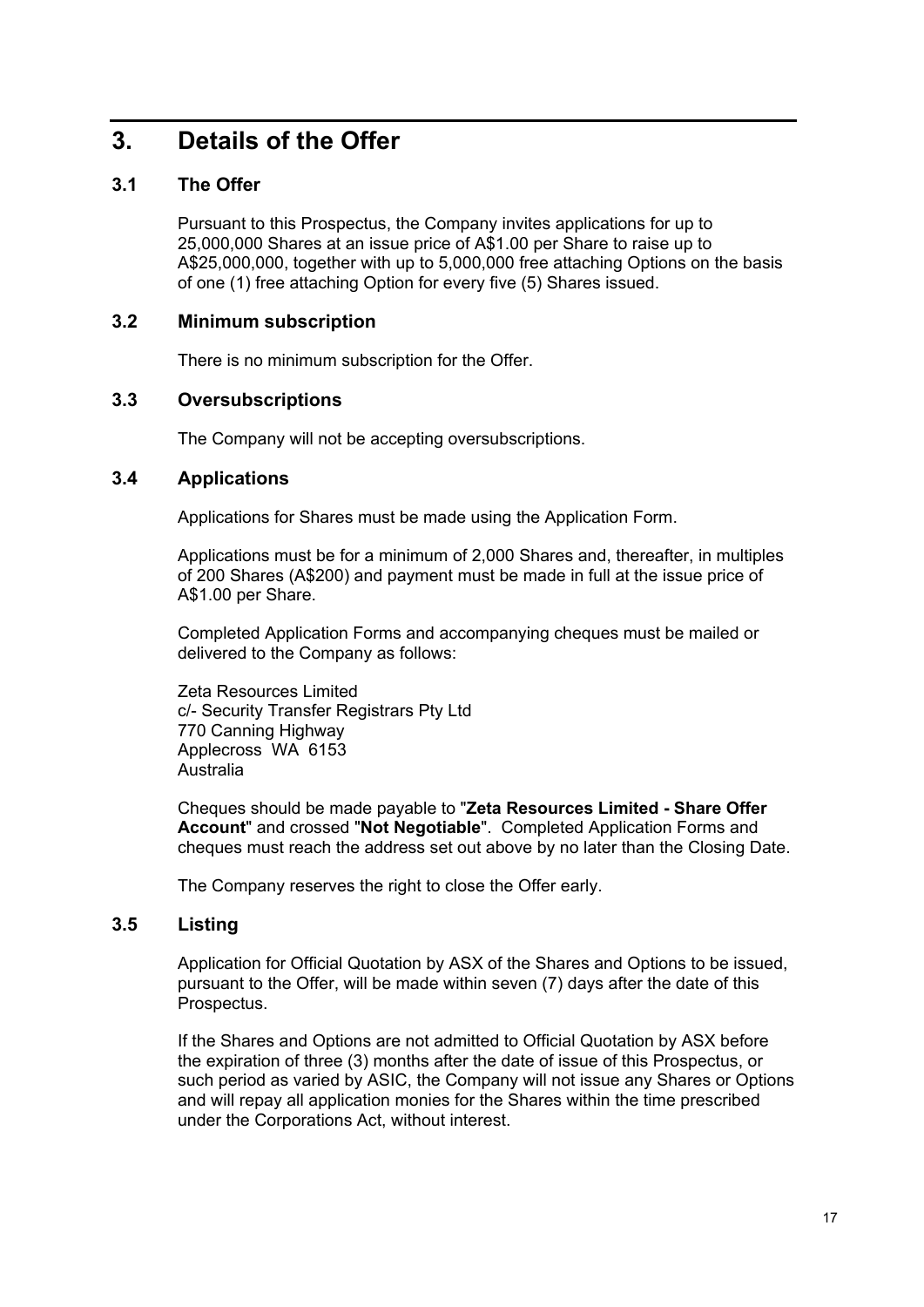The fact that ASX may grant Official Quotation to the Shares and Options is not to be taken in any way as an indication of the merits of the Company or the securities now offered for subscription.

### **3.6 Allotment and issue**

Subject to the satisfaction of the Conditions, the issue of Shares and Options offered by this Prospectus will take place as soon as practicable after the Closing Date.

Pending the allotment and issue of the Shares and Options, or payment of refunds pursuant to this Prospectus, all application monies will be held by the Company in trust for the Applicants in a separate bank account, as required by the Corporations Act. However, the Company will be entitled to retain all interest that accrues on the bank account and each Applicant waives the right to claim interest.

The Directors, in their sole discretion, will determine the allottees of all of the Shares. The Directors reserve the right to reject any application or to allocate any Applicant fewer Shares than the number applied for. Where the number of Shares issued is less than the number applied for, or where no allotment is made, surplus application monies will be refunded without any interest to the Applicant as soon as practicable after the Closing Date.

Holding statements for Shares and Options issued to the issuer sponsored subregister, and confirmation of issue for the Clearing House Electronic Subregister System (**CHESS**) holders, will be mailed to Applicants being issued Shares and Options, pursuant to the Offer, as soon as practicable after their issue.

### **3.7 Applicants outside Australia**

This Prospectus does not, and is not intended to, constitute an offer in any place or jurisdiction, or to any person to whom, it would not be lawful to make such an offer or to issue this Prospectus. The distribution of this Prospectus in jurisdictions outside Australia may be restricted by law and persons who come into possession of this Prospectus should seek advice on, and observe, any of these restrictions. Any failure to comply with such restrictions may constitute a violation of applicable securities laws.

No action has been taken to register or qualify the Shares or Options or otherwise permit a public offering of the Shares or Options the subject of this Prospectus in any jurisdiction outside Australia. Applicants who are resident in countries other than Australia should consult their professional advisers as to whether any governmental or other consents are required or whether any other formalities need to be considered and followed.

If you are outside Australia, it is your responsibility to obtain all necessary approvals for the allotment and issue of the Shares and Options pursuant to this Prospectus. The return of a completed Application Form will be taken by the Company to constitute a representation and warranty by you that all relevant approvals have been obtained.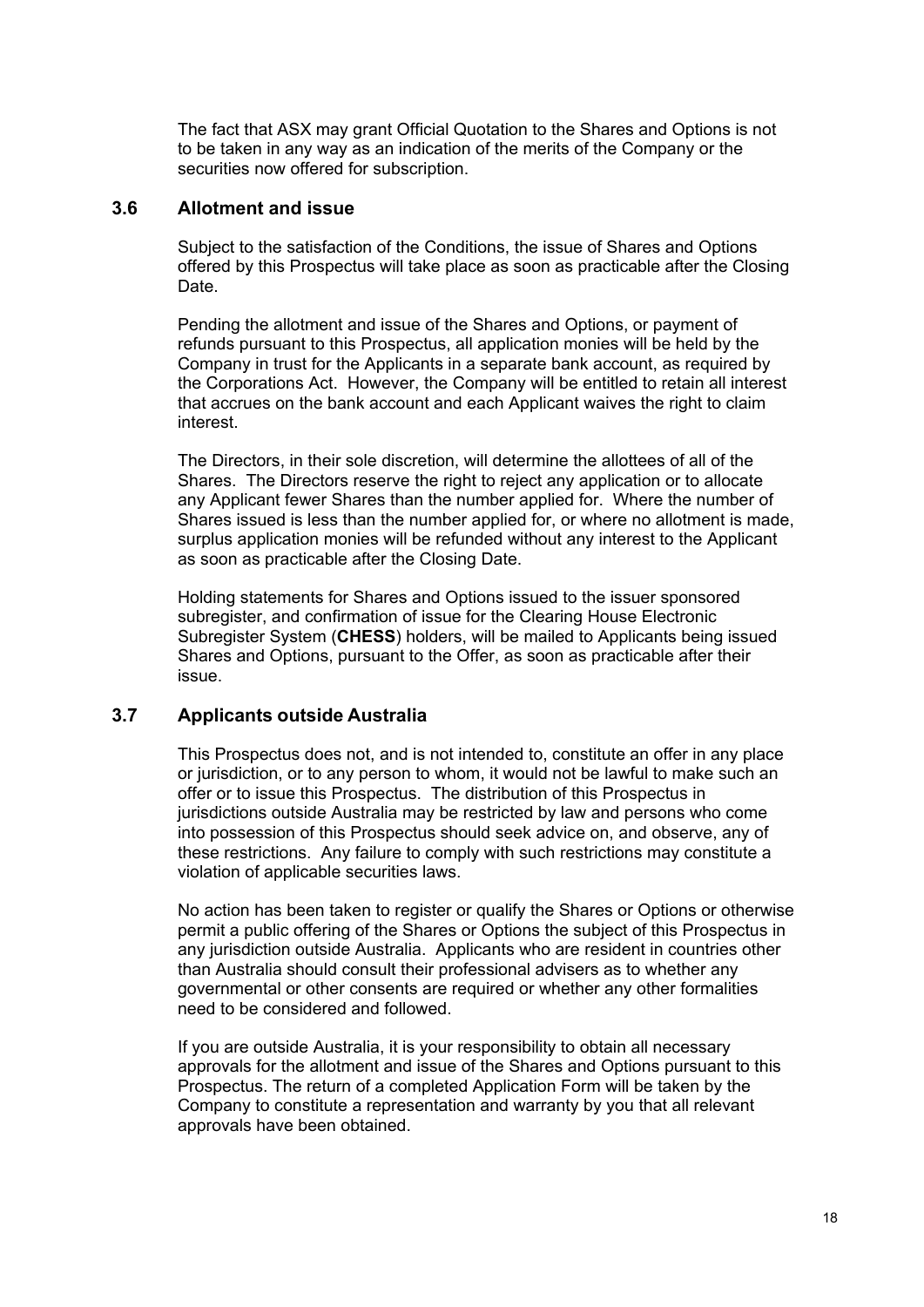### **3.8 Not underwritten**

The Offer is not underwritten.

### **3.9 Fee payable to Lead Manager**

The Company is required to pay a fee of five per cent (5%) of monies raised pursuant to the Offer to the Lead Manager, Azure Capital Limited. Other licensed financial advisers that participate in the Offer, and stockbrokers that are introduced by the Company, will be entitled to receive part of the fee payable to the Lead Manager in respect of applications bearing their stamp. For further information, refer to Section 7.4.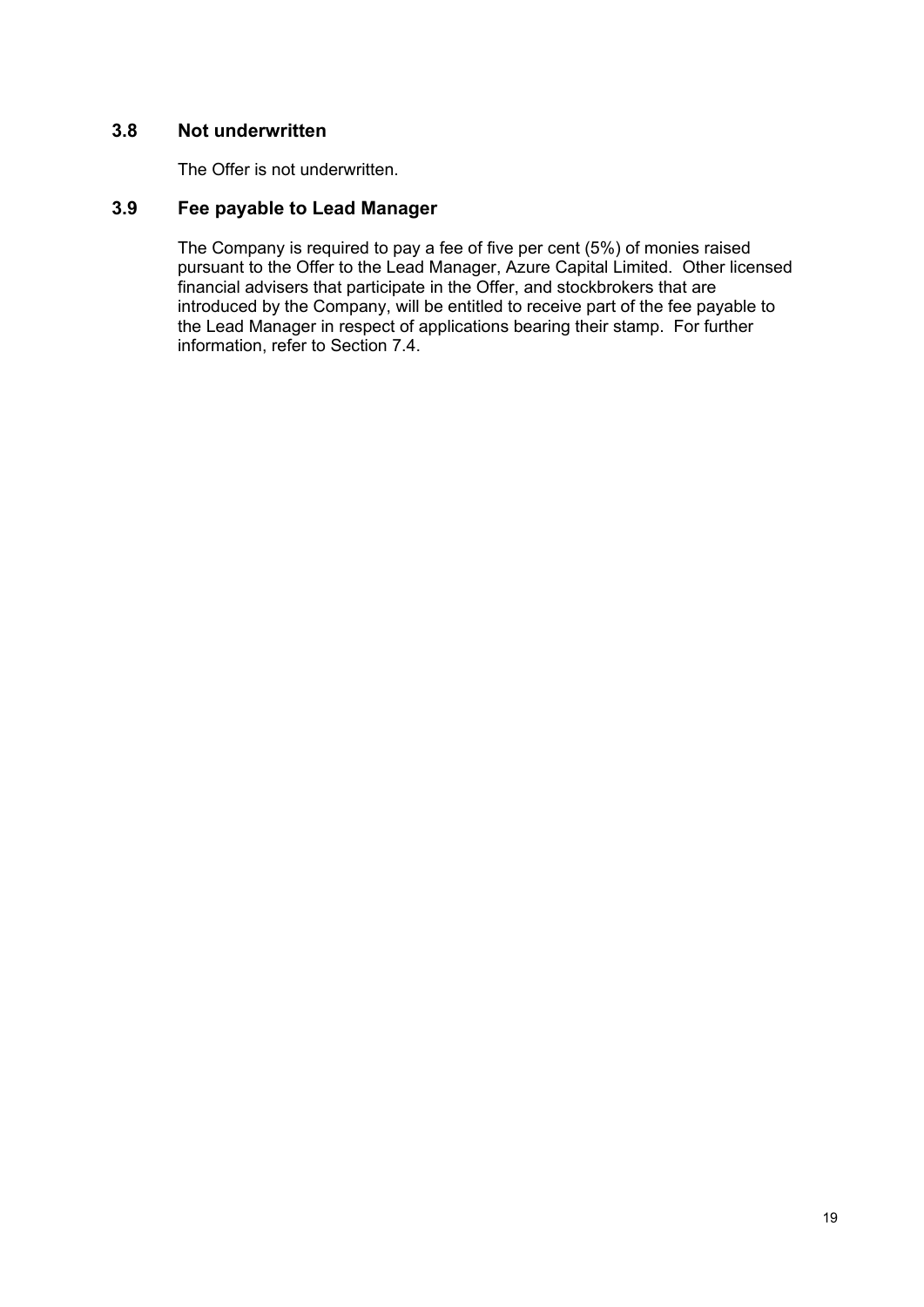# **4. Information about the Company**

### **4.1 Overview**

The Company was incorporated under the Bermuda Companies Act on 13 August 2012 with registration number 46795. On 2 April 2013, the Company was registered as a foreign company under the Corporations Act.

Other than certain preliminary steps taken in relation to the Scheme, and entry into the Asset Sale Agreement and the Investment Management Agreement, the Company has not transacted any business since its incorporation. For further information on the Asset Sale Agreement, refer to Section 4.2. For further information on the Investment Management Agreement, refer to Section 4.10. As at the date of this Prospectus, the Company does not have any assets or **liabilities** 

The Company's only current activities are certain steps in relation to the implementation of the Scheme. If the Scheme comes into effect, the Company will become an active, resources-focussed holding and development company.

Immediately after implementation of the Scheme and the completion of the Offer, the only assets that the Company will hold will be the Utilico Minority Interests, all of the Kumarina Shares, Kumarina's existing assets (including Kumarina's cash) and the cash raised by the Company pursuant to the Offer. However, the Company will look to expand its assets through implementation of its strategy, as described in Section 4.3 below.

The Company has received in principle advice from ASX that the Company will be classified as an "investment entity" for the purposes of the ASX Listing Rules. For further information on the significance of the Company's classification as an investment entity, refer to Section 4.13.

For further information on the business and activities of the Company, if the Scheme is implemented, see Section 4.4.

### **4.2 Asset Sale Agreement**

On 29 January 2013, the Company entered into the Asset Sale Agreement with Utilico, pursuant to which the Company will acquire the Utilico Minority Interests, which comprise:

- (a) 7,000,000 Resolute Shares;
- (b) 27,038,122 NZO Shares;
- (c) 4,813,977 PPP Shares;
- (d) 2,500,000 Seacrest Subscription Rights; and
- (e) 10,000,000 Centamin Shares,

(together, the **Utilico Minority Interests**).

The key terms of the Asset Sale Agreement are as follows: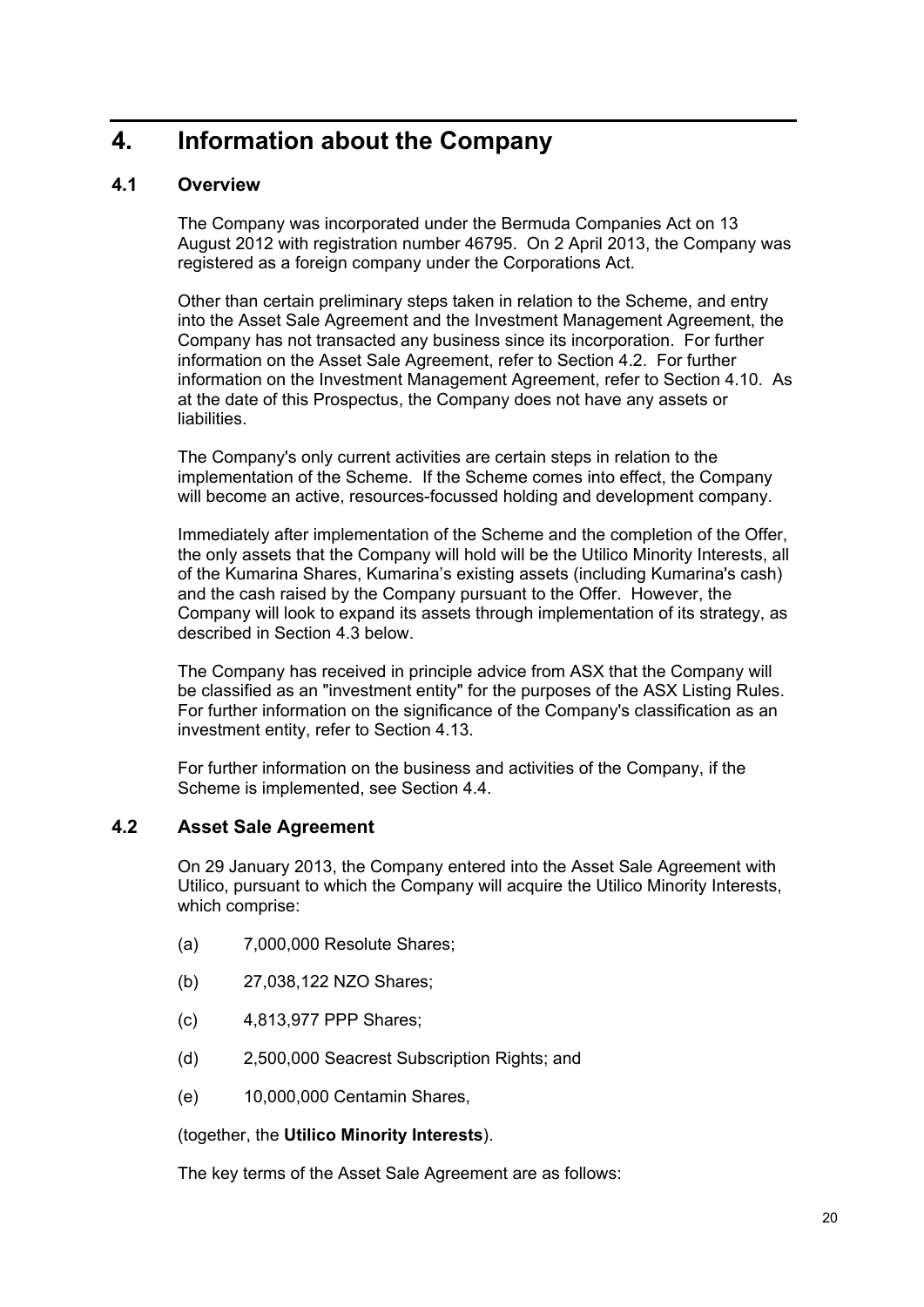### **Consideration**

In consideration for the transfer of the Utilico Minority Interests, the Company is required to issue to Utilico such number of Shares as is determined by the following formula:

 $CS = TV / $1.00$ 

Where:

**CS** is the number of Shares to be issued to Utilico; and

**TV** is the total value of the Utilico Minority Interests, based on the 30-day VWAP of the Resolute Shares, NZO Shares, PPP Shares and Centamin Shares immediately prior to the Asset Sale Completion Date and the value of US\$700,000 ascribed to the Seacrest Subscription Rights by the Company and Utilico.

In addition, for every five Shares Utilico receives, Utilico will also be issued one Option. Fractional entitlements to Shares and Options will be disregarded.

The number of Shares to be issued to Utilico will be set off against the 10,000,000 Shares already held by Utilico.

### **Warranties and representations**

The Asset Sale Agreement contains representations and warranties which are customary for such an agreement, including:

- (a) that Utilico is the legal owner of the Utilico Minority Interests and that the Utilico Minority Interests are free from encumbrance; and
- (b) that Utilico and the Company have both been duly incorporated and have full power and authority to perform their respective obligations under the Asset Sale Agreement.

### **Completion**

Completion of the Asset Sale Agreement will occur on the Asset Sale Completion Date.

As at the date of this Prospectus, other than:

- (c) the Asset Sale Agreement (a summary of which is set out in this Section 4.2);
- (d) the Implementation Agreement (a summary of which is incorporated in this Prospectus by reference, refer to Section 5.2);
- (e) the Investment Management Agreement (a summary of which is set out in Section 4.10); and
- (f) the Company's appointment of Azure Capital Limited as Lead Manager to the Offer (a summary of which is set out in Section 7.4),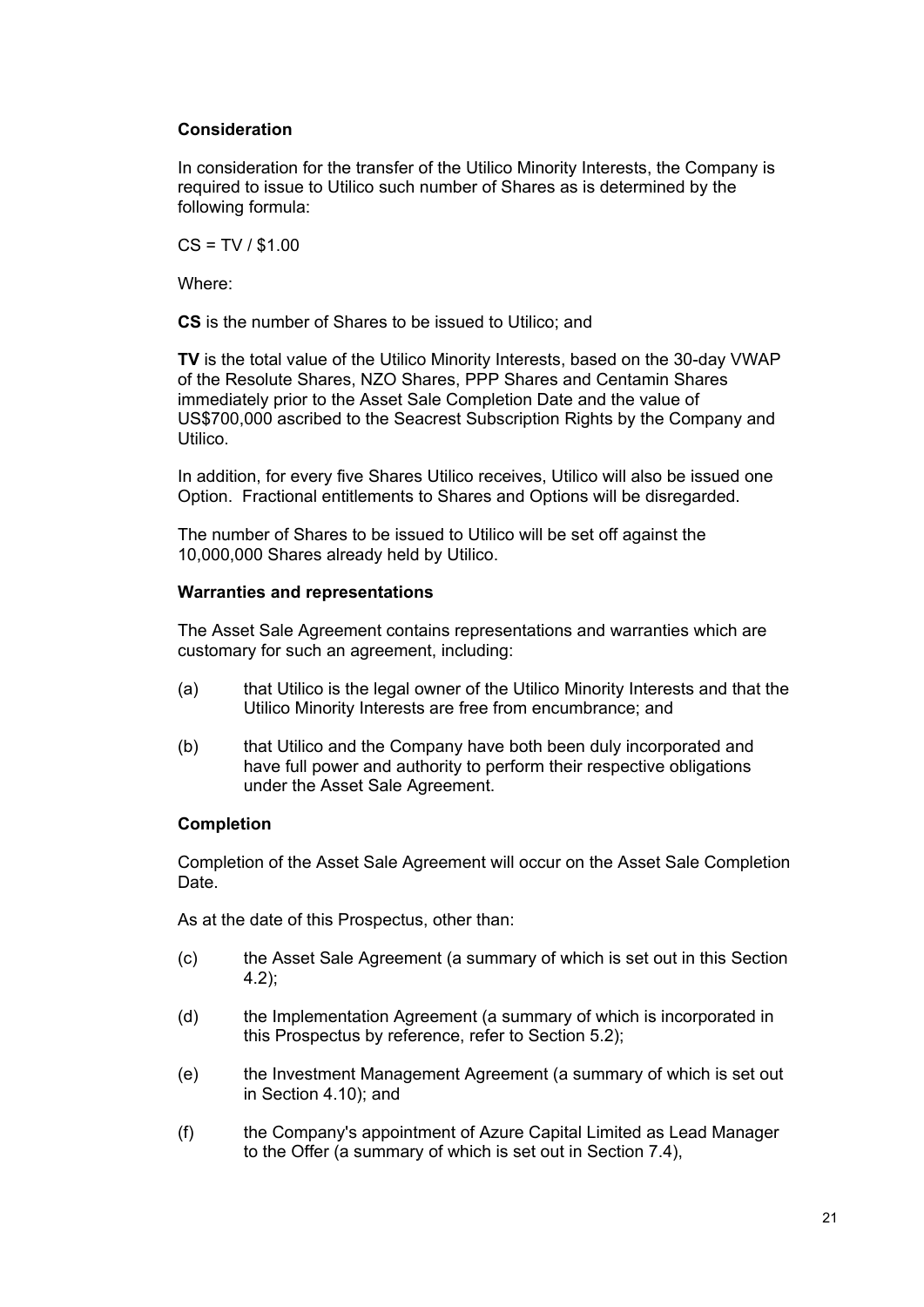the Company is not a party to any material agreements.

### **4.3 Strategy**

Following implementation of the Scheme, the Company will be an active, resources focussed holding and development company. The Company's strategy will be focussed on making both direct investments in resources projects and indirect investments in resources projects, through investing in entities which hold them.

Sector-wise, the Company will invest in a wide range of resources projects and companies, including but not limited to, those focussed on oil and gas, gold and base metals exploration and production. The Company may invest in resources companies and projects based in any jurisdiction.

The Company intends to have a mid to long term investment horizon and does not expect to be trading its positions on a frequent basis. The Company will also work with its investee companies to seek to maximise their value and may make follow-on investments into these companies or increase investment through market purchases as appropriate.

The Company may acquire majority or minority positions in its target investments. Although the Company's initial portfolio will consist of minority positions, the Company will also consider opportunities which will maximise its ability to contribute as a proactive investor, with a view to actively extracting value for both its own investors and investors in the underlying investee companies. This proactive approach may include taking significant or full ownership positions in companies, bringing about management change and encouraging strategies to maximise shareholder value and return.

Under the Company's ownership, Kumarina will continue to develop its business and projects in accordance with its stated objectives. The Company will consider making additional investments in Kumarina to support these objectives, if required. As a wholly owned subsidiary of the Company, Kumarina's direction and management will be entirely dictated by the Company.

The Company will continue to review direct investment opportunities in the same geographical area as Kumarina which may have synergies with Kumarina's operations.

The Company will be advised by its investment manager, ICM, pursuant to the terms of the Investment Management Agreement. See Section 4.10 for further details.

### **4.4 Business operations**

#### **General**

As stated above, immediately after implementation of the Scheme and completion of the Offer, the Company's only assets will be the Kumarina Shares, the Utilico Minority Interests, Kumarina's existing assets (including Kumarina's cash) and any cash raised pursuant to the Offer.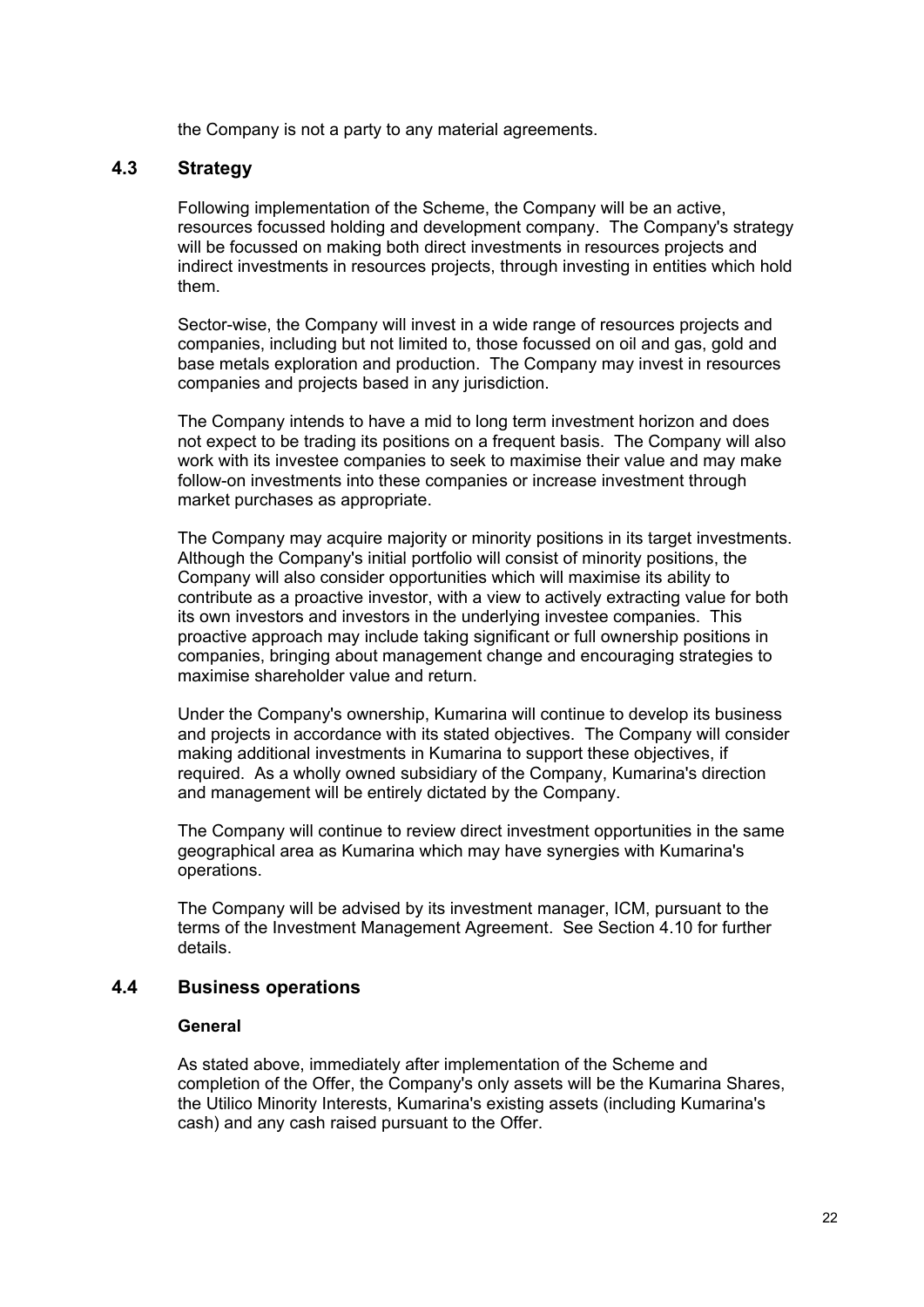### **Kumarina's Australian operations**

Following implementation of the Scheme, the Company will (through its ownership of Kumarina) own and operate Kumarina's Ilgarari Project and Murrin Murrin Project. Information on these projects is contained in section 3.3 of the Scheme Booklet, which is incorporated by reference into this Prospectus.

In relation to Kumarina's projects, the Company has allocated A\$1,500,000 for exploration and development of the Ilgarari Project and the Murrin Murrin Project, following implementation of the Scheme and assuming that no funds are raised under the Offer. If A\$12,500,000 is raised pursuant to the Offer, the Company will allocate A\$2,000,000 for exploration and development of the Ilgarari Project and the Murrin Murrin Project. If A\$25,000,000 is raised pursuant to the Offer, the Company will allocate A\$2,500,000 for exploration and development of the Ilgarari Project and the Murrin Murrin Project. For further details, refer to Section 2.8.

In addition, Kumarina will maintain an office, at its existing address, going forward. Following implementation of the Scheme and completion of the Offer, anyone wishing to make enquiries regarding Kumarina's operations, can contact James Sullivan on +61 8 9364 7577 or by email at jsullivan@kumarina.com.

### **Utilico Minority Interests**

At the time of implementation of the Scheme, the Company will hold the Utilico Minority Interests. The Utilico Minority Interests comprise the following investments in a variety of mining and resources companies:

| <b>Company</b>                                        | <b>Resource</b> | No. Shares                                               | <b>Current</b><br>Price <sup>1</sup> | <b>Total</b><br><b>Current</b><br><b>Value</b> | <b>Total</b><br><b>Current</b><br><b>Value</b><br>(SAUD) |
|-------------------------------------------------------|-----------------|----------------------------------------------------------|--------------------------------------|------------------------------------------------|----------------------------------------------------------|
| Resolute Mining<br>Limited<br>(ASX: RSG)              | Gold            | 7,000,000<br>ordinary<br>shares                          | AUD1.326                             | AUD9.28m                                       | 9.28m                                                    |
| New Zealand Oil &<br><b>Gas Limited</b><br>(ASX: NZO) | Oil & Gas       | 27,038,122<br>ordinary<br>shares                         | NZD0.92                              | NZD24.88<br>m                                  | 20.00m                                                   |
| Pan Pacific Petroleum<br>NL.<br>(ASX: PPP)            | Oil & Gas       | 4,813,977<br>ordinary<br>shares                          | AUD0.108                             | AUD0.52m                                       | 0.52m                                                    |
| Seacrest LP<br>Subscription Rights <sup>2</sup>       | Oil & Gas       | 2,500,000 nil<br>paid US\$1.00<br>subscription<br>rights | N/A                                  | USD0.70m <sup>3</sup>                          | 0.67m                                                    |
| Centamin Plc<br>(LSE: CEY)                            | Gold            | 10,000,000<br>ordinary<br>shares                         | GBP0.538                             | GBP5.38m                                       | 7.81m                                                    |
| <b>Total</b>                                          |                 |                                                          |                                      |                                                | 38.28m                                                   |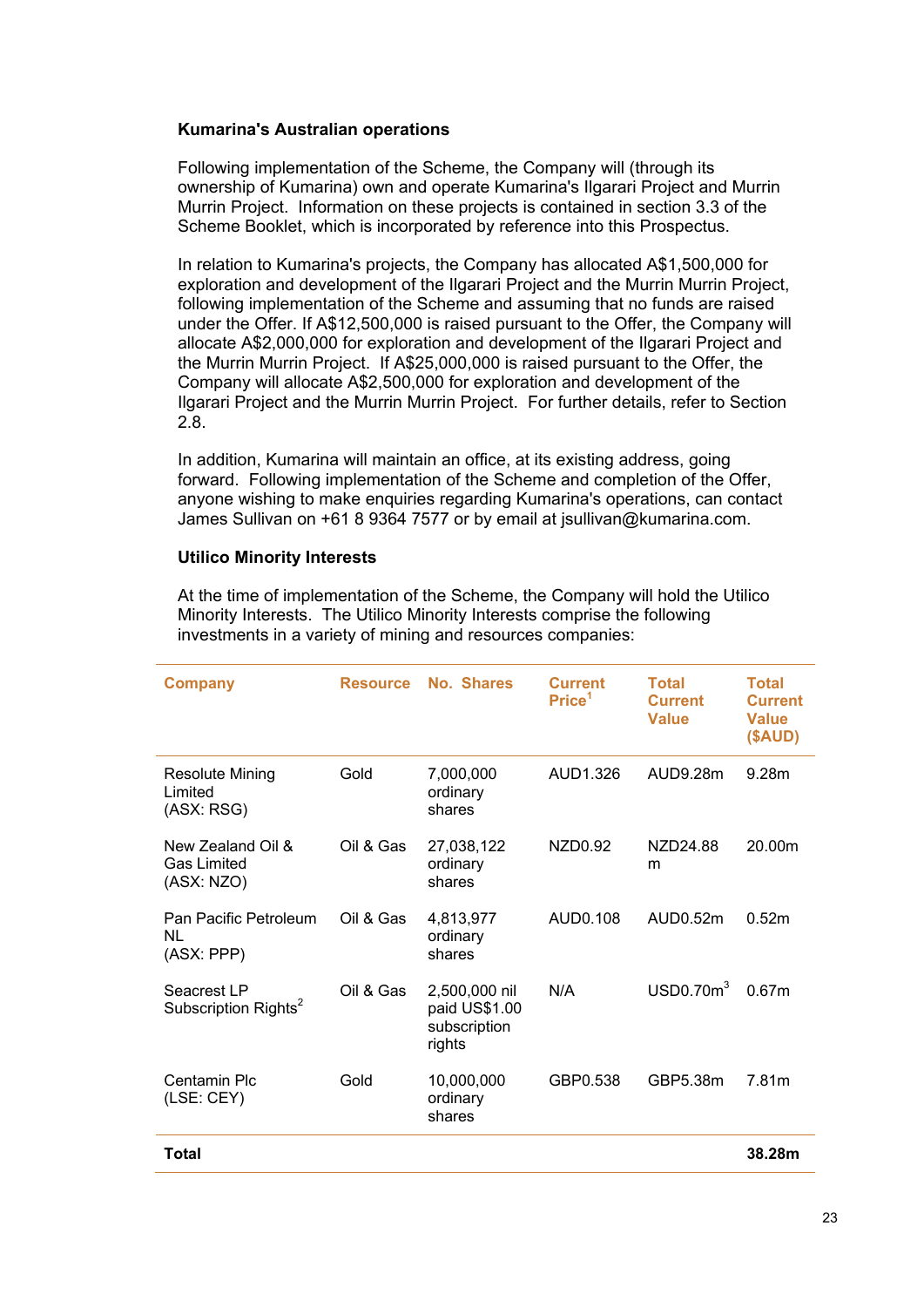### **Notes**

- 1 As at 3 April 2013.
- 2 These are subscription rights, which oblige the Company to provide US\$2.5 million in funding to Seacrest. Upon providing such funding, the Company will become a limited partner in Seacrest with an interest of approximately 3.1%.
- 3 Agreed value as between the Company and Utilico.
- 4 The following exchange rates were used NZD:AUD 0.804; USD:AUD 0.957; and GBP:AUD 1.452.

### **Resolute Mining Limited**

Resolute is one of the largest gold producers listed on the ASX (ASX:RSG), with three operating gold mines in Africa and Australia: the Syama mine in Mali; Ravenswood in Queensland; and Golden Pride in Tanzania. For further information, see www.resolute-ltd.com.au. Mr Peter Sullivan, who is a director of Kumarina and who, if the Scheme is implemented, will become a director of the Company, is Managing Director of Resolute.

### **New Zealand Oil & Gas Limited**

NZO is an independent exploration and production company, listed on both the ASX and NZX. NZO has two key production assets, Tui and Kupe oil fields, both in New Zealand. NZO is pursuing growth in Indonesia and Tunisia. For further information, see www.nzog.com.

### **Pan Pacific Petrol NL**

PPP is an ASX and NZX listed oil and gas exploration and production company, participating in non-operated oil fields in New Zealand, Vietnam and East Timor. PPP's main asset is a 10% interest in the Tui Area oil project. For further information, see www.panpacpetroleum.com.au.

### **Seacrest LP**

Seacrest LP is a limited partnership, created in 2011, to invest in an oil and gas joint venture called "Azimuth Limited". The joint venture is between Seacrest and Petroleum Geo-Services (**PGS**), a Norwegian company listed on the Oslo Stock Exchange. PGS and Seacrest have agreed to develop and monetize PGS's seismic data library, which is the largest of its kind in the world.

### **Centamin Plc**

Centamin Plc is an Arabian-Nubian Shield focused mineral exploration, development and mining company dual listed on the LSE (LSE: CEY) and the TSX (TSX: CEE). Centamin's principal asset, the Sukari Gold Mine, began production in 2009 and is the first large scale modern gold mine in Egypt. For further information, see www.centamin.com.

### **4.5 Current Directors**

### **Current Directors**

The current Directors of the Company are Alasdair Younie and Charles Jillings. If the Scheme is implemented, it is envisaged that Mr Peter Sullivan, Mr Martin Botha and Ms Xi Xi will be appointed as directors of the Company and that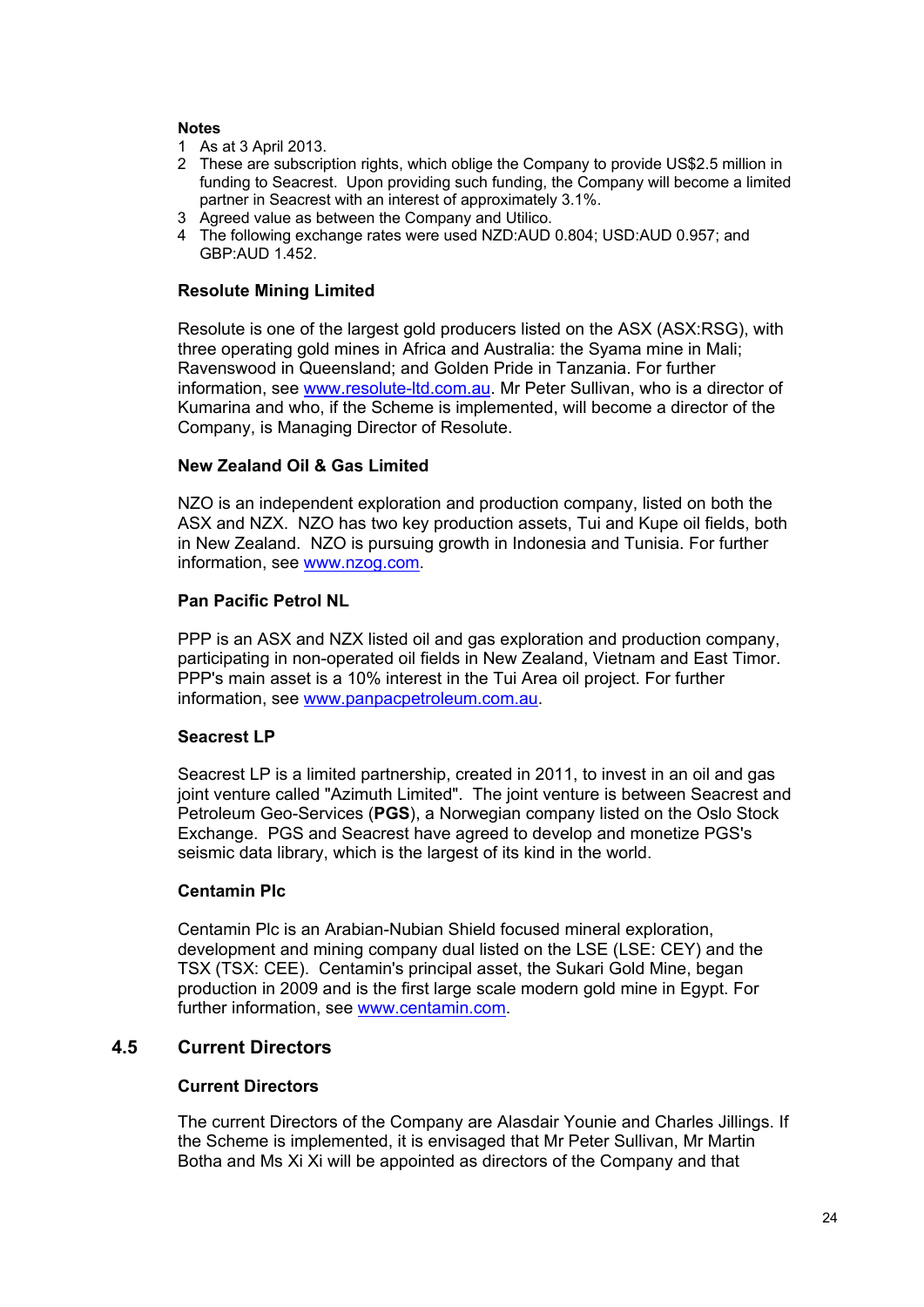Alasdair Younie and Charles Jillings will resign as directors of the Company. It is proposed that Mr Peter Sullivan will be Non-Executive Chairman.

Details regarding the current Directors are set out below:

### **Alasdair Younie (aged 37) – Director**

Alasdair Younie is a director of ICM, the proposed investment manager of the Company. Based in Bermuda, he is a qualified chartered accountant with experience in corporate finance and corporate investment. Alasdair qualified as a chartered accountant with PricewaterhouseCoopers and subsequently worked for six years within the corporate finance department of Arbuthnot Securities Limited in London. Alasdair is a director of Bermuda National Limited, Bermuda First Investment Company Limited and West Hamilton Holdings Limited and is a member of the Institute of Chartered Accountants in England and Wales.

### **Charles Jillings (aged 57) – Director**

Charles Jillings is an employee of Utilico Investments Limited and Utilico Emerging Markets Limited. He is responsible for assisting in the running of the two companies and the investment portfolios in conjunction with ICM. Mr Jillings qualified as a chartered accountant and previously worked in corporate finance at Hill Samuel for 10 years. He has been a director of a number of listed companies and he is a director of East Balkan Properties plc and Global Equity Risk Protection Limited.

### **4.6 Proposed Directors, officers and senior management**

### **Proposed Directors**

Details regarding the Proposed Directors, who will take up office upon implementation of the Scheme, are set out below:

### **P R Sullivan (aged 56) – Non-Executive Director and Proposed Chairman**

Peter Sullivan is an engineer and has been involved in the development of resource companies and projects for more than 20 years. His work experience includes periods in project engineering, corporate finance, investment banking, corporate and operational management and public company directorships. Mr Sullivan has considerable experience in the management and strategic development of resource companies. He is currently Managing Director of Resolute Mining Limited (ASX: RSG) and a director of GME Resources Limited (ASX: GME).

### **Marthinus (Martin) Botha (aged 54) – Non-Executive Director**

Martin Botha is an Engineering Surveyor by training who has almost 30 years' experience in banking, with the last 24 years spent in leadership roles building Standard Bank plc's (part of The Standard Bank of South Africa Limited group of companies) international operations. Mr Botha's specific primary responsibilities have included establishing and leading the development of the core global natural resources trading and financing franchises, as well as various geographic strategies, including those in the Russian Commonwealth of Independent States, Turkey and Middle East. Mr Botha is currently Non-Executive Chairman of Sberbank CIB (UK) Ltd, a securities broker regulated by UK Financial Services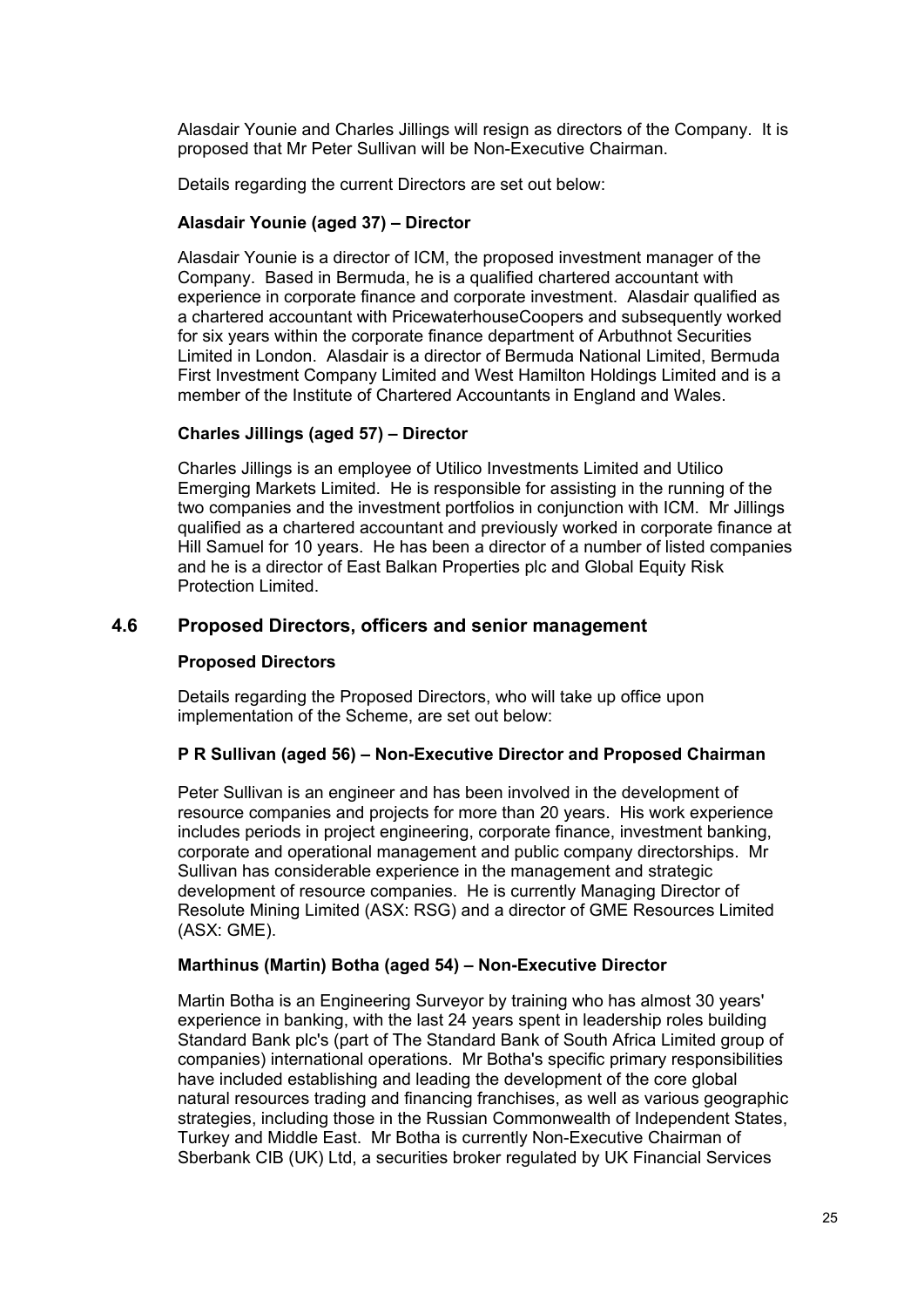Authority. Mr Botha graduated with first class honours from the University of Cape Town. Mr Botha is based in London.

### **Ms Xi Xi (aged 37) – Non-Executive Director**

Xi Xi is a financial analyst with more than 10 years' experience in the mining, energy and natural resource industry. Her experience ranges from managing companies focused on international exploration and development of mining projects to restructuring and overseeing a portfolio of private and public companies. Ms Xi is currently a non-executive director of Noble Minerals Resources (ASX: NMG). Ms Xi holds dual Bachelor of Science degrees in Chemical Engineering and Economics from the Colorado School of Mines and a Master of Arts in International Relations and China Studies from Johns Hopkins School of Advanced International Studies. Ms Xi is based in New York and Shanghai.

### **Proposed Officers**

Upon implementation of the Scheme, it is proposed that the Company will appoint a Chairman, a new Secretary of the Company in Bermuda and an Assistant Secretary in Australia. Details of the proposed appointments are as follows:

### **PR Sullivan – Chairman**

As noted above, upon implementation of the Scheme, it is proposed that Mr Peter Sullivan will be appointed as the Chairman of the Company.

### **BCB Charter Corporate Services Limited – Secretary – Bermuda**

It is proposed that BCB Charter Corporate Services Limited will be appointed Secretary of the Company. BCB Charter Corporate Services Limited delivers comprehensive corporate administration services for funds, partnerships, unit trusts, exempted and local companies, pension schemes, and other business structures. BCB Charter Corporate Services Limited's clients operate in a wide range of sectors, including insurance and reinsurance, insurance management, aircraft holding and leasing, mutual funds, ship owning and chartering, land holding and investment holding.

### **Mark Pitts (aged 51) – Assistant Secretary – Australia**

It is proposed that Mark Pitts will be appointed Assistant Secretary of the Company in Australia. Mr Pitts is a Chartered Accountant with more than 25 years' experience in statutory reporting and business administration. Mr Pitts has been directly involved with, and consulted to, a number of public companies holding senior financial management positions. Mark is a partner in the corporate advisory firm Endeavour Corporate providing company secretarial support, corporate and compliance advice to a number of ASX listed companies.

### **Senior management**

Following implementation of the Scheme, the Company will not appoint any senior management. It is proposed that the Company will utilise the services of its Directors and an investment manager, ICM. For further details regarding ICM, please refer to Sections 4.7 and 4.10. It is also the Company's intention that Jamie Sullivan will continue as Managing Director of Kumarina. Peter Hutchinson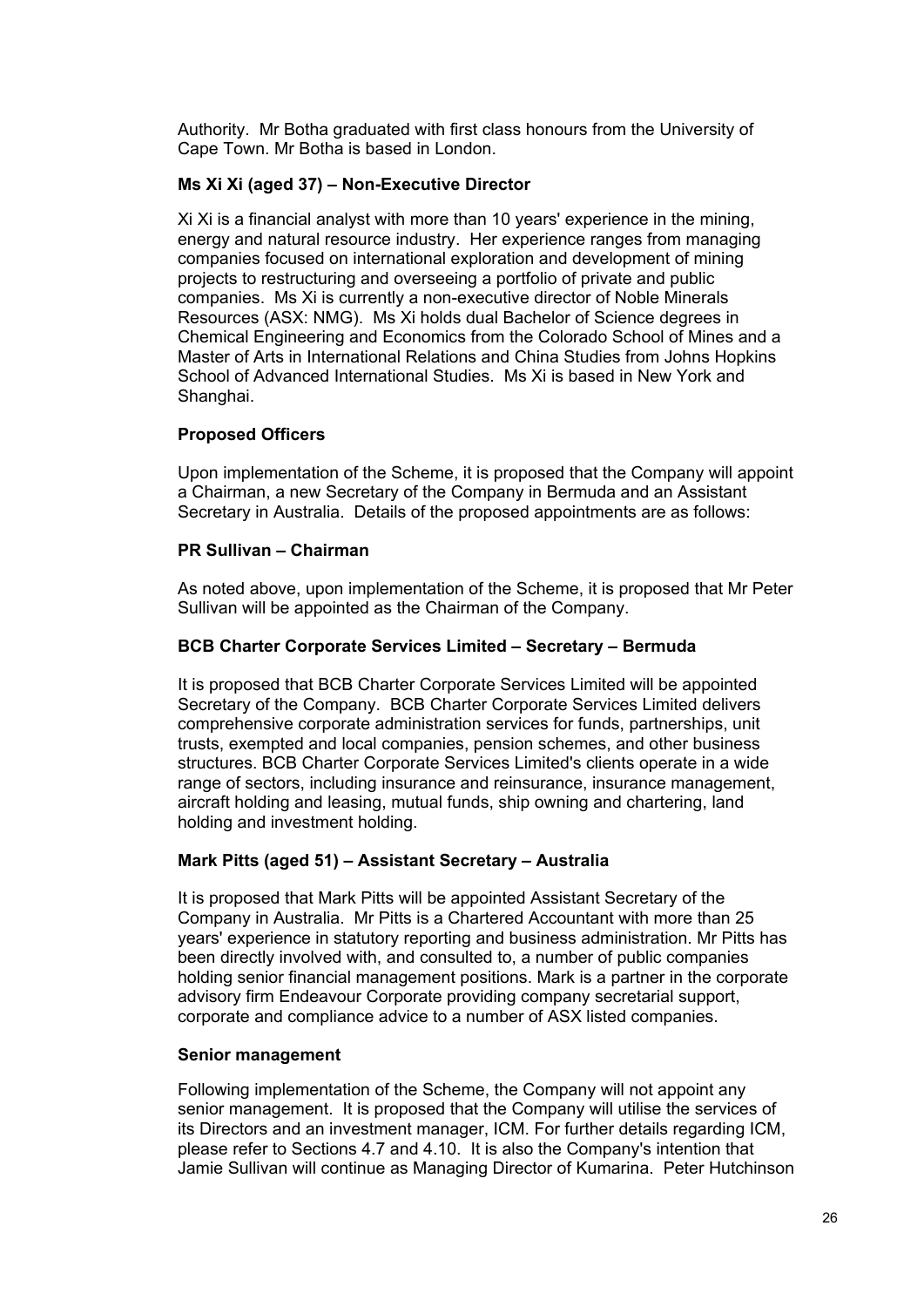has indicated that he intends to resign as a director of Kumarina, if the Scheme is implemented.

### **Employees**

Following implementation of the Scheme, the Company does not propose to appoint any new employees. However, Jamie Sullivan will continue as Managing Director of Kumarina.

### **4.7 Expertise of Directors and ICM**

The Proposed Directors are currently involved in the natural resources sector or have a background in the sector. Mr Sullivan is currently Managing Director of Resolute Mining Limited and has been involved in the development of mining projects for over 20 years. Ms Xi has more than 10 years' experience in the mining, energy and natural resource industry as a financial analyst. Mr Botha is an engineering surveyor by training who now works in the financial services industry. Further details of the qualifications and experience of each of the Proposed Directors is set out in Section 4.6.

ICM, together with its predecessor companies, has been a fund manager and corporate finance advisor for over 20 years. ICM specialises in a number of sectors, one of which being natural resources. ICM advises two London listed investment companies with, in aggregate, approximately A\$1.3 billion of assets. A significant proportion of these assets are investments in the natural resources sector. ICM's investment team have strong knowledge of the natural resources sector globally, covering both emerging and developed markets.

ICM will be responsible for managing the Company's assets on a day to day basis. In addition, ICM will be responsible for researching, analysing and making investments on behalf of the Company within the guidelines set out in the Investment Management Agreement. ICM will report to the Board as frequently as the Board requires, but on a quarterly basis at a minimum. The Board will be responsible for reviewing the Company's investments and will ensure that investments decisions are in line with the Company's investment objectives.

### **4.8 Corporate Governance**

The Board is responsible for the overall corporate governance of the Company and is committed to the principles underpinning best practice in corporate governance, applied in a manner that meets ASX standards and best addresses the Directors' accountability to Shareholders.

The following policies and procedures have been adopted, conditional upon implementation of the Scheme, and are available for viewing on the Company's website (www.zetaresources.co):

- (a) Corporate Governance Statement; and
- (b) Share Trading Policy.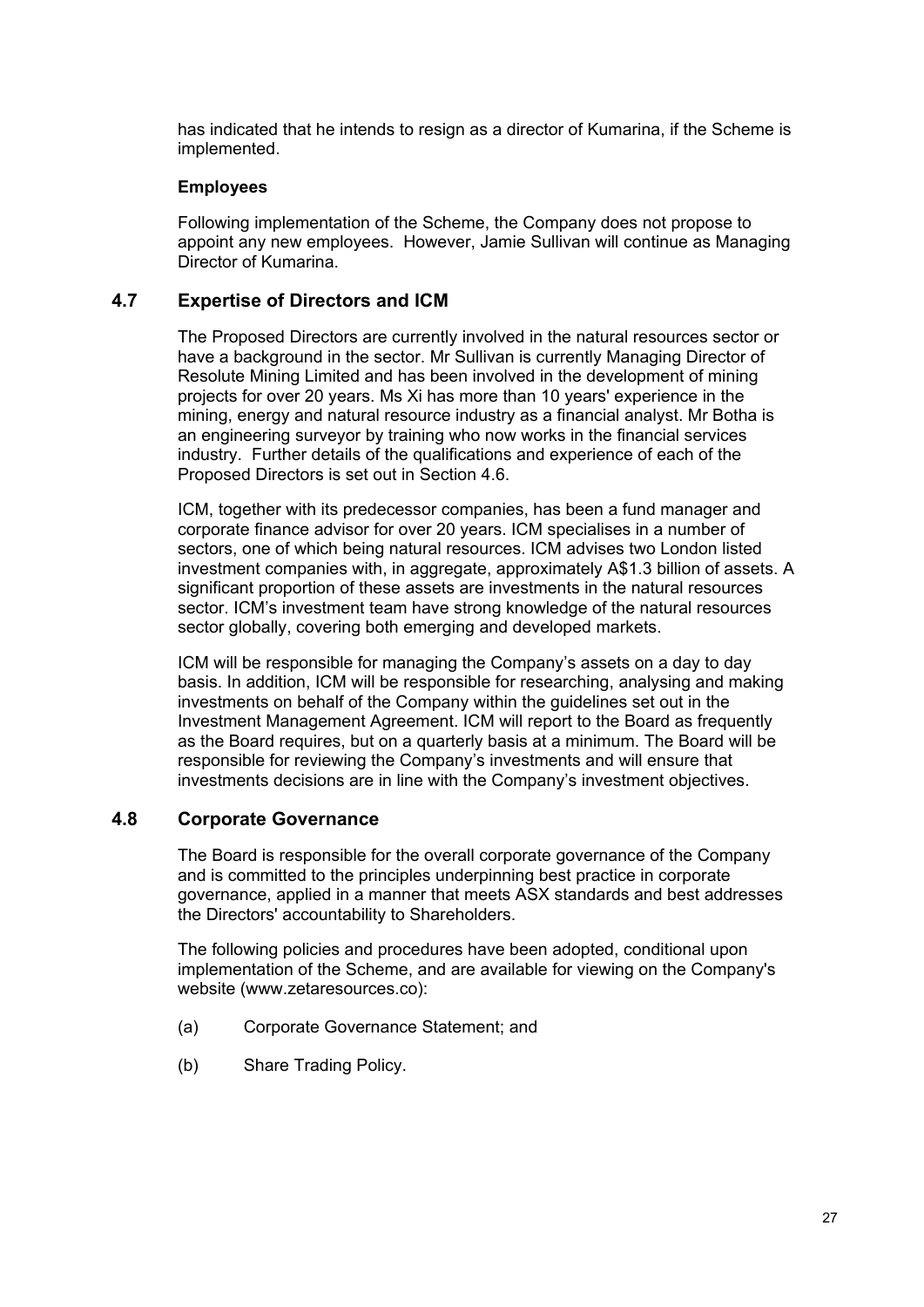### **4.9 Pro-forma historical financial information**

### **Introduction**

This Section 4.9 sets out a summary pro-forma historical statement of financial position as at 31 December 2012 for the Company, as if the Scheme had been implemented and the Offer completed.

### **Basis of preparation**

The pro-forma consolidated statement of financial position for the Company included in this Section has been prepared in accordance with the Australian accounting standards adopted by the Australian Accounting Standards Board (**AASB**). The pro-forma statement of financial position complies with International Financial Reporting Standards (**IFRS**) and interpretations adopted by the International Accounting Standards Board (**IASB**). The pro-forma statement of financial position is presented in an abbreviated form and consequently does not comply with all the presentation and disclosure requirements of AASB and IFRS. Any adjustments that have been made are shown as consolidation adjustments.

HLB Mann Judd has reported on the Pro Forma Financial Information, in an Investigating Accountant's Report which has been included as Annexure 5 of the Scheme Booklet, which is incorporated by reference into this Prospectus.

### **Acquisition accounting**

The acquisition proposed within the Scheme Booklet does not meet the definition of a business combination under AASB3 Business Combinations (IFRS 3 Business Combinations). As a result, the acquirer (the Company) shall account for the transaction as an asset acquisition. The cost to the Company's group shall be allocated to the individual identifiable assets, liabilities and contingent liabilities, including intangible assets assumed on the basis of their relative fair values at the date of purchase.

### **Unaudited pro-forma statement of financial position**

The pro-forma balance sheet is presented on the basis of the completion of the Offer and on the assumption that the following transactions occurred as at 31 December 2012:

- (a) the issue by the Company pursuant to the Scheme of 17,775,525 Shares and 3,555,105 Options, as consideration for the acquisition of all of the issued capital of Kumarina;
- (b) the issue by the Company of 34,104,255 Shares and 6,820,851 Options, pursuant to the Asset Sale Agreement for the acquisition the Utilico Minority Interests;
- (c) the issue buy the Company, pursuant to the Offer, of up to 25,000,000 Shares at an issue price of \$1.00, together with up to 5,000,000 free attaching Options, to raise up to \$25,000,000 before costs;
- (d) the issue of 250,000 Consideration Options, as consideration for the cancellation of the existing Kumarina Options.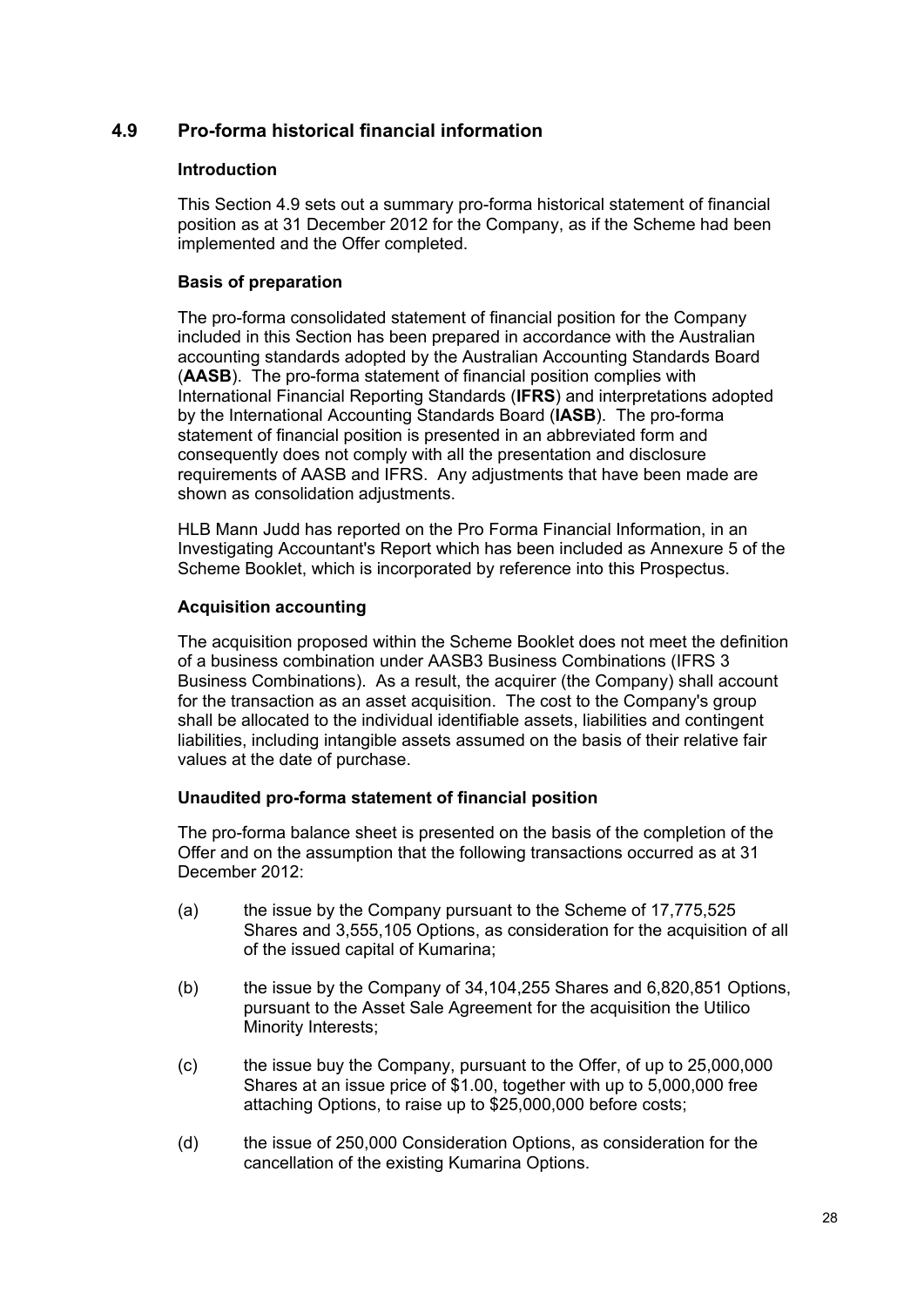- (e) the write off to the issued capital account of the estimated costs of the Scheme Booklet being an estimated \$560,000; and
- (f) the write off to the issued capital account of the estimated costs of the Offer being an estimated \$1,250,000.

This information is presented on the basis of the following scenarios:

- (a) subscriptions received under the Offer total \$25,000,000;
- (b) subscriptions received under the Offer total \$12,500,000 (on this basis, the estimated costs of the Offer are \$625,000); and
- (c) no subscriptions are received under the Offer.

No other transactions subsequent to 31 December 2012 have been reflected in the pro forma Statement of Financial Position.

As at 3 April 2013, the market value of the Utilico Minority Interests has increased by A\$4,178,873 to A\$38,283,128. On this basis, an additional 4,178,873 Shares and 835,774 Options will be issued.

The impact on the pro forma Statement of Financial Position will be to increase total assets by A\$4,178,873 with a corresponding increase in issued capital.

Note that the following exchange rates have been assumed:

- $(a)$  AUD:USD = 1.0384; and
- (b)  $AUD: GBP = 0.6428$ .

### **Pro forma Statement of Financial Position**

|                             | <b>Reviewed</b><br>as at 31<br><b>Dec 12</b><br>(5000) | Nil<br>Pro-Forma<br>as at<br>31 Dec 12<br>$(\$000)$ | Pro-Forma<br>12<br>(\$000) | \$12,500,000 \$25,000,000<br>Pro-forma<br>as at 31 Dec as at 31 Dec<br>12<br>(\$000) |
|-----------------------------|--------------------------------------------------------|-----------------------------------------------------|----------------------------|--------------------------------------------------------------------------------------|
| <b>Current Assets</b>       |                                                        |                                                     |                            |                                                                                      |
| Cash and cash equivalents   |                                                        | 6,262                                               | 18,137                     | 30,012                                                                               |
| Trade and other receivables |                                                        | 31                                                  | 31                         | 31                                                                                   |
| <b>Total Current Assets</b> |                                                        | 6,293                                               | 18,168                     | 30,043                                                                               |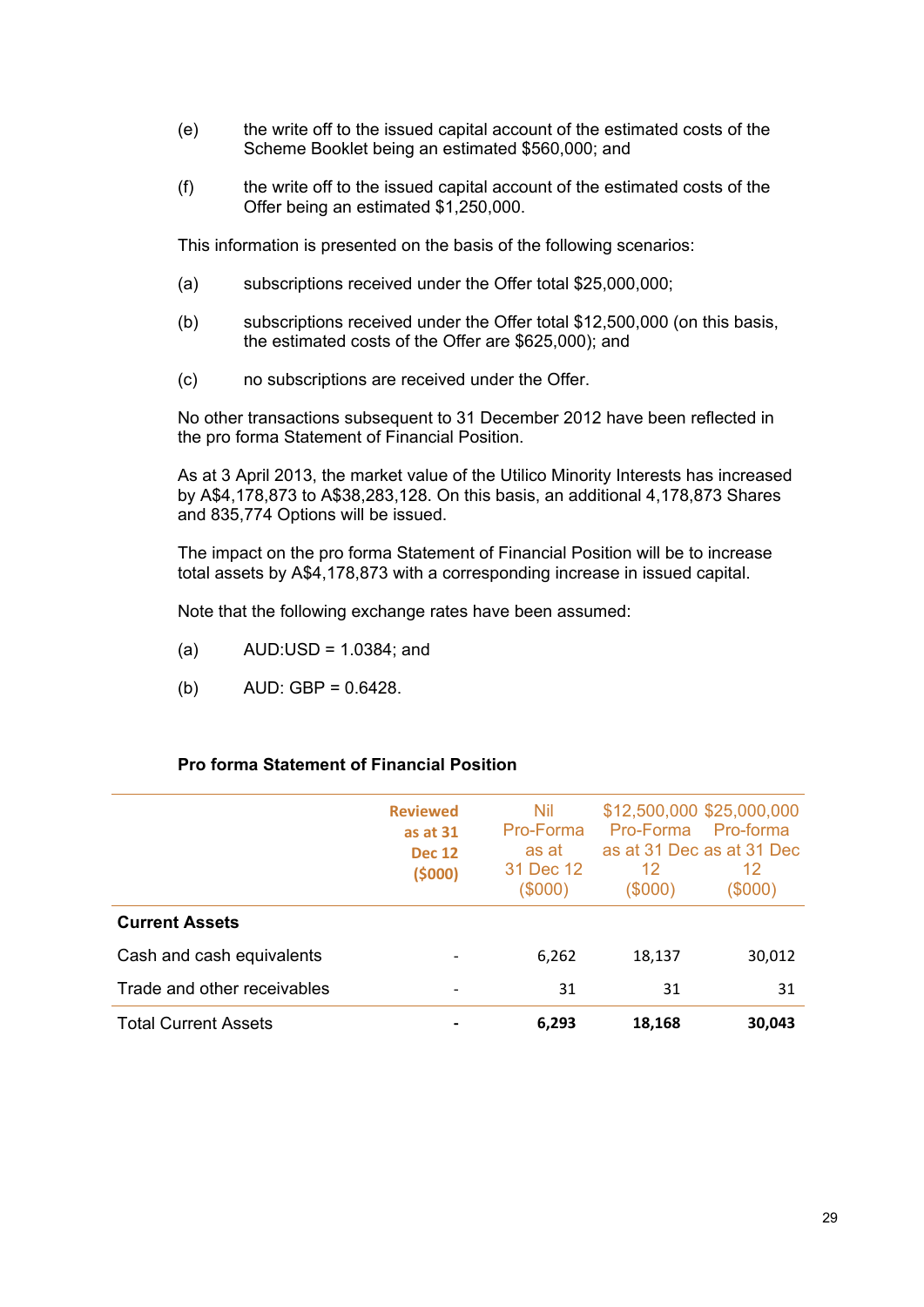|                                          | <b>Reviewed</b><br>as at 31<br><b>Dec 12</b><br>(5000) | <b>Nil</b><br>Pro-Forma<br>as at<br>31 Dec 12<br>(\$000) | 12<br>(\$000)  | \$12,500,000 \$25,000,000<br>Pro-Forma Pro-forma<br>as at 31 Dec as at 31 Dec<br>12<br>(\$000) |
|------------------------------------------|--------------------------------------------------------|----------------------------------------------------------|----------------|------------------------------------------------------------------------------------------------|
| <b>Non-Current Assets</b>                |                                                        |                                                          |                |                                                                                                |
| Investments                              |                                                        | 34,104                                                   | 34,104         | 34,104                                                                                         |
| Plant and equipment                      |                                                        | 80                                                       | 80             | 80                                                                                             |
| Mineral assets                           |                                                        | 4,100                                                    | 4,100          | 4,100                                                                                          |
| Other                                    |                                                        | $\overline{2}$                                           | $\overline{2}$ | $\overline{2}$                                                                                 |
| <b>Total Non-Current Assets</b>          |                                                        | 38,286                                                   | 38,286         | 38,286                                                                                         |
| <b>Total Assets</b>                      |                                                        | 44,579                                                   | 56,454         | 68,329                                                                                         |
| <b>Current Liabilities</b>               |                                                        |                                                          |                |                                                                                                |
| Trade and other payables                 |                                                        | 79                                                       | 79             | 79                                                                                             |
| Interest bearing loans and<br>borrowings |                                                        |                                                          |                |                                                                                                |
| <b>Total Current Liabilities</b>         |                                                        | 79                                                       | 79             | 79                                                                                             |
| <b>Total Liabilities</b>                 | $\overline{\phantom{0}}$                               | 79                                                       | 79             | 79                                                                                             |
| <b>Net Assets</b>                        |                                                        | 44,500                                                   | 56,375         | 68,250                                                                                         |
| Equity                                   |                                                        |                                                          |                |                                                                                                |
| <b>Issued capital</b>                    |                                                        | 44,500                                                   | 56,375         | 68,250                                                                                         |
| <b>Reserves</b>                          |                                                        |                                                          |                |                                                                                                |
| <b>Accumulated losses</b>                |                                                        |                                                          |                |                                                                                                |
| <b>Total Equity</b>                      |                                                        | 44,500                                                   | 56,375         | 68,250                                                                                         |

### **4.10 Investment Management Agreement**

On 10 April 2013, the Company and ICM entered into the Investment Management Agreement, pursuant to which ICM will be appointed as the Company's investment manager from the Implementation Date.

ICM is a Bermuda based fund manager and corporate adviser. It is licensed to carry on business as an exempted company pursuant to section 129A of the Bermuda Companies Act. ICM specialises in managing and advising on investments in relation to mining and resources, utilities and infrastructure, financial services, fixed interest products and agriculture. ICM is currently investment manager for Utilico and Utilico Emerging Markets Limited, which are both listed funds. ICM is also investment adviser to Bermuda Commercial Bank Limited, one of Bermuda's four licenced banks.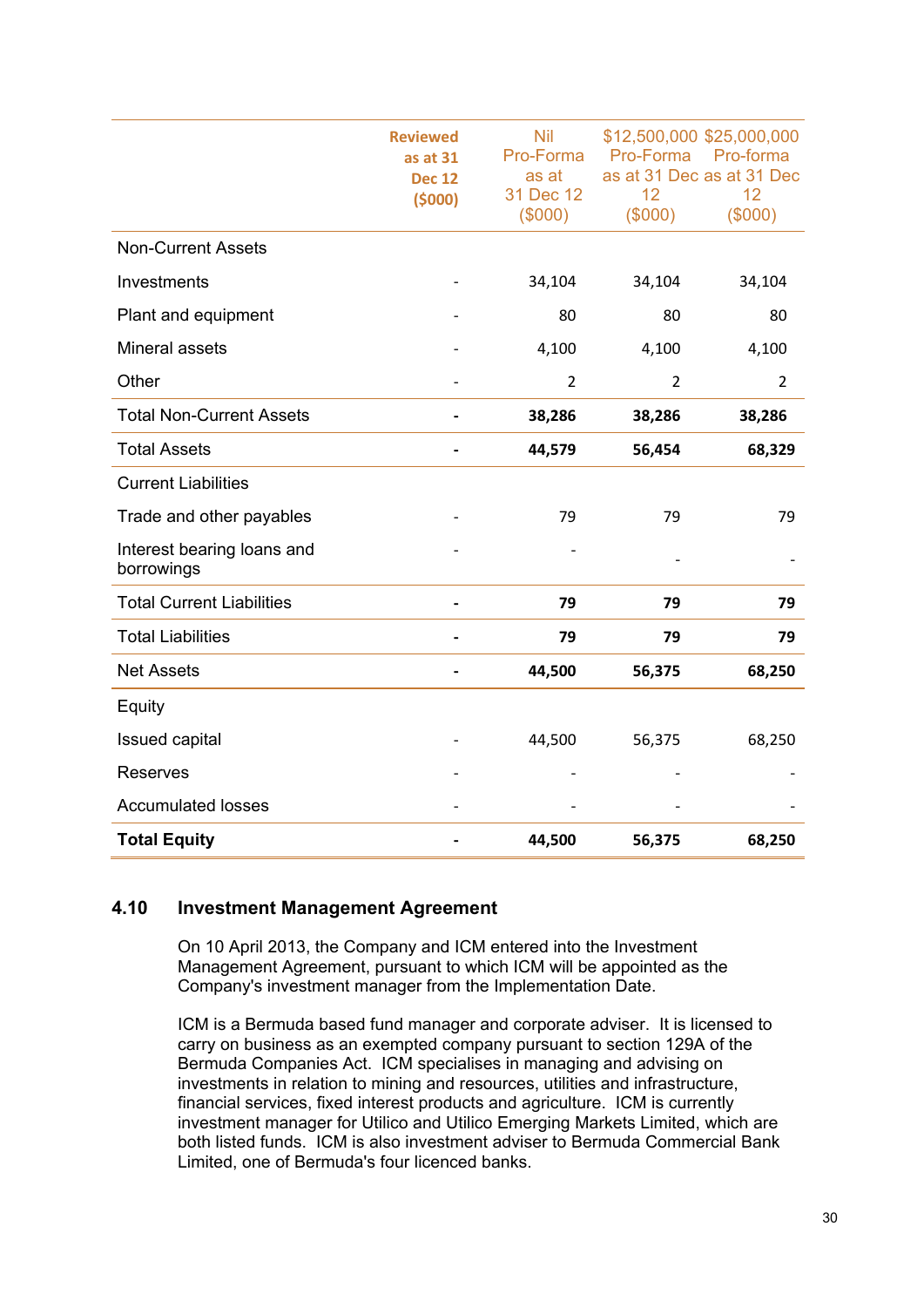ICM's appointment under the Investment Management Agreement is for a period of 5 years. On this basis, it is envisaged that ICM will be actively involved in the management of the Company for at least 5 years, following implementation of the Scheme. Further information regarding ICM can be found on ICM's website (www.icm.bm).

The key terms of the Investment Management Agreement are as follows:

### **Investment mandate**

ICM shall be entitled to invest in the following classes of assets, on the Company's behalf:

- (a) securities (being shares options or warrants) in listed and unlisted mining and resource companies;
- (b) units in listed and unlisted mining and resource funds;
- (c) bonds and convertible notes in listed or unlisted mining and resource companies;
- (d) direct investment in mining and resource projects; and
- (e) such other assets or investments, as may be approved in writing by the Directors from time to time,

### (each a **Permitted Asset Class**).

### **Services**

ICM shall provide such investment management and advisory services to the Company, as the Directors require from time to time, in connection with the management and investment of the Company's assets and shall manage the investment, disposal and re-investment of the Company's assets in accordance with the Company's investment strategy and with a view to achieving the Company's investment objectives.

### **Term**

The Investment Management Agreement has a term of 5 years from the Implementation Date, unless terminated earlier by the Company or ICM.

### **Extension or renewal**

The Investment Management Agreement does not contain any provisions relating to the renewal or extension of the agreement at the end of its term.

### **Termination**

The Investment Management Agreement may be terminated in the following circumstances:

(a) by the Company giving 6 months' notice in writing to ICM (or such lesser period as the Company and ICM agree in writing);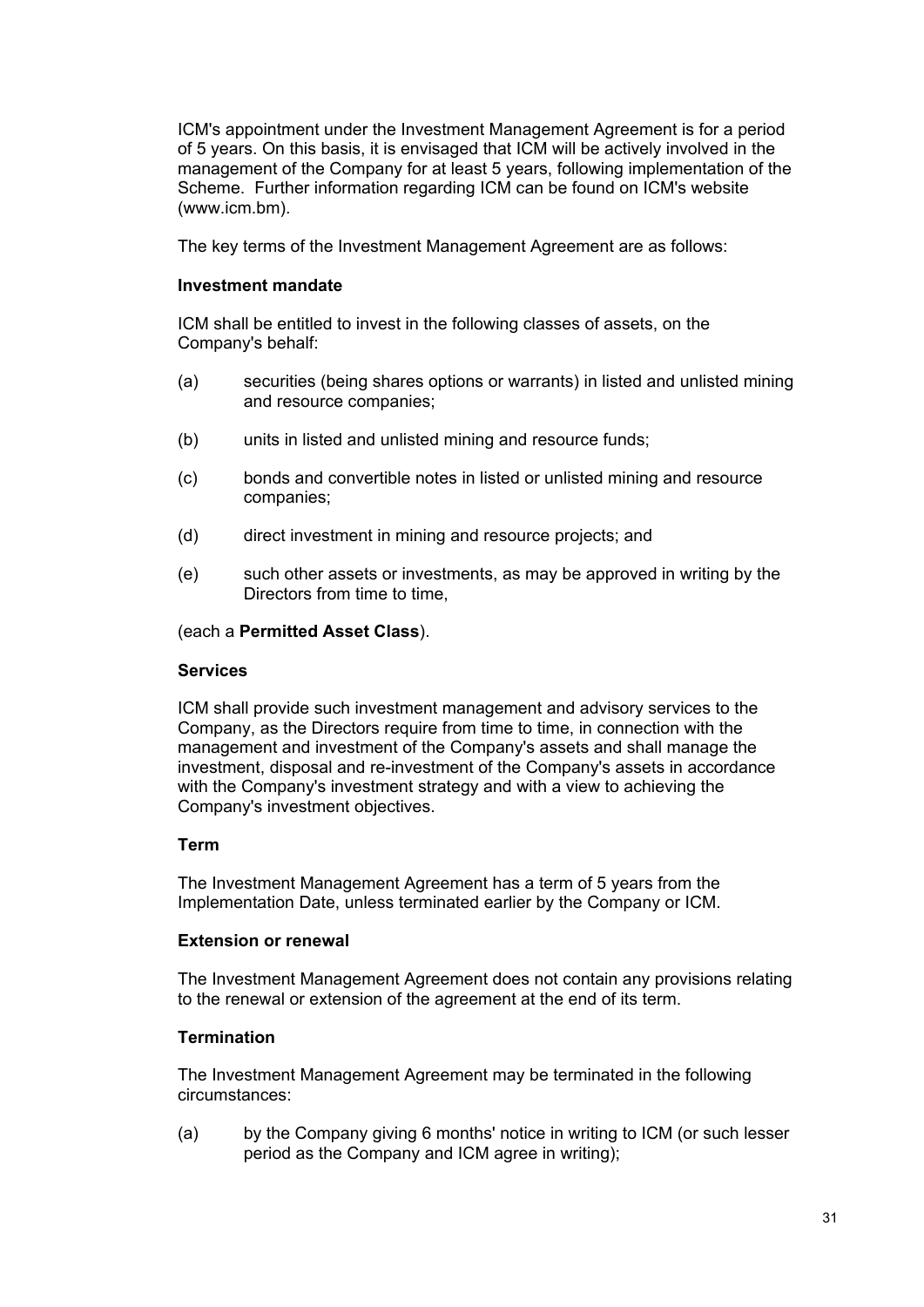- (b) by ICM giving 6 months' notice in writing to the Company (or such lesser period as the Company and ICM agree in writing);
- (c) ICM's appointment may be terminated forthwith on notice from the Company, if:
	- (i) ICM commits a material breach of the Investment Management Agreement and fails to rectify such breach within 30 days of being requested to do so;
	- (ii) ICM enters into liquidation, whether voluntarily or compulsorily, or enters into any composition or compromise with its creditors, or suffers any similar action relating to a default in its obligations in respect of indebtedness;
	- (iii) ICM has a receiver or administrator appointed in respect of any of its assets or undertaking; or
	- (iv) ICM fails to obtain, or ceases to hold or comply with, any licence, permission, authorisation or consent required under any applicable law to permit it to carry out its obligations under the Investment Management Agreement;
- (d) ICM may terminate its own appointment forthwith by giving notice to the Company, if the Company:
	- (i) commits a material breach of the Investment Management Agreement and fails to rectify such breach within 30 days of being requested to do so;
	- (ii) enters into liquidation, whether voluntarily or compulsorily, or enters into any composition or compromise with its creditors, or suffers any similar action relating to a default in its obligations in respect of indebtedness; or
	- (iii) has a receiver or administrator appointed in respect of any of its assets or undertaking; or
- (e) forthwith by the Company, if the Company goes into voluntary liquidation pursuant to its Bye-laws.

Termination of the Investment Management Agreement is without prejudice to any claim by the Company or ICM against the other for any breach of the Investment Management Agreement, prior to such termination, or any other rights which have accrued up to that point.

### **Fees**

ICM is entitled to a management fee and a performance fee as follows:

(a) Management Fee

On 31 March, 30 June, 30 September and 31 December each year during the term of the Investment Management Agreement (each a **Calculation Date**), the gross assets of the Company, less all current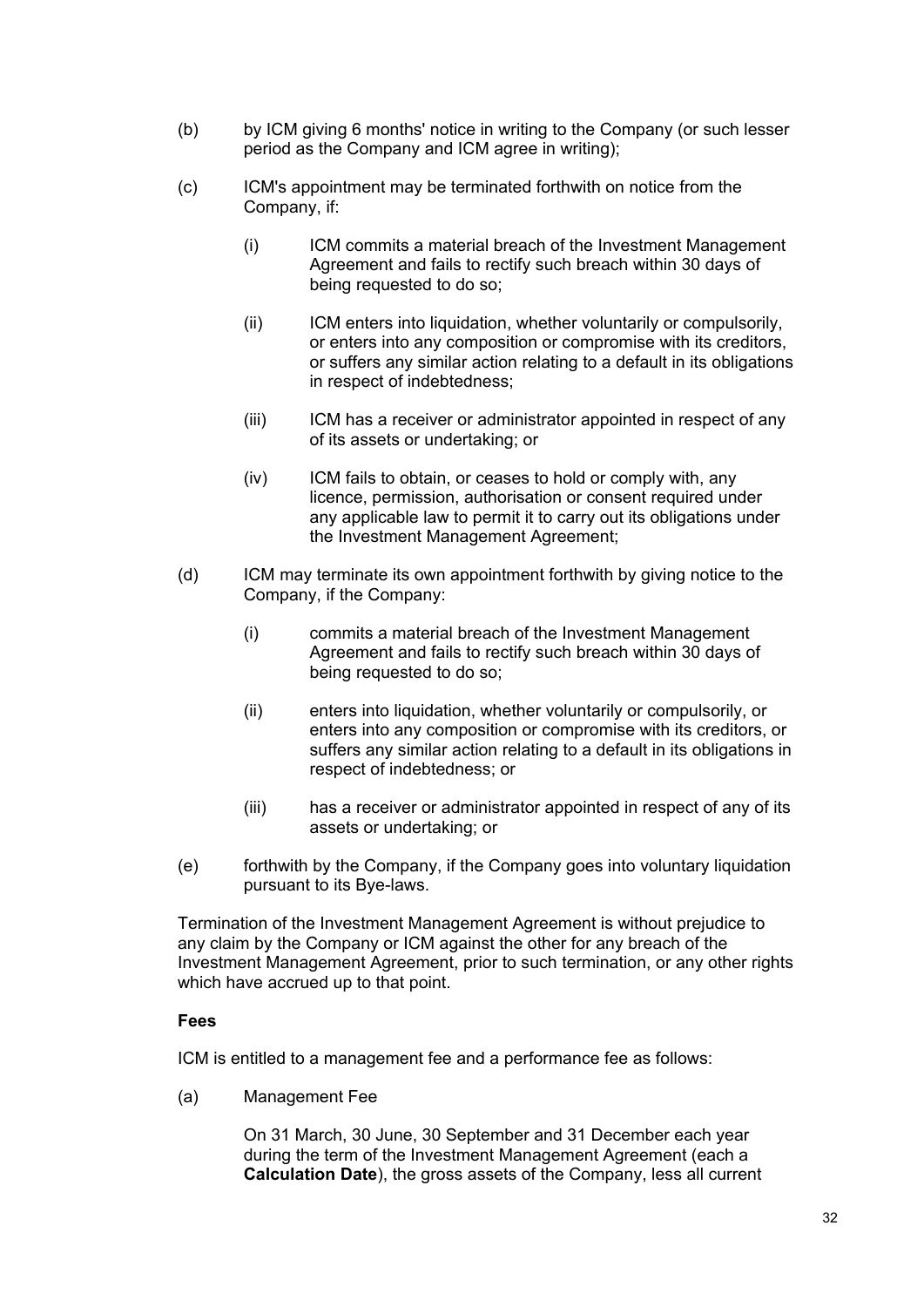liabilities and all holdings in funds or companies of which ICM or one of its subsidiaries is manager and/or adviser, shall be calculated, with the amount resulting being the Funds Managed. Within 10 Business Days after each Calculation Date, the Company shall pay to ICM an amount equal to 0.125% of the Funds Managed on that Calculation Date (**Management Fee**). If any such period is less than three months, the Management Fee shall be reduced on a pro rated time basis.

(b) Performance Fee

On each Calculation Date, the Company shall pay ICM a fee (**Performance Fee**) determined as at each Calculation Date as follows:

 $PF = (A-B) \times 15\%$ 

Where:

- PF is the Performance Fee (excluding VAT), if any, payable to ICM;
- A is Adjusted Equity Funds as at that Calculation Date;
- B is the Base Equity Funds, being the higher of:
- (i) the Equity Funds of the Company on the Implementation Date;
- (ii) the Equity Funds on the last day of the Calculation Period in respect of which a Performance Fee was last paid under the Investment Management Agreement; and
- (iii) the Equity Funds on the last day of the previous Calculation Period, increased by the Real Percentage Yield of the Reference Index during that Calculation Period,

for the purpose of the above calculation:

**Adjusted Equity Funds** means Equity Funds adjusted by adding back any dividends paid or accrued relating to that Calculation Period, plus any accrual for unpaid performance fees arising for that Calculation Period;

**Calculation Date** means the last day of each Calculation Period;

**Calculation Period** means each successive period starting on the first day of an accounting reference period of the Company and ending on the earlier of (i) the last day of that accounting reference period (ii) the termination of ICM's appointment for any reason and (iii) the commencement of the winding up of the Company, provided that in respect of the first Calculation Period under the Investment Management Agreement, such period shall be deemed to have commenced on the Implementation Date;

**Equity Funds** means the net asset value (including revenue items) attributable to the Shares;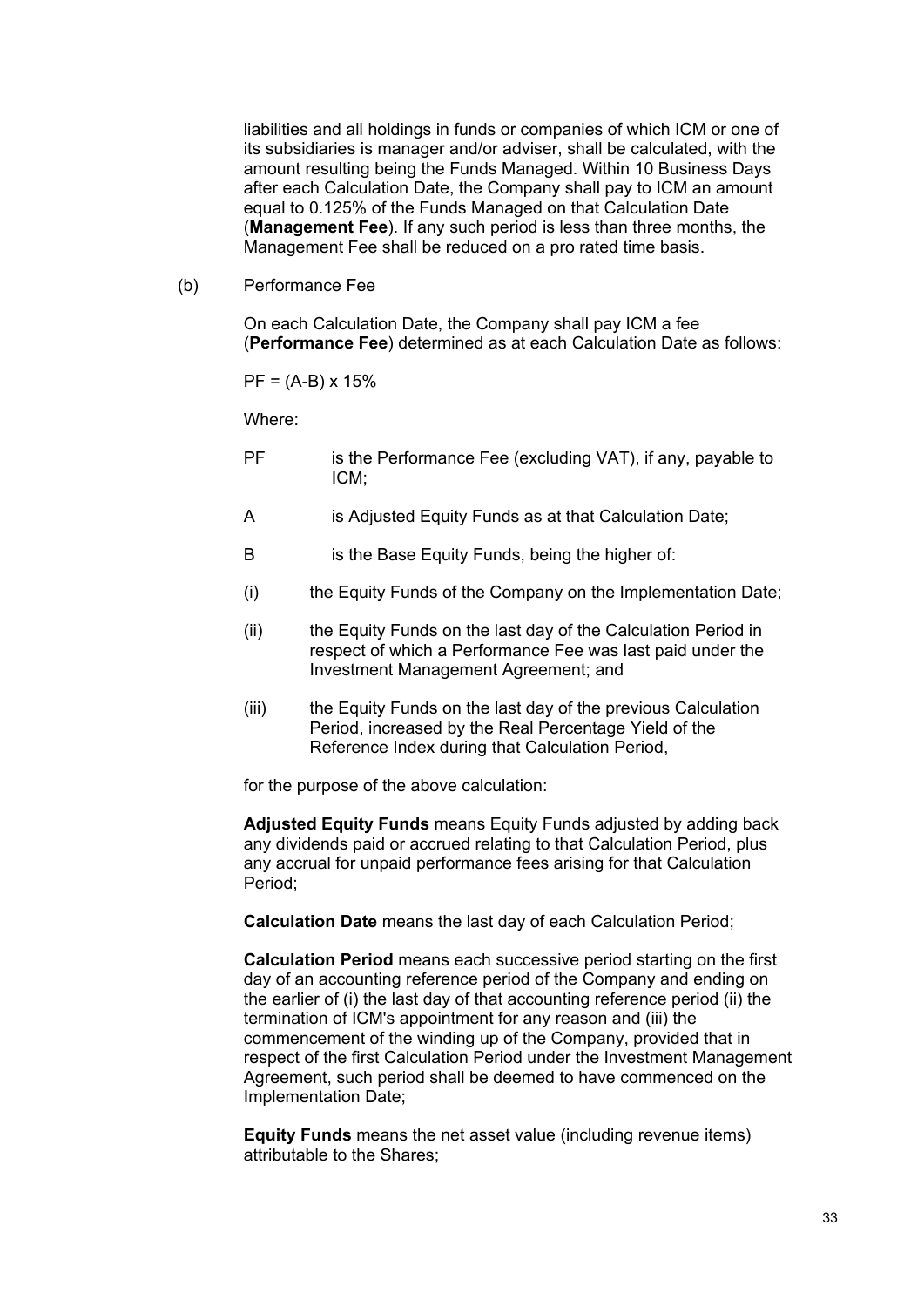**Inflation** means the rate of Australian inflation in annual percentage terms calculated by reference to the year on year change in the Consumer Price Index excluding mortgage interest payments as issued by the Australian Bureau of Statistics, calculated as monthly average;

**Real Percentage Yield** means the average percentage income yield on the Reference Index for the relevant Calculation Period, calculated on a monthly basis, reduced by the percentage rate of UK corporation tax, plus Inflation; and

**Reference Index** means the S&P/ASX 300 Metals and Mining Index.

### **Exclusivity**

Under the Investment Management Agreement, the Company is precluded from appointing another entity as a manager or as an adviser to act jointly with ICM, or otherwise, during the term of the Investment Management Agreement.

The Investment Management Agreement does not preclude ICM from providing investment management services to other entities and ICM does, currently, provide investment management services to other entities.

### **Discretions**

The Investment Management Agreement vests the following power and discretions in ICM:

- (a) subject to ICM's duties, all rights and powers of whatsoever nature as shall be necessary for ICM properly and efficiently to perform its services under the Investment Management Agreement; and
- (b) subject to the requirement to obtain the prior written approval of the Directors for transactions or investments which have a value in excess of the higher of US\$5 million or 10% of the Company's net tangible assets, discretion, on the Company's behalf, to manage, buy, sell, retain, convert, exchange or otherwise deal in the Company's assets, which are in a Permitted Asset Class, as and when ICM thinks fit.

### **Related party protocols**

Subject to the requirement to obtain the prior written approval of the Directors, the Investment Management Agreement does not contain any protocols relating to transactions with related parties of ICM. The Investment Management Agreement provides that ICM may effect or advise on transactions which may involve a potential conflict of interest with its duty to the Company, subject to the requirements to obtain the prior written approval of the Directors, act in the best interests of the Company and without prejudice to its obligation to comply with the objectives, policies and restrictions of the Company.

### **Change of control provisions**

The Investment Management Agreement does not provide ICM or the Company with any right to terminate the Investment Management Agreement if there is a change in control of the other. Further, the Investment Management Agreement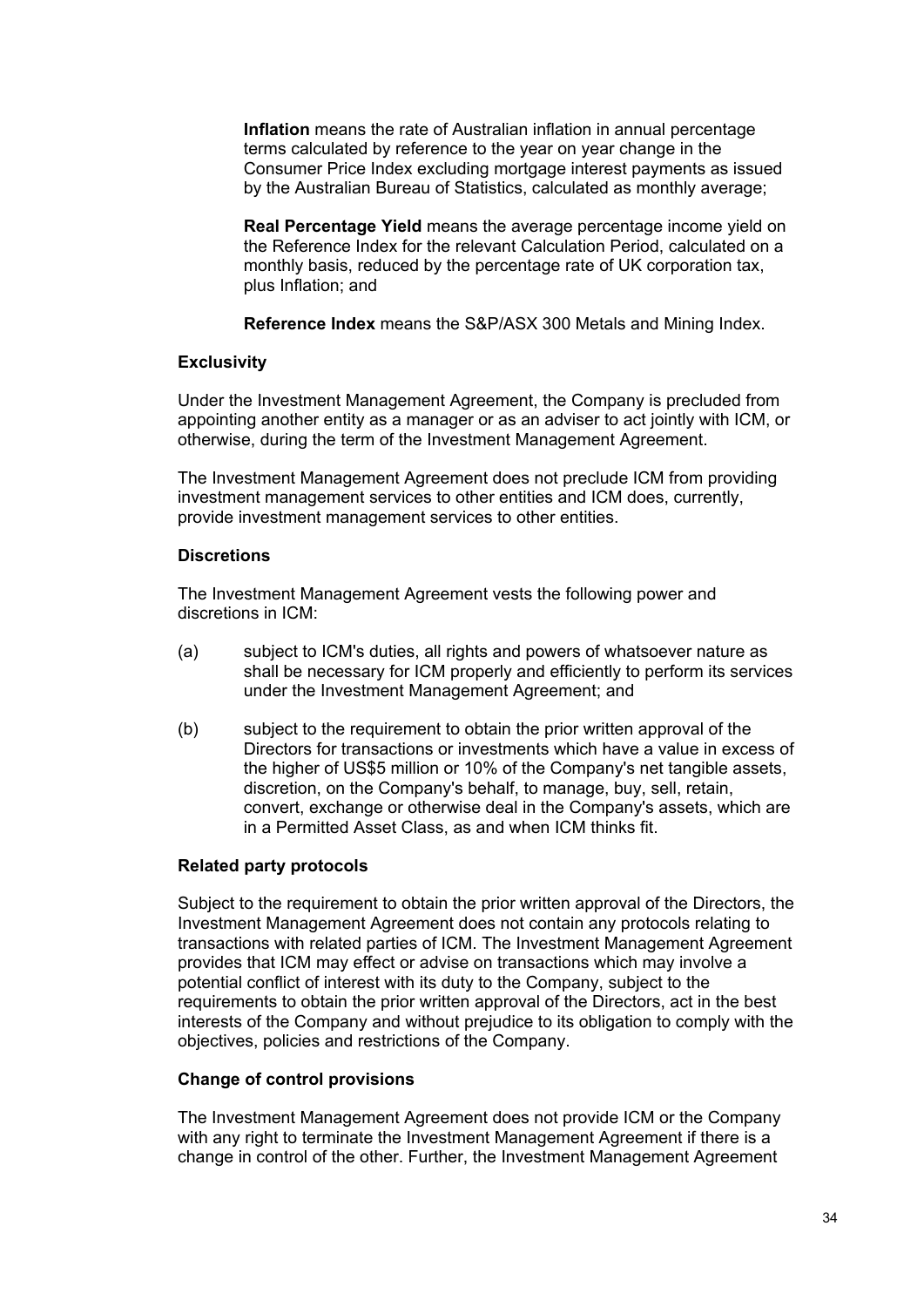does not provide either party with any pre-emptive rights over the Company's portfolio or over ICM, upon a change of control of the other.

Based on market practice for investment management agreements, the Directors consider the terms and fees payable under the Investment Management Agreement to be arm's length and market practice. In addition, the Independent Expert has stated, in the Independent Expert's Report that it considers the Investment Management Agreement to be at arm's length.

# **4.11 Principal rights and liabilities attaching to Shares**

The rights and liabilities attaching to Shares are set out in the Bye-laws and are affected by the Bermuda Companies Act and the common law of Bermuda. If the Scheme is implemented, the rights and liabilities attaching to Shares will also be affected by the ASX Listing Rules.

The Bye-laws are available on the Company's website, www.zetaresources.co.

A summary of the principal rights and liabilities attaching to Shares is set out below.

### **Profits and dividends**

The Directors may in their sole discretion (subject to any preferred dividend rights attached to any class of shares and to the Bermuda Companies Act) declare and pay a dividend or make a distribution out of contributed surplus to the shareholders of the Company according to their rights and interests, including interim dividends, which may be declared and paid in proportion to the amount paid up on each share. Payment or satisfaction of any dividend or distribution out of contributed surplus may be made in cash or by the issue of fully paid Shares or by the distribution of specific assets.

Contributed surplus is a North American concept recognised under the generally accepted accounting principles of the Canadian Institute of Chartered Accountants, which are applied in Bermuda. Contributed surplus includes proceeds from donated shares, credits resulting from the redemption or conversion of shares at less than the amount of the nominal capital or par value, the excess value of shares acquired over the nominal value of those shares issued in a share exchange (should the board of directors of the Company elect to treat it as such) and donations of cash or other assets to the company.

The Company does not have any current intention to declare and pay a dividend or make a distribution out of contributed surplus.

### **Voting rights**

Subject to any rights or restrictions attaching to any class of shares in the Company, at any general meeting of the Company, each Shareholder entitled to vote may vote in person or by proxy, or, if it is a company, by representative each of whom shall be entitled to speak and to one vote on a show of hands and each Shareholder present in person or by proxy, or, if it is a company, by representative shall be entitled on a poll to one vote for each Share held.

No Shareholder shall be entitled to vote at any general meeting, unless all calls presently payable by him in respect of Shares have been paid. On a poll a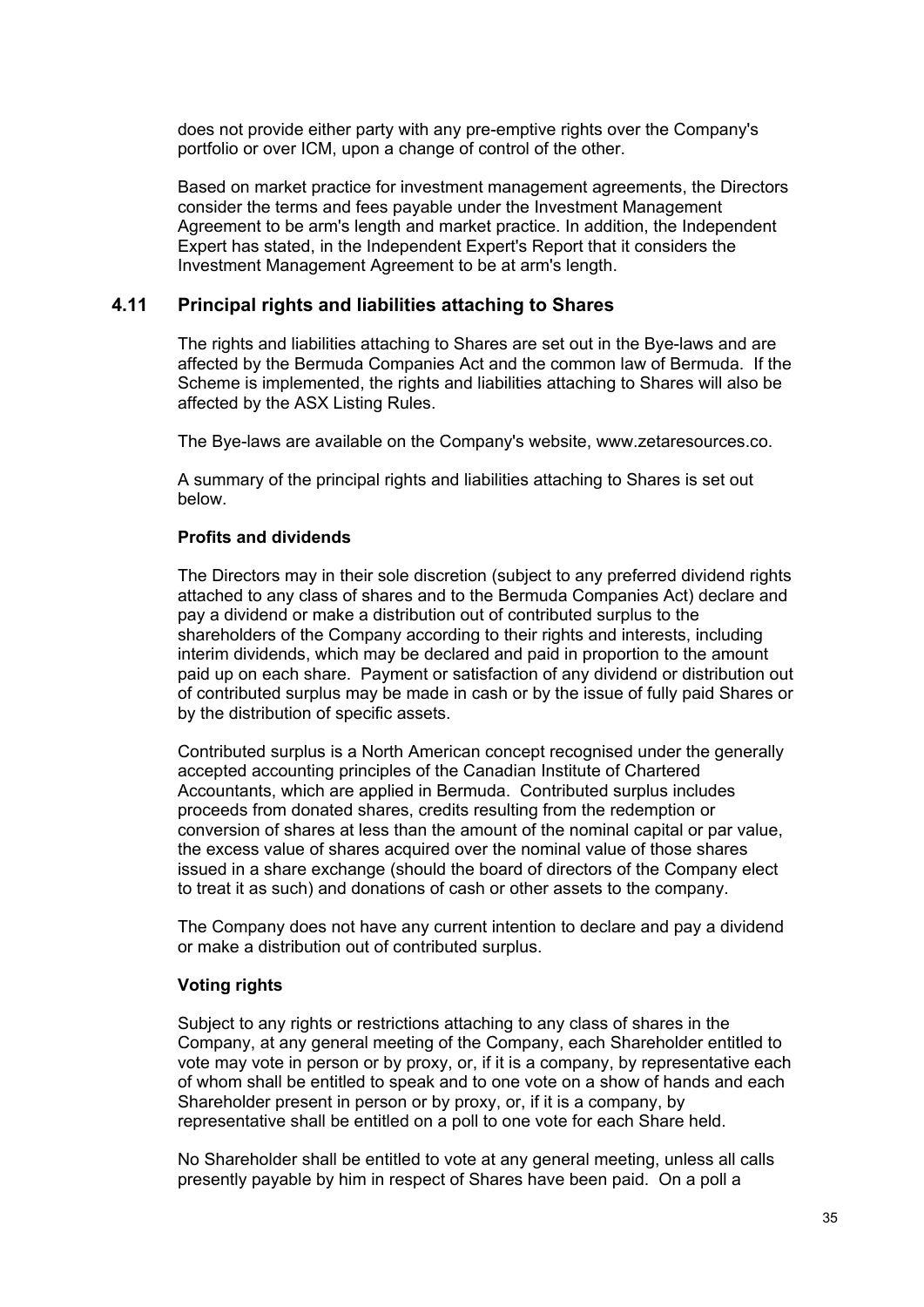Shareholder or proxy or representative, if entitled to more than one vote, need not use all his votes or cast all the votes he uses in the same way.

### **Appointment and removal of directors**

Shareholders in general meeting may by ordinary resolution appoint any person as a new Director, or as a director to fill up all or any vacated offices resulting from one or more directors retiring at, or ceasing to hold office at the conclusion of, that meeting.

The Board or Shareholders in general meeting shall have the power to appoint any person as a Director to fill a vacancy on the board of directors occurring as a result of the death, disability, disqualification or resignation of any Director or as a result of an increase in the size of the Board.

Directors who are subject to retirement by rotation shall retire from office at annual general meetings of Shareholders no later than the longer of:

- (a) the third annual general meeting; or
- (b) 3 years,

after that Director's last election or appointment and shall be eligible for reelection thereafter.

### **Rights to convene general meetings**

The President or Chairman (if any), or any two Directors, or any Director and the company secretary, or the Board, may convene a special general meeting whenever in their judgment such a meeting is necessary.

The Board shall, on the requisition of Shareholders holding at the date of the deposit of the requisition no less than one-tenth of such of the paid up share capital of the Company carrying the right to vote, proceed to convene a special general meeting and the provisions of the Bermuda Companies Act shall apply.

#### **Rights on a winding up**

Subject to the terms of issue of Shares, if the Company shall be wound up, the liquidator may, with the sanction of a resolution of Shareholders and any other sanction required by the Bermuda Companies Act, divide amongst the shareholders of the Company in specie or kind the whole or any part of the assets of the Company (whether they shall consist of property of the same kind or not) and may for such purposes set such values as the liquidator deems fair upon any property to be so divided and may determine how such division shall be carried out as between the Shareholders or different classes of shareholders. The liquidator may, with such a sanction, vest the whole or any part of such assets in trustees upon such trust for the benefit of the shareholders of the Company as the liquidator shall think fit, but so that no shareholder of the Company shall be compelled to accept any shares or other assets upon which there is any liability.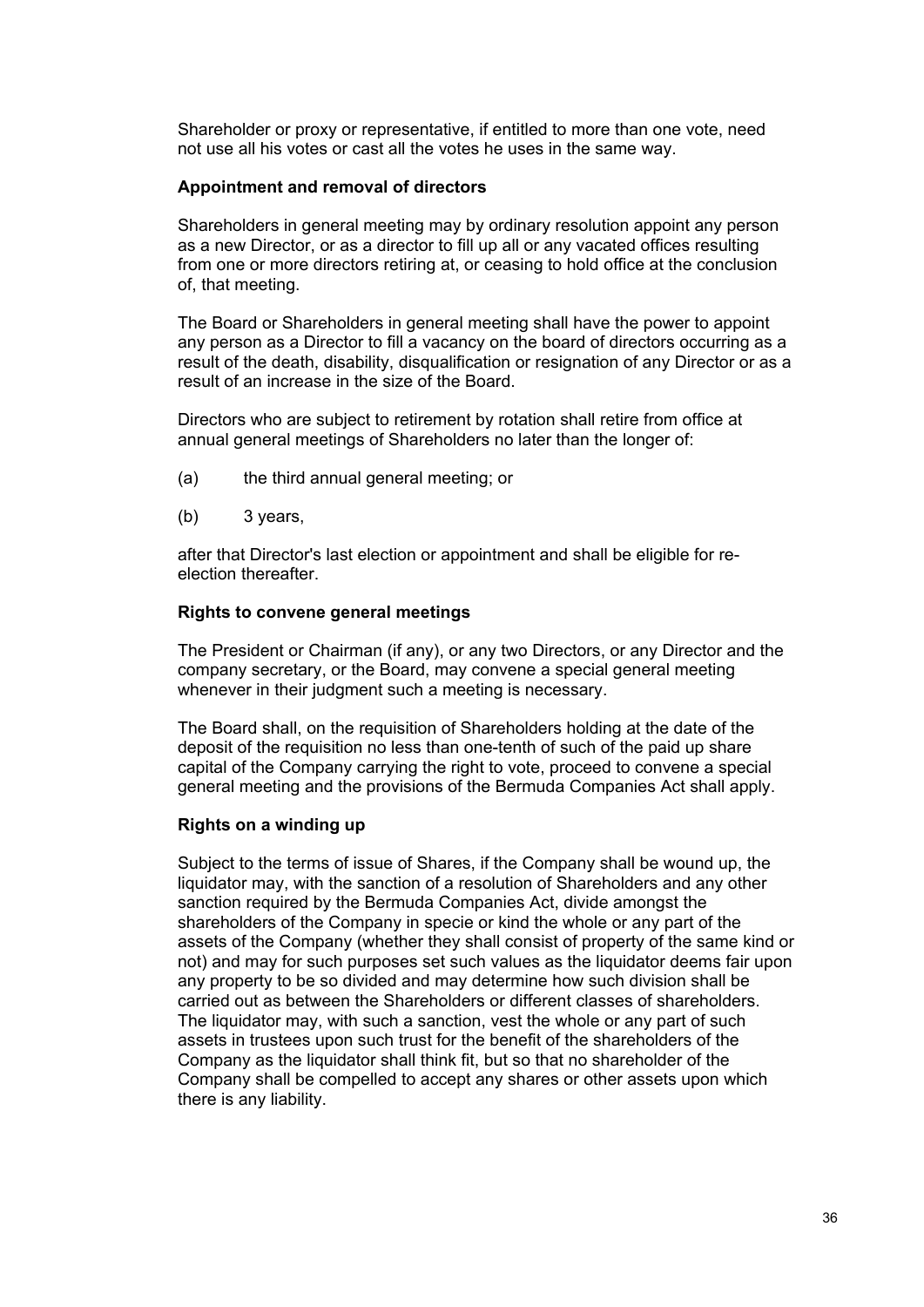### **Variation of rights**

If, at any time, the share capital of the Company is divided into different classes of shares, the rights attached to any class may, unless otherwise provided by the terms of issue of the shares of that class, be varied with the consent in writing of the holders of not less than 75% of the issued shares of that class or with the sanction of a resolution passed by a majority of the votes cast at a separate general meeting of the holders of such shares at which the quorum is at least two persons holding or representing by proxy, one-third of the issued shares of that class.

# **4.12 Terms and conditions of Options**

The following terms and conditions apply to each Option:

### **Entitlement**

Each Option entitles the holder to subscribe for one Share upon exercise of the Option.

# **Exercise Price and Expiry Date**

The Options have an exercise price of A\$1.00 (**Exercise Price**) and an expiry date of the third anniversary from the date of issue (**Expiry Date**).

### **Exercise period**

The Options are exercisable at any time on or prior to the Expiry Date.

### **Notice of exercise**

The Options may be exercised by notice in writing to the Company (**Notice of Exercise**) and payment of the Exercise Price for each Option being exercised. Any Notice of Exercise of an Option received by the Company will be deemed to be a notice of the exercise of that Option as at the date of receipt.

### **Shares issued on exercise**

Shares issued on exercise of the Options rank equally with the then issued Shares of the Company.

### **Quotation of Shares on exercise**

Application will be made by the Company to ASX for quotation of the Shares issued upon the exercise of the Options.

### **Timing of issue of Shares**

Within 10 Business Days after the receipt of a Notice of Exercise given in accordance with these terms and conditions, and payment of the Exercise Price for each Option being exercised, the Company will allot and issue the Shares pursuant to the exercise of the Options.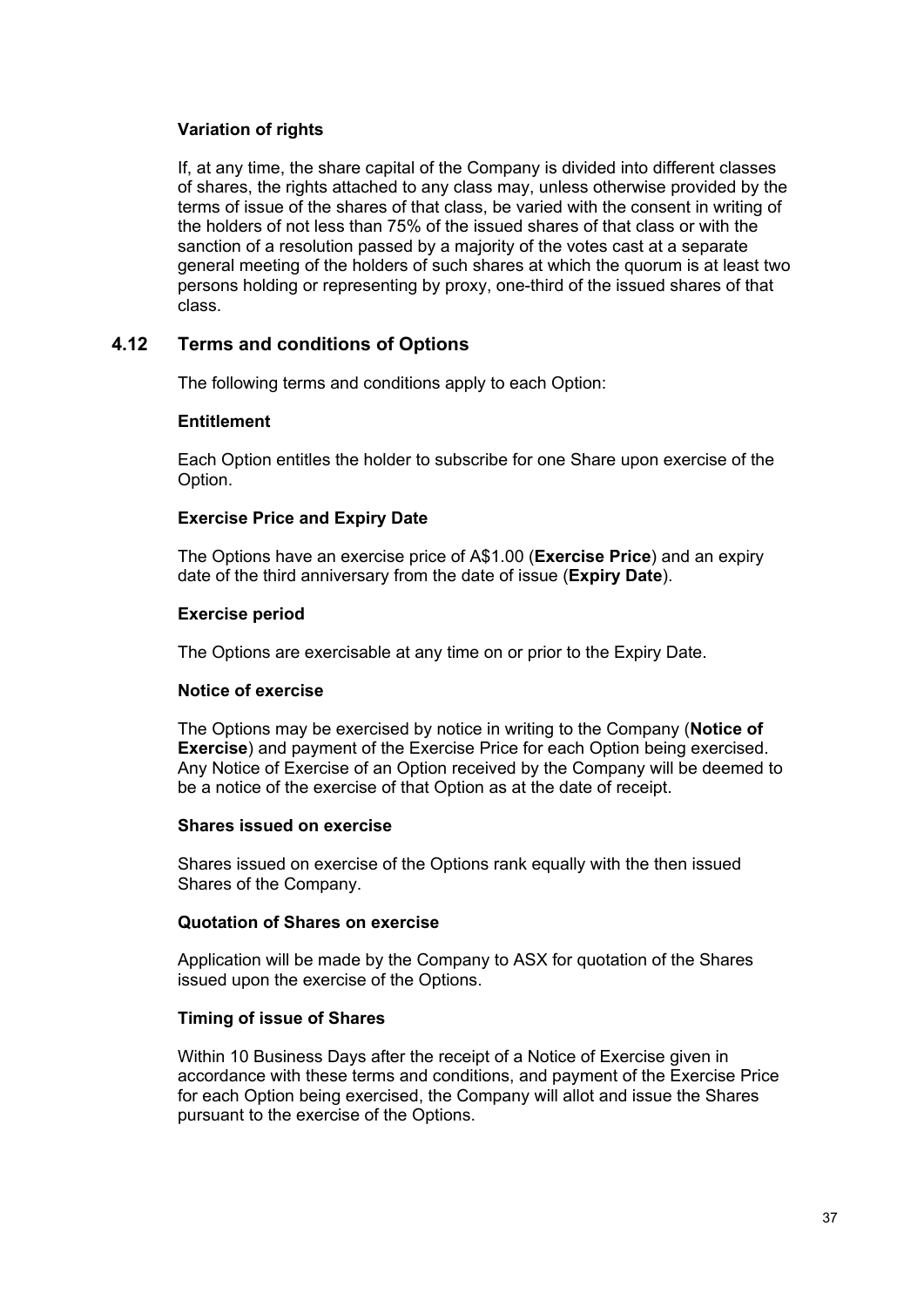### **Participation in new issues**

There are no participation rights or entitlements inherent in the Options and holders will not be entitled to participate in new issues of capital offered to Shareholders during the currency of the Options. However, the Company will ensure that for the purposes of determining entitlements to any such issue, the record date will be at least 10 Business Days after the issue is announced. This will give the holders of Options the opportunity to exercise their Options prior to the date for determining entitlements to participate in any such issue.

### **Adjustment for bonus issues of Shares**

If the Company makes a bonus issue of Shares or other securities to existing Shareholders (other than an issue in lieu or in satisfaction of dividends or by way of dividend reinvestment):

- (a) the number of Shares which must be issued on the exercise of an Option will be increased by the number of Shares which the holder of Options would have received if the holder of Options had exercised the Option before the record date for the bonus issue; and
- (b) no change will be made to the Exercise Price.

# **Adjustment for rights issue**

If the Company makes an issue of Shares pro rata to existing Shareholders, there will be no adjustment of the Exercise Price of an Option.

### **Adjustments for reconstruction**

If there is any reconstruction of the issued share capital of the Company, the rights of the holders of Options may be varied to comply with the ASX Listing Rules which apply to the reconstruction at the time of the reconstruction.

# **Quotation of the Options**

The Company will apply for quotation of the Options on ASX.

### **Options transferable**

The Options are transferable, subject to any restriction or escrow arrangements imposed by ASX or under applicable Australian securities laws.

### **Lodgement instructions**

Cheques shall be in Australian currency made payable to the Company and crossed "Not Negotiable". The application for Shares on exercise of the Options with the appropriate remittance should be lodged at the Company's Share Registry.

# **4.13 Terms and conditions of Consideration Options**

It is proposed that 250,000 Consideration Options will be issued to the holder of 1,000,000 Kumarina Options in consideration for the cancellation of those Kumarina Options. The terms and conditions of the Consideration Options are,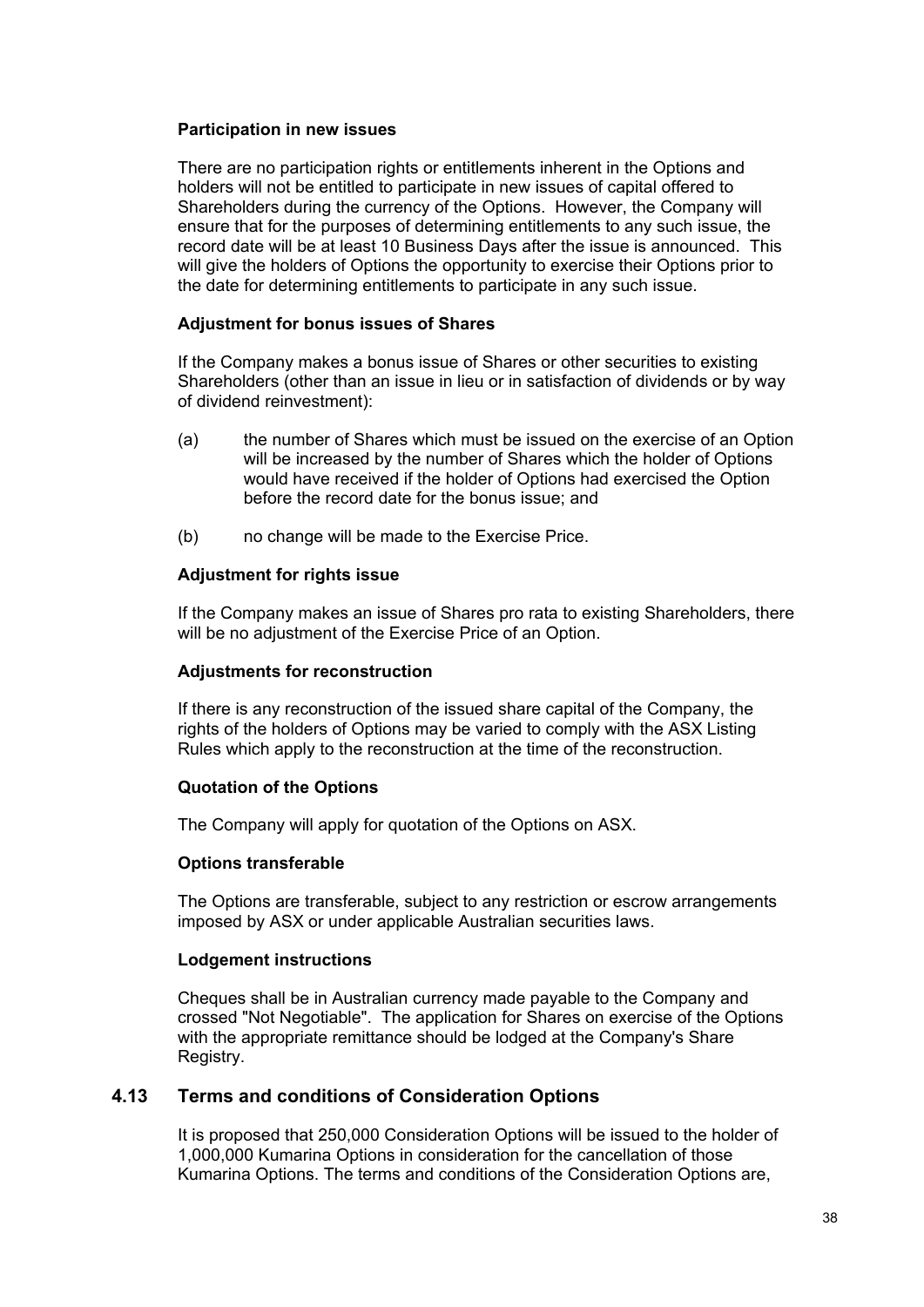with the following exceptions, the same as the terms and conditions of the Options.

## **Not quoted**

The Consideration Options are not quoted and the Company will not make application to have the Consideration Options quoted on ASX.

# **Expiry date**

The Consideration Options expire on 8 December 2014.

# **4.14 Investment entity**

As stated in Section 4.1, the Company has received in principle advice from ASX that it will be classified as an "investment entity" for the purposes of the ASX Listing Rules.

The classification of the Company as an "investment entity" under the ASX Listing Rules is of significance in relation to the following:

(a) Admission to ASX – "assets test"

Pursuant to ASX Listing Rule 1.3.1A, on admission, an investment entity must have net tangible assets of least A\$15 million. In addition, and pursuant to ASX Listing Rule 1.3.5, on admission, an investment entity must provide its accounts and any audit report or review for the last 3 full financial years (or a shorter period if ASX agrees). An investment entity must also provide a reviewed pro forma statement of financial position (unless ASX agrees the pro forma statement of financial position is not needed).

(b) Additional information required in the annual report

An investment entity must provide each of the following in its annual report:

- (i) a list of all investments held by it or its child entities at the balance date;
- (ii) the total number of transactions in securities during the reporting period, together with the total brokerage paid or accrued during that period; and
- (iii) the total management fees paid or accrued during the reporting period, together with a summary of any management agreement.
- (c) Monthly net tangible assets

Pursuant to ASX Listing Rule 4.12, an investment entity must, within 14 days after the end of each month, provide ASX with the net tangible asset backing of its quoted securities as at the end of that month.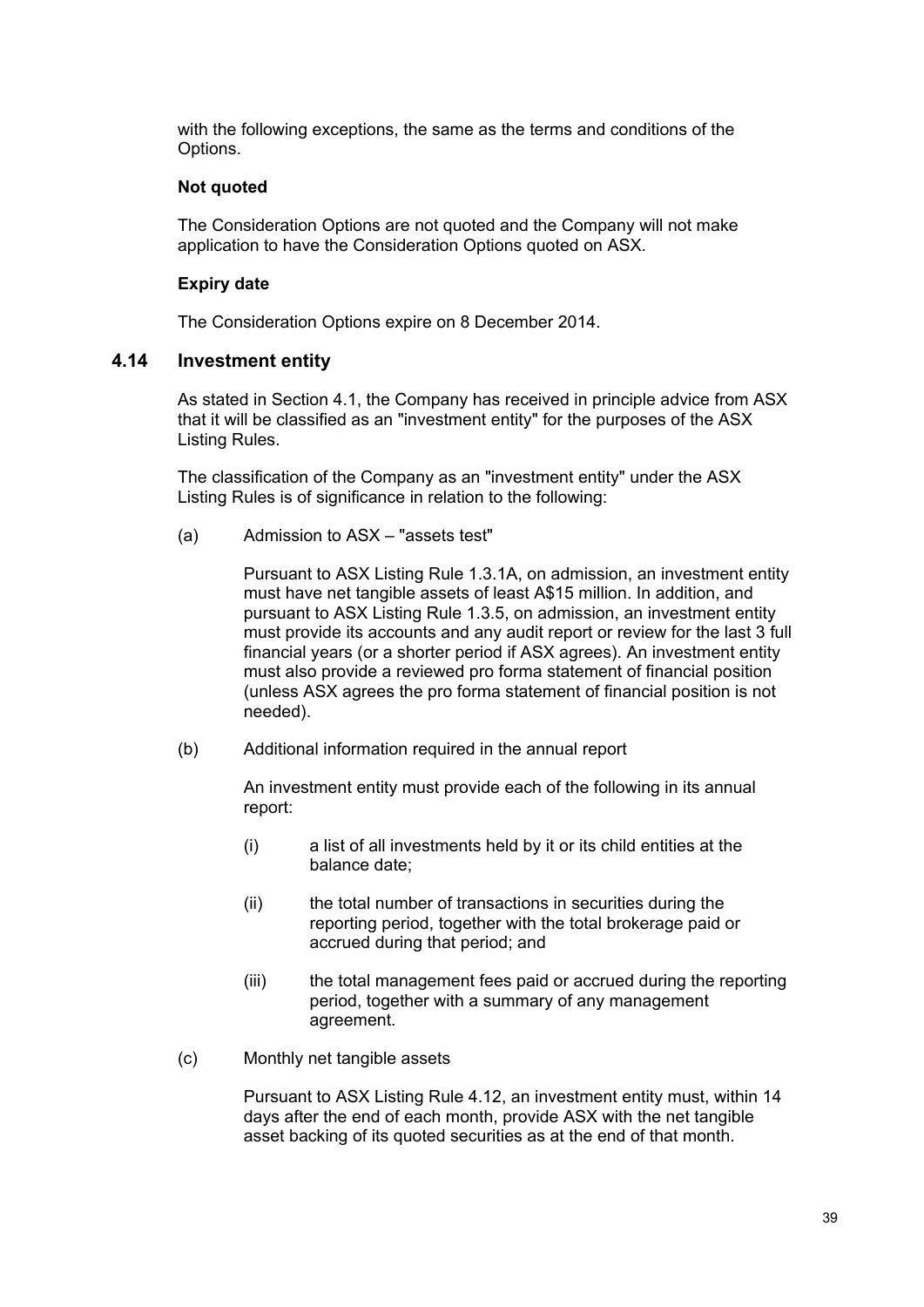(d) Management agreement

Pursuant to ASX Listing Rule 15.16, a management agreement for an investment entity must provide for each of the following:

- (i) the manager may only end the management agreement if it has given at least 3 months' notice;
- (ii) if the term of the agreement is fixed, it must not be for more than 5 years; and
- (iii) if the agreement is extended past 5 years, it will be ended on 3 months' notice after an ordinary resolution is passed to end it.

# **4.15 Dividend policy**

The Company does not have any current intention to declare or pay a dividend on Shares. At present, the Company does not have a dividend policy.

# **4.16 Employee incentive plans**

The Company does not currently have any employee incentive plans. After implementation of the Scheme, the Company will consider adopting an appropriate incentive plan. Any such plan will only be implemented if it is approved by Shareholders.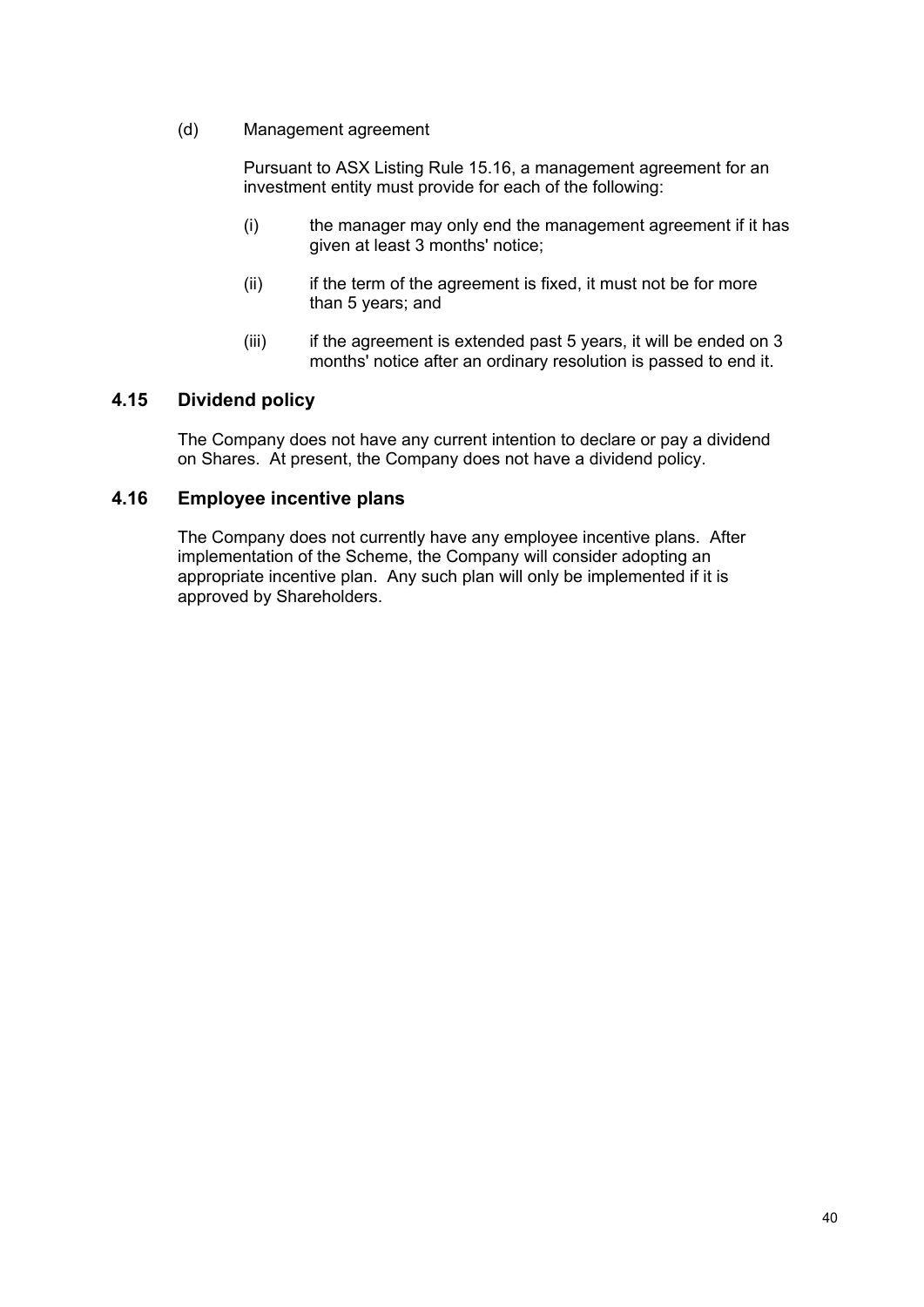# **5. Incorporation by reference of documents lodged with ASIC**

# **5.1 Short Form Prospectus**

This Prospectus is a short form prospectus issued in accordance with section 712 of the Corporations Act. This means that this Prospectus does not of itself contain all the information that is generally required to be set out in a document of this type. However, it incorporates by reference information contained in documents previously lodged with ASIC.

The information to be incorporated by reference into this Prospectus is summarised below in Section 5.2 and will, primarily, be of interest to investors and their professional advisers or analysts. The Company informs investors and their professional advisers that they are able to obtain, free of charge, a copy of the Scheme Booklet and the Corporate Governance Statement by contacting Mark Pitts, proposed Assistant Secretary in Australia on +61 8 9316 9100 during normal business hours during the Offer Period. The Scheme Booklet and the Corporate Governance Statement are also available on the Company's website at www.zetaresources.co.

# **5.2 Summary of Information Deemed to be Incorporated**

# **Scheme Booklet**

This Prospectus incorporates parts of the Scheme Booklet, being the disclosure document lodged by Kumarina with ASIC for the purpose of the Scheme, pursuant to which the Company will acquire all the of the issued Kumarina Shares.

Set out below are the parts from the Scheme Booklet which are incorporated by reference in this Prospectus.

# *Section 1.7 and Annexure 1 – Implementation Agreement*

Section 1.7 of the Scheme Booklet provides a summary of the material terms of the Implementation Agreement which includes a number of conditions precedent which must be satisfied before the Scheme comes into effect as well as the termination rights of each party to the agreement.

Further details can be found in Annexure 1 of the Scheme Booklet which contains a copy of the Implementation Agreement.

### *Section 3.3 – Business operations*

Section 3.3 of the Scheme Booklet provides the material summary of Kumarina's main assets, being the Ilgarari Project and the Murrin Murrin Project. Following implementation of the Scheme, the Company will indirectly own these projects.

This section of the Scheme Booklet contains information as to the location, ownership and geology of the Ilgarari Project and Murrin Murrin Project, exploration undertaken by Kumarina, or where appropriate, other explorers; and contains (where relevant) JORC compliant resource statements.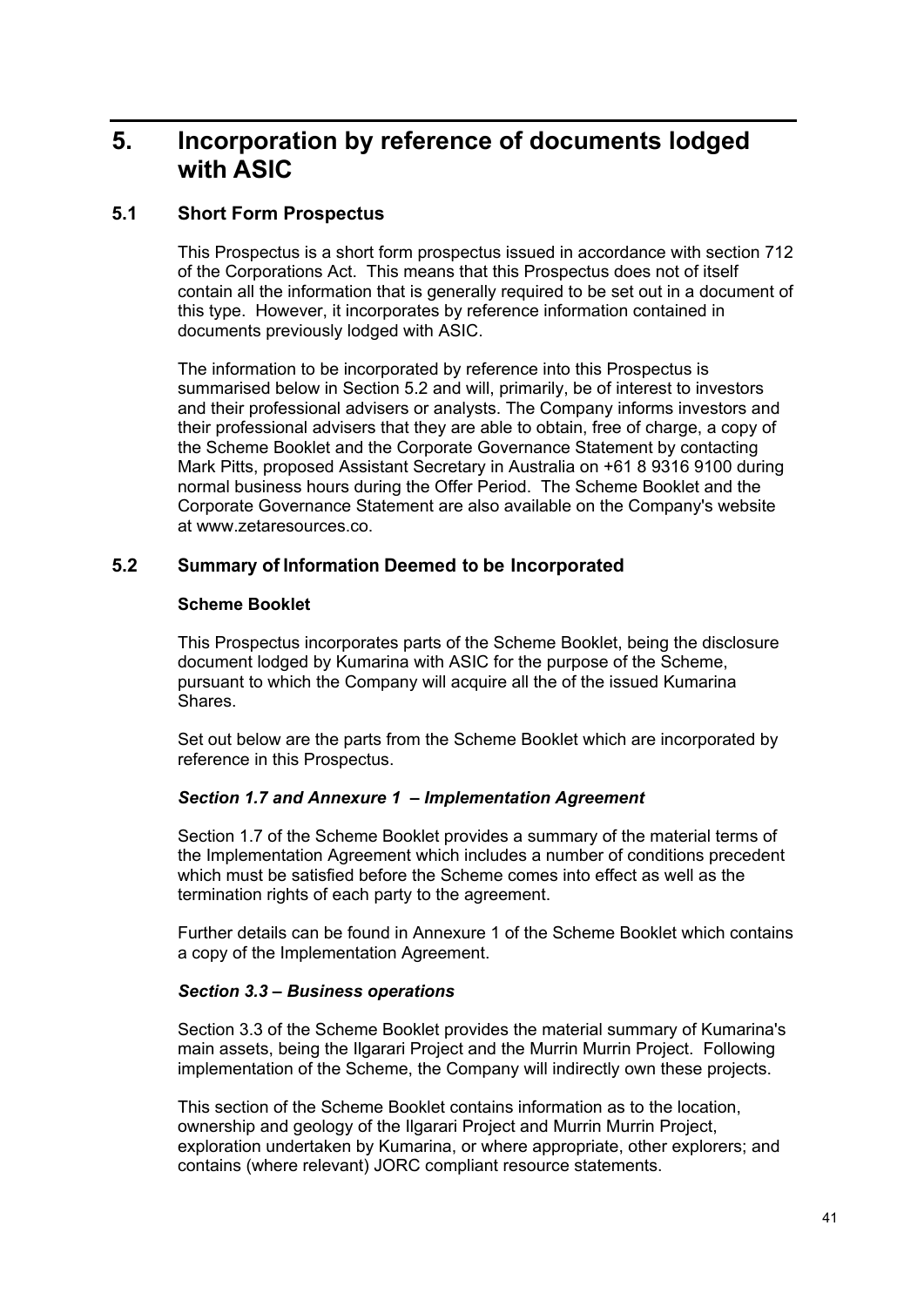### *Section 4.7 – Certain material differences in rights attaching to Kumarina Shares and rights attaching to Zeta Shares*

Section 4.7 of the Scheme Booklet summarises certain differences in the rights attaching to Shares and the rights attaching to Kumarina Shares. One aspect of this that may be of significance to potential investors and Shareholders is the fact that none of the Bye-laws, the Bermuda Companies Act or the common law of Bermuda contain an equivalent to the "two strikes" rule relating to remuneration reports in Part 2G.2 Division 9 of the Corporations Act, which enables shareholders of a company to put to the vote a "spill resolution".

### *Section 5.5 – Capital structure and listings*

Section 5.5 of the Scheme Booklet provides a summary of the capital structure of the Company, following implementation of the Scheme and the completion of the Offer. Section 5.5 of the Scheme Booklet also contains a breakdown of the number of Shares and Options to be issued pursuant to the Scheme, the Asset Sale Agreement and the Offer. This section also sets out the level of Utilico's shareholding in the Company, depending on the level of subscriptions received under the Offer.

It is also noted that the implementation of the Scheme is conditional upon ASX granting Official Quotation of the Shares and Options to be issued pursuant to the Scheme, subject only to the Scheme taking effect.

# *Section 7.2 – Summary of certain provisions of Bermuda law*

Section 7.2 of the Scheme Booklet sets out a summary of certain provisions of Bermuda company law, which may be relevant to Shareholders. The summary covers, among other things: directors' duties, shareholders' suits, indemnification of directors, inspection of corporate records, voting rights and quorum requirements, variation of rights attaching to shares, transfers of shares, calling of shareholder meetings, dividends, takeovers and amalgamations, mergers and business combinations.

### *Section 7.3 – Comparison of key differences between the Corporations Act and the Bermuda Companies Act*

Section 7.3 of the Scheme Booklet sets out a general description of some of the principal differences between the Corporations Act and the Bermuda Companies Act. The Company was incorporated in Bermuda, and is regulated by Bermuda law. Accordingly, the rights and liabilities attaching to Shares are governed principally by the Bye-laws and applicable Bermuda laws. However, following admission of the Shares and Options to Official Quotation on ASX, the Company will also be subject to the ASX Listing Rules.

The attention of investors is specifically drawn to the fact that the Bermuda Companies Act does not contain a general prohibition on acquisitions of interests in Bermuda companies beyond a certain threshold in the same way as the Corporations Act.

### *Section 10.1 – Investment entity*

Section 10.1 of the Scheme Booklet summarises the significance of ASX's in principle advice that it will classify the Company as an "investment entity", for the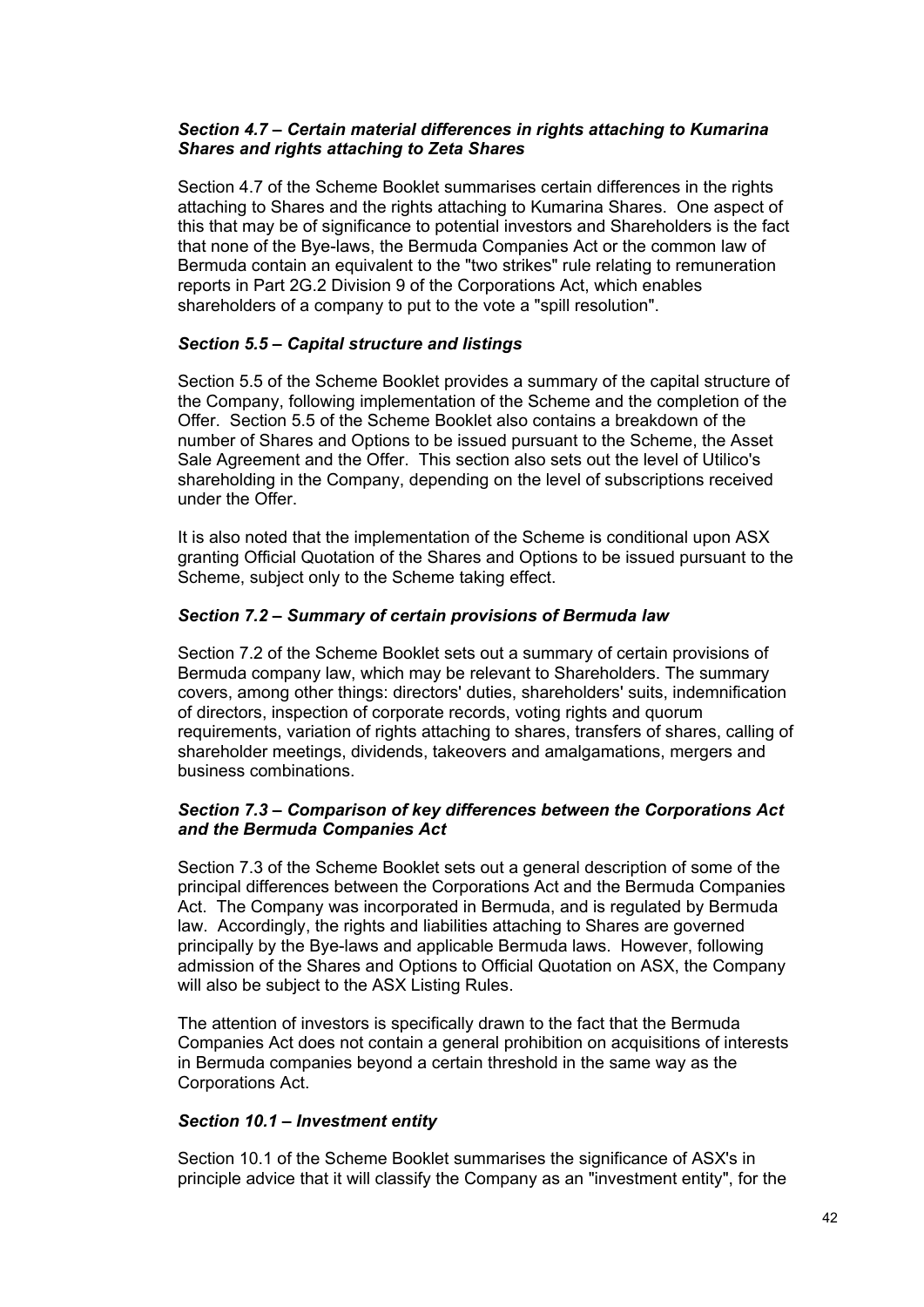purposes of the ASX Listing Rules. The consequences of such a classification relate to:

- (a) admission to ASX and ASX's application of the "assets test";
- (b) additional information required in the Company's annual report;
- (c) monthly reporting of net tangible asset backing; and
- (d) restrictions on certain terms of any investment management agreement.

# *Section 10.14 – Regulatory matters*

Section 10.14 of the Scheme Booklet sets out the details of certain waivers from the ASX Listing Rules which ASX has confirmed that, upon receipt of an application from the Company for the admission of the Shares and Options to the official list of ASX, it is likely to agree to.

The waivers concern the following matters:

- (a) the ability of the Company to issue a short form prospectus in connection with its ASX listing application;
- (b) certain conditions in ASX Listing Rule 1.1 to the effect that the Prospectus is not required to contain all of the information specified in Appendix 1A to the ASX Listing Rules;
- (c) ASX Listing Rule 6.23.2 and the ability of Kumarina to cancel for consideration the Kumarina Options without the need for shareholder approval; and
- (d) ASX Listing Rule 9.17 and the ability of certain Kumarina Shares and Kumarina Options, which are subject to escrow imposed by ASX, to be proposed as part of the Scheme.

### *Annexure 4 – Independent Expert's Report*

Annexure 4 to the Scheme Booklet is the Independent Export's Report, which has been prepared by BDO Corporate Finance (WA) Pty Ltd (the Independent Expert), in connection with the Scheme and the Implementation Agreement and pursuant to which the Independent Expert opines that the Scheme is fair and reasonable and in the best interests of Kumarina Shareholders.

The Independent Expert's Report includes the Independent Expert's valuation of the Company, following implementation of the Scheme and the completion of the Offer.

### *Annexure 5 – Investigating Accountant's Report*

Annexure 5 to the Scheme Booklet is the Investigating Accountant's Report, which has been prepared by HLB Mann Judd (the Investigating Accountant). The Investigating Accountant's Report has been prepared in relation to the historical and pro-forma financial information relating to the Company contained in section 5.6 of the Scheme Booklet.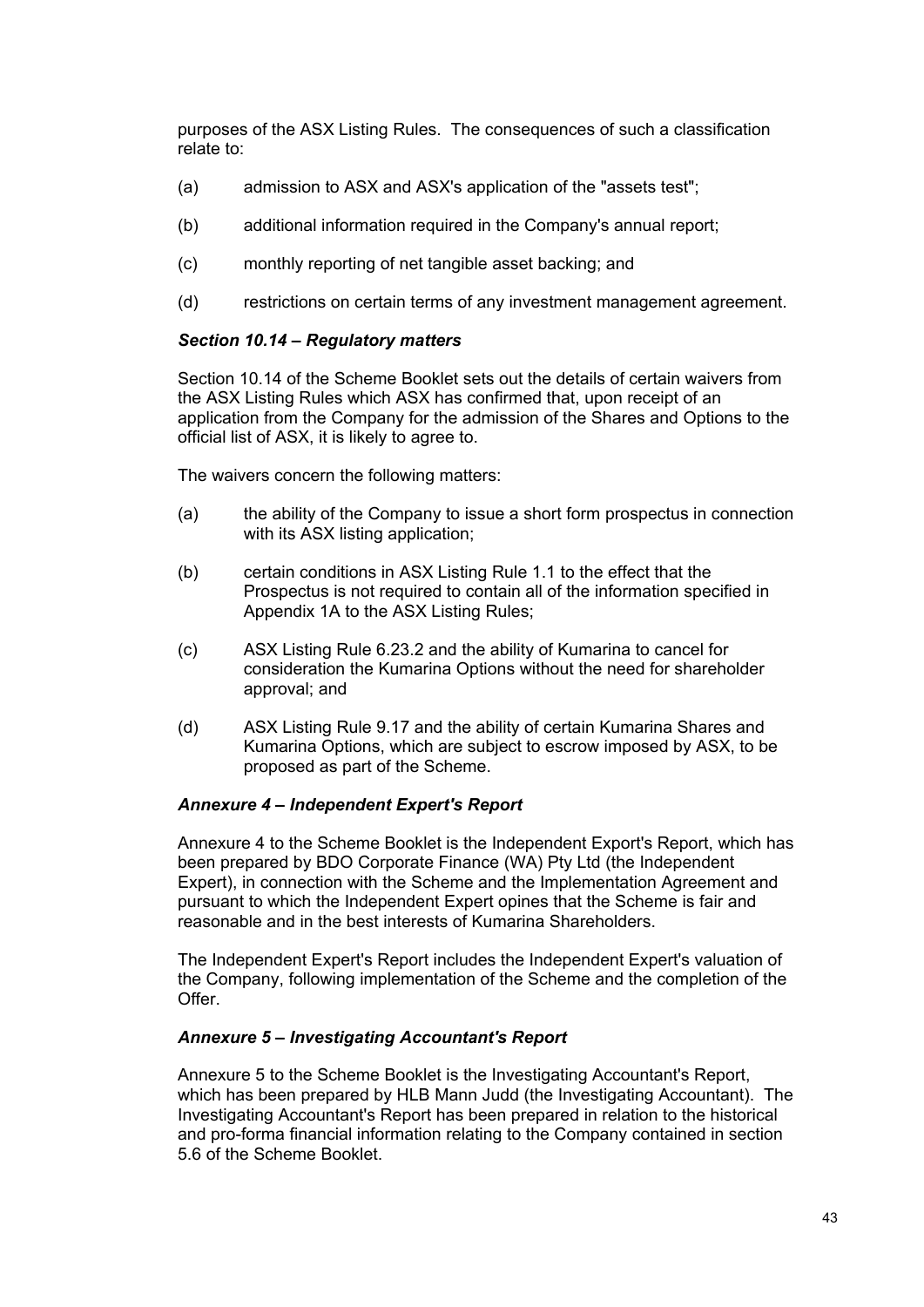The Investigating Accountant's Report concludes that, based on the Investigating Accountant's review, which was not an audit, nothing has come to the Investigating Accountant's attention that causes the Investigating Account to believe and the Investigating Accountant does not believe that:

- (a) the pro-forma financial information does not present fairly the consolidated financial position of the Company as at 31 December 2012 in accordance with the measurement and recognition requirements (but not all of the disclosure requirements) of applicable Accounting Standards and other mandatory reporting requirements in Australia as if the pro forma transactions and adjustments referred to in section 5.6 of the Scheme Booklet had occurred during the period;
- (b) the pro-forma transactions do not provide a reasonable basis for the pro forma financial information; and
- (c) the pro-forma financial information has not been prepared on the basis of the transactions set out in section 5.6 of the Scheme Booklet.

### *Annexure 6 – Solicitor's Report on Tenements*

Annexure 6 to the Scheme Booklet is the Solicitor's Report on Tenements, prepared by Hardy Bowen Lawyers. The Solicitor's Report on Tenements provides a summary of material contracts relating to, and the details of searches carried out in relation to, the mining tenements which comprise the Ilgarari Project and the Murrin Murrin Project.

Among other things, the Solicitor's Report on Tenements opines that:

- (a) all applicable rents due under the Mining Act 1978 (WA) (Mining Act), in respect of the tenements which comprise the Ilgarari Project and the Murrin Murrin Projects, have been paid; and
- (b) all expenditure requirements, in respect of the Ilgarari Project and the Murrin Murrin Project, under the Mining Act have been complied with.

#### **Corporate Governance Statement**

This Prospectus incorporates the Company's Corporate Government Statement, which will become effective upon implementation of the Scheme. The Corporate Governance Statement outlines the Board's responsibility for the overall corporate governance and reporting obligations of the Company, and the Board's commitment to applying its principles in a manner that satisfies ASX standards.

Subject to the exceptions detailed below the Company seeks to follow the best practice recommendations for listed companies as outlined in ASX Corporate Governance Council's Principles of Good Corporate Governance and Best Practice Recommendations (**Recommendations**) where appropriate for its size and the complexity of its operations.

As the Company's activities increase in size, scope and/or nature, the Company's corporate governance will be reviewed by the Board and amended as appropriate.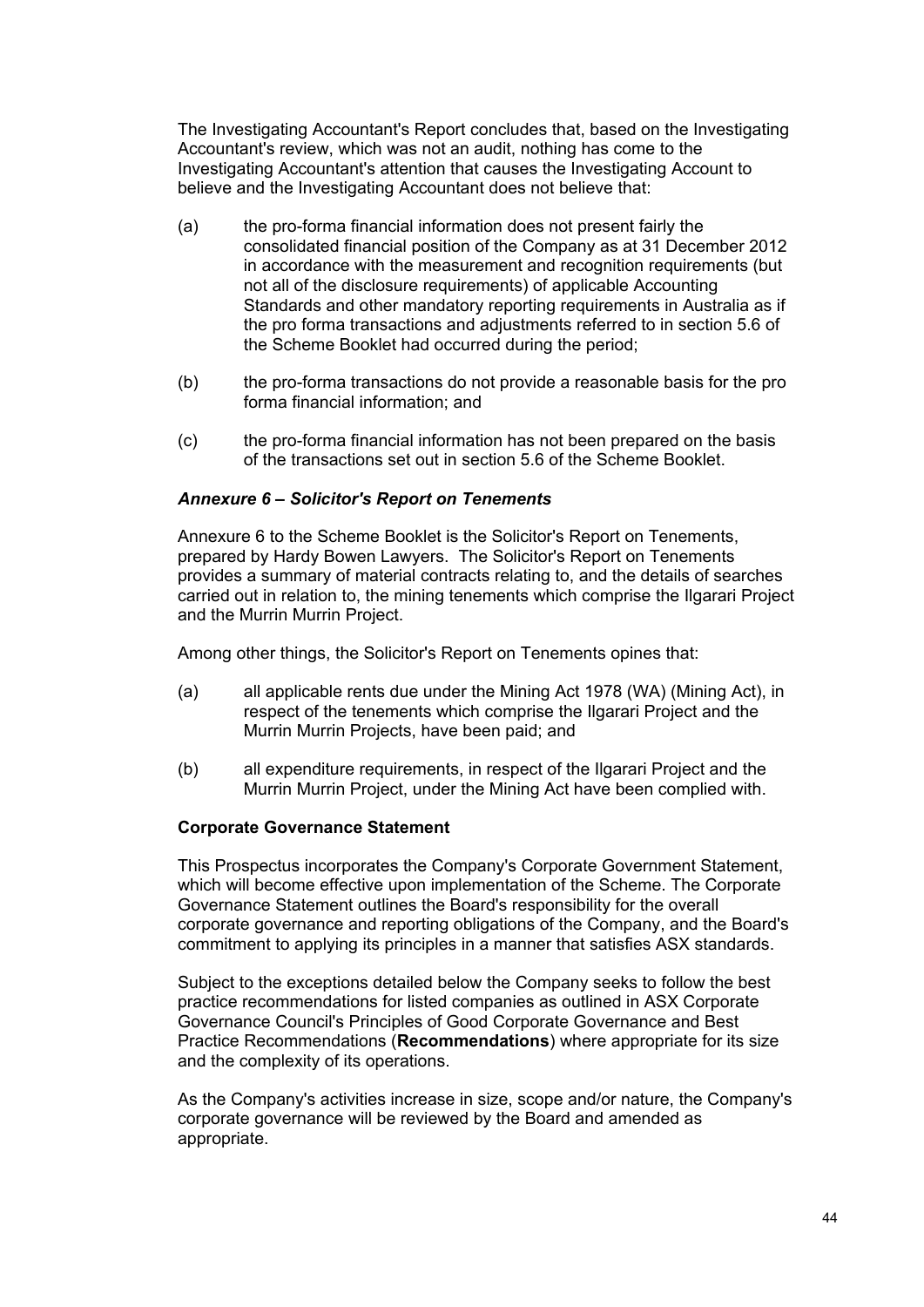Copies of the Company's Corporate Government Statement and the Company's Share Trading Policy, both of which become effective upon implementation of the Scheme, are available for viewing on the Company's website www.zetaresources.co.

The Company will provide an explanation of any departures from the Recommendations in its future annual reports. The below table provides a summary of the Recommendations which the Company departs from together with an explanation which can be found in sections of Company's Corporate Government Statement.

| <b>Principles and Recommendations</b> | <b>Explanation for Departure</b>                                                                                                                                                           |  |
|---------------------------------------|--------------------------------------------------------------------------------------------------------------------------------------------------------------------------------------------|--|
| <b>Recommendation 2.4</b>             | Due to the small size of the Company<br>and the number of board members,<br>the Board does not have a formal<br>nomination committee structure.<br>See sections $7(a)$ and (b) of the      |  |
|                                       | <b>Corporate Government Statement for</b><br>further details.                                                                                                                              |  |
| <b>Recommendation 3.2</b>             | Due to the scope and size of the                                                                                                                                                           |  |
| <b>Recommendation 3.3</b>             | Company's operations, the Board does<br>not have a formal diversity policy in<br>line with the Recommendations.                                                                            |  |
|                                       | The Company believes that the<br>promotion of diversity on its Board and<br>within the organisation generally is<br>good practice.                                                         |  |
|                                       | See section 8 of the Corporate<br>Government Statement for further<br>details.                                                                                                             |  |
| <b>Recommendation 4.1</b>             | The Company does not have a formal                                                                                                                                                         |  |
| <b>Recommendation 4.2</b>             | audit committee as, in the opinion of<br>the Directors, the scope and size of                                                                                                              |  |
| <b>Recommendation 4.3</b>             | the Company's operation does not<br>warrant it.                                                                                                                                            |  |
| <b>Recommendation 4.4</b>             | See section 11 of the Corporate<br>Government Statement for further<br>details.                                                                                                            |  |
| <b>Recommendation 7.1</b>             | Due to the size of operation and size                                                                                                                                                      |  |
| <b>Recommendation 7.2</b>             | of the Board, there is no formal Board<br>committee to identify, assess and<br>monitor and manage risk.<br>See section 14 of the Corporate<br>Government Statement for further<br>details. |  |
| <b>Recommendation 7.3</b>             |                                                                                                                                                                                            |  |
| <b>Recommendation 7.4</b>             |                                                                                                                                                                                            |  |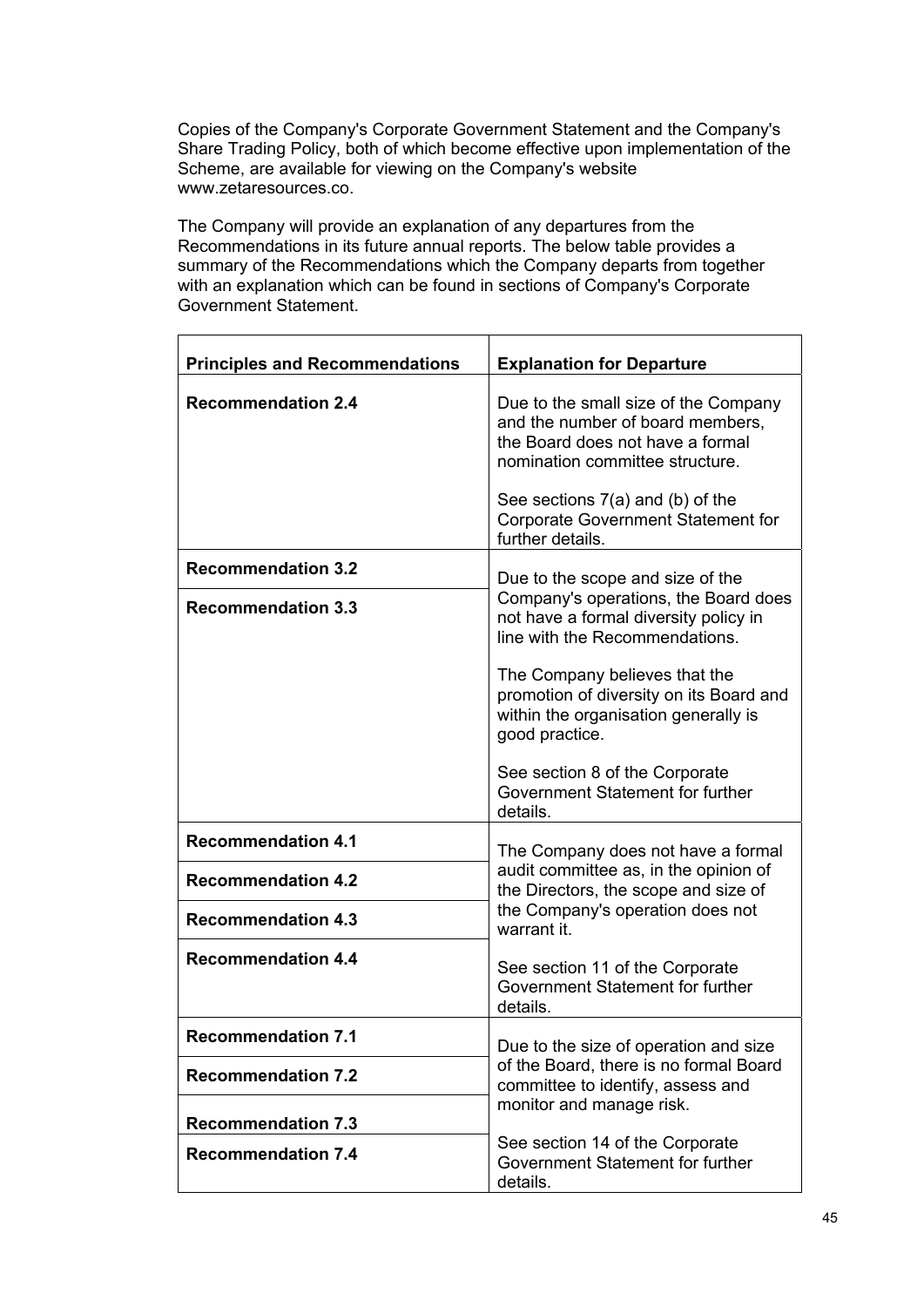| <b>Principles and Recommendations</b> | <b>Explanation for Departure</b>                                                                                                          |  |
|---------------------------------------|-------------------------------------------------------------------------------------------------------------------------------------------|--|
| <b>Recommendation 8.1</b>             | The Board considers that the                                                                                                              |  |
| <b>Recommendation 8.2</b>             | Company is not currently of a size, nor<br>are its affairs of such complexity to<br>justify the formation of a remuneration<br>committee. |  |
|                                       | See section 16.3 of the Corporate<br>Government Statement for further<br>details.                                                         |  |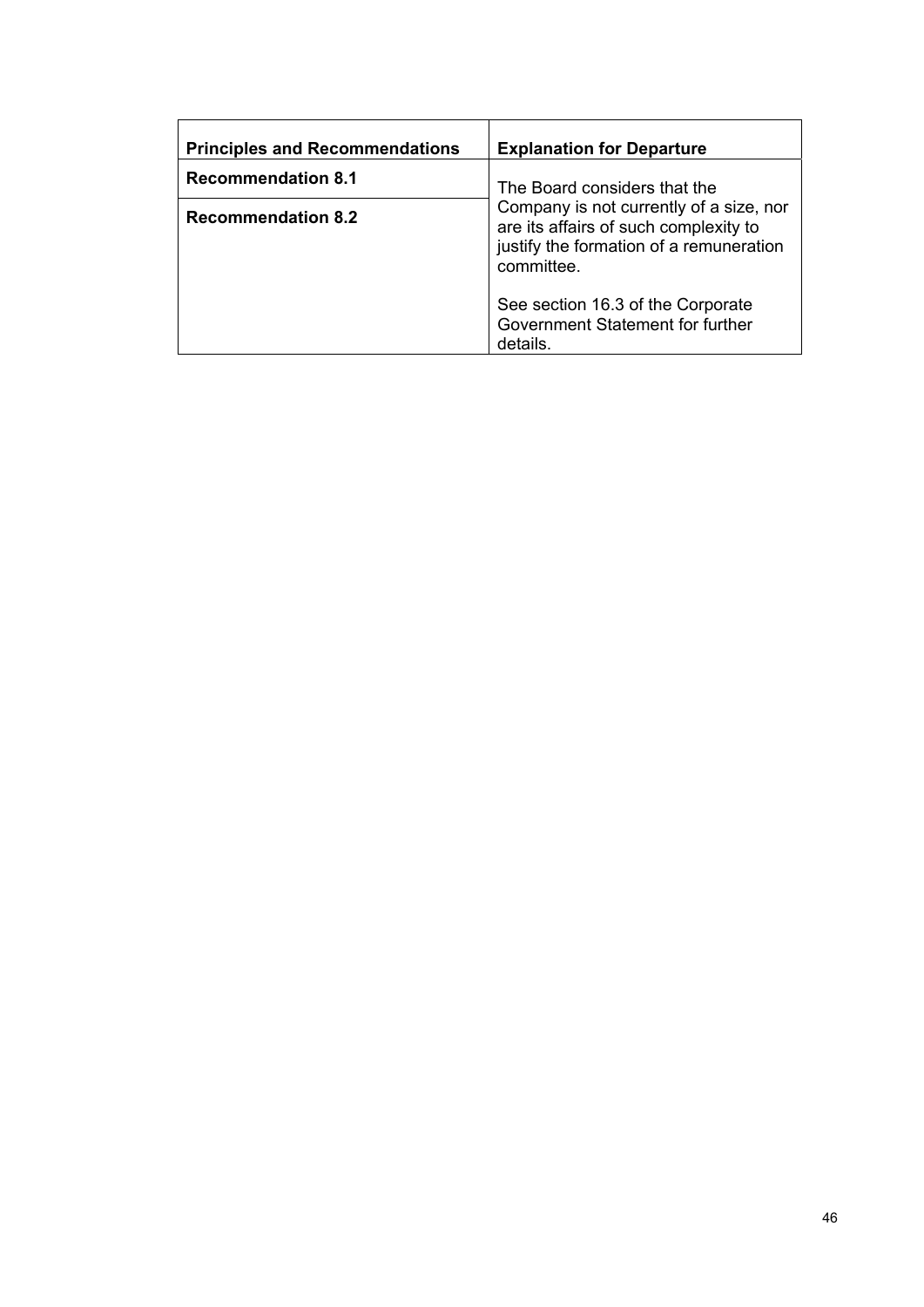# **6. Risks**

# **6.1 Introduction**

The Shares offered under this Prospectus are considered highly speculative. An investment in the Company is not risk free. The Directors and Proposed Directors strongly recommend potential investors consider the risk factors described below, together with information contained elsewhere in this Prospectus, before deciding whether to apply for Shares and consult their professional advisers before deciding whether to apply for Shares pursuant to this Prospectus.

There are specific risks which relate directly to the Company's business. In addition, there are other general risks, many of which are largely beyond the control of the Company and the Directors and Proposed Directors. The risks identified in this section, or other risk factors, may have a material impact on the financial performance of the Company and the market price of the Shares and Options.

The following is not intended to be an exhaustive list of the risk factors to which the Company is exposed.

# **6.2 Risks arising from the Company's jurisdiction of incorporation and registration**

(a) Corporate law environment

As a company incorporated in Bermuda, the Company is not subject to many provisions of the Corporations Act. It does, however, remain subject to some provisions of the Corporations Act as a result of its registration as a foreign company in Australia and will be subject to the ASX Listing Rules, upon listing on ASX. The Bermuda Companies Act does not provide the same level of shareholder protections as the Corporations Act. For example, Shareholders will not be afforded the takeover protection provisions contained in Chapter 6 of the Corporations Act. As set out in further detail in section 7 of the Scheme Booklet, no takeover protection is provided by the Bermuda Companies Act.

(b) Tax environment

Should there be any changes in Bermudian tax law, in particular, if Bermuda imposes a dividend withholding tax regime, this could have an adverse cash impact on Shareholders.

# **6.3 Risks relating to the Utilico Minority Interests and future operation of the Company**

(a) Risks related to the Utilico Minority Interests

Upon completion of the Offer, the Company will own the Utilico Minority Interests. As a result, the Company will become exposed to the risks which affect each of those companies which form the Utilico Minority Interests. Given that the companies which form the Utilico Minority Interests, are involved in the mining and resources industry, many of those risks will include those discussed in Section 6.4.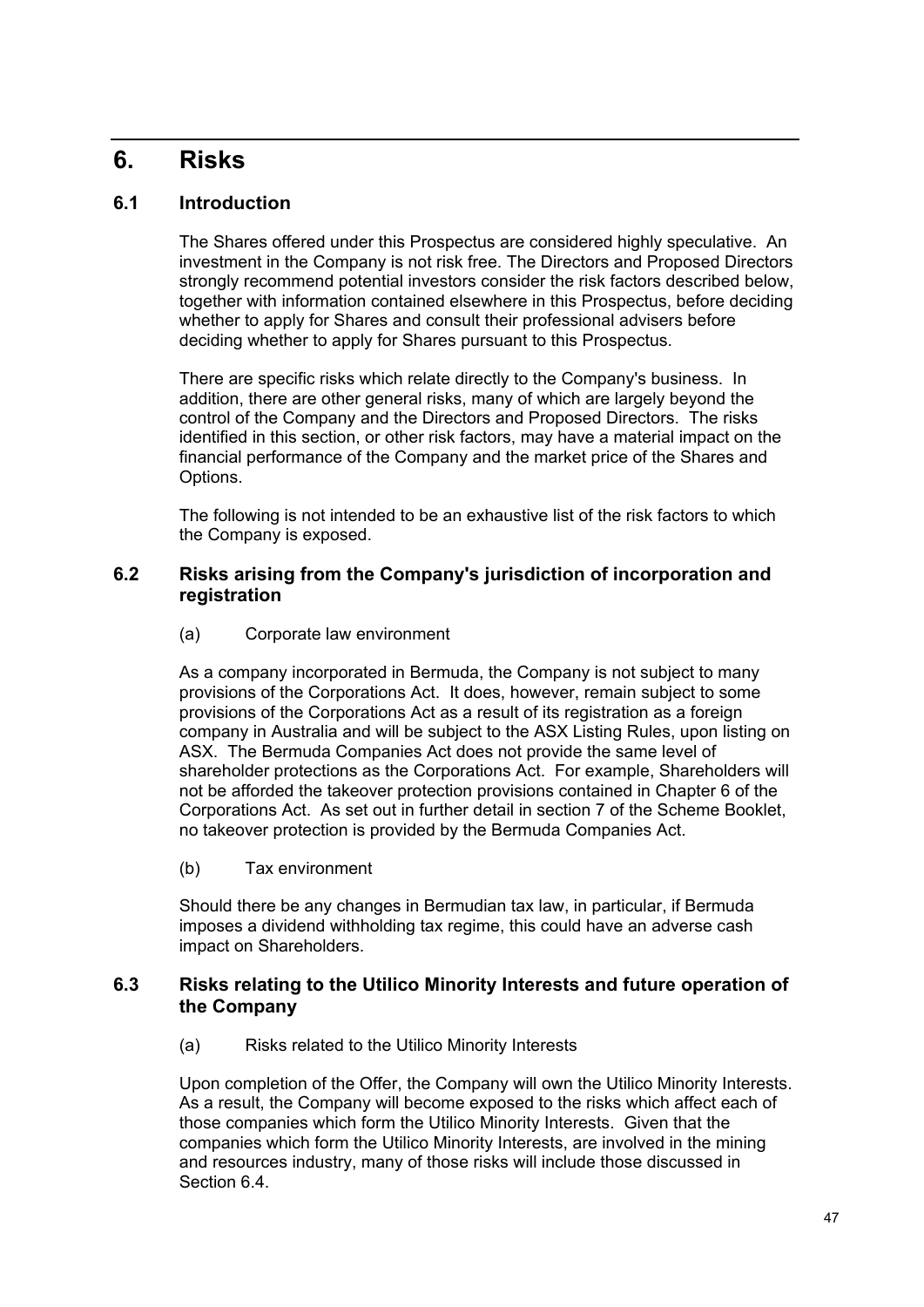In addition, the Company will become subject to the country risk of each of the countries in which the companies, which form the Utilico Minority Interests, operate. These countries include Australia, East Timor, Egypt, Mali, New Zealand, Tanzania and Vietnam. Political changes, conflict and changes in government policies may impact the profitability and viability of the operations of the companies, which form the Utilico Minority Interests. Any such impact may have a knock on effect in relation to the Company.

### (b) Ability to raise additional capital

The extent to which the Company will require additional capital (debt or equity) will depend upon, among other things, the degree to which it generates positive cash flows from its operations. There is a risk that any positive cash flows generated will not be sufficient to implement medium to long-term strategic objectives of the Company, in which case the Company may need to consider raising additional capital.

Such capital, if it is available, could be raised by way of the issue of additional equity or debt or other appropriate means determined by the Company. However, the Company's ability to raise capital (whether equity or debt) within an acceptable time, of a sufficient amount and on terms acceptable to the Company will vary according to a number of factors, including the Company's prior performance, success of exploration and development programs, any feasibility studies, capital market and industry conditions and the price of relevant commodities and exchange rates.

There is no assurance that the Company will be successful in obtaining required financing as and when needed. Volatile markets for gold, copper and other minerals may make it difficult or impossible for the Company to obtain equity or debt financing on favourable terms or at all. Failure to obtain additional financing on a timely basis may cause the Company to postpone any development plans, forfeit rights in some or all of its properties or reduce or terminate some or all of its operations, and impact on its ability to implement its planned strategy.

(c) Investment in publicly quoted securities

The Company's investment in the listed companies which form the Utilico Minority Interests may be difficult to realise. The value of the Company's investments in the listed companies which form the Utilico Minority Interests may go down as well as up and the market price of the Company's investments in the companies which form the Utilico Minority Interests may not reflect the underlying value of those investments. The Company may therefore realise less than, or lose all of, its investment in the listed companies which form the Utilico Minority Interests.

(d) Volatility

The share price of emerging companies quoted on stock exchanges can be highly volatile and shareholdings illiquid. The price at which the securities of the companies which form the Utilico Minority Interests are quoted and the price at which the Company may realise its investments in the companies which form the Utilico Minority Interests may be influenced by a significant number of factors, some specific to the companies which form the Utilico Minority Interests and their operations and some which affect quoted companies generally. These factors could include the performance of those companies, large purchases or sales of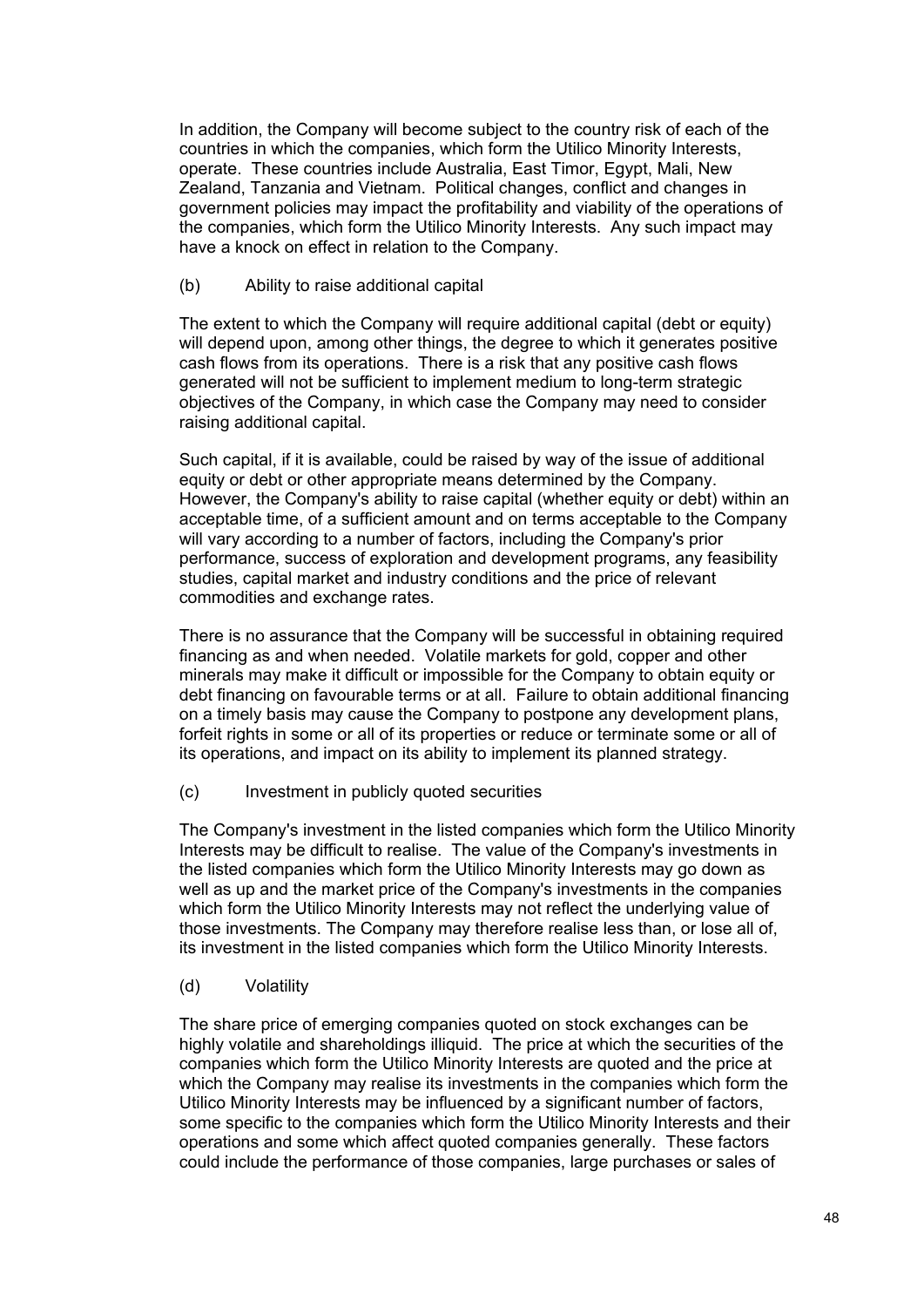the securities of those companies, legislative changes and general, economic, political or regulatory conditions.

# **6.4 Risks relating to the Company's operations (including those to be acquired from Kumarina) and industry**

## (a) General economic conditions

The financial markets globally have experienced significant volatility and market participants have faced significant liquidity constraints since the onset of the global financial crisis, which began to unfold in the autumn of 2007 and worsened after August 2008. While Australia's economy has not been affected to the same extent as most other countries, the global financial turmoil has still affected Australia's economy, causing declines in debt and equity prices. A side effect of these events was an increased concern about the stability of the financial markets generally and the strength of counterparties, and many lenders and institutional investors reduced funding to borrowers, which significantly reduced the liquidity in the global financial system.

In response to the crisis, the governments of many countries, including Australia, took unprecedented actions to restore investor confidence, provide liquidity and support medium-term growth. While many countries, including Australia, have reported improvement of the situation in the financial markets, a further economic downturn could still occur, and additional state support measures might be required. Adverse changes arising from systemic risks in global financial systems could slow or disrupt the economies of many countries, thereby adversely affecting the Company's access to capital and the cost of capital and, more generally, its business, prospects, financial condition, cash flows and results of operations.

# (b) Nature of mineral exploration and mining

Mineral exploration and development is a speculative business, characterised by a number of significant uncertainties. For example, unprofitable efforts may result not only from the failure to discover mineral deposits but also from finding mineral deposits that are insufficient in quantity and/or quality to return a profit from production. Even deposits that could be sufficient to provide a profit from production are not guaranteed to do so because management of the mining operation may fail to perform adequately. The marketability of minerals acquired or discovered by the Company may be affected by numerous factors which are beyond the Company's control and which cannot be accurately predicted, such as market fluctuations, the proximity and capacity of mining facilities, mineral markets and processing equipment, and other factors such as government regulations, including regulations relating to royalties, allowable production, importing and exporting of minerals and metals, and environmental protection, a combination of which may result in the Company not receiving an adequate return on invested capital.

While the discovery of a mineral structure may result in substantial rewards, few properties that are explored are ultimately developed into economically viable operating mines. Major expenditures may be required to establish reserves by drilling, constructing, mining and processing facilities at a site, and it is possible that even preliminary due diligence will show adverse results, leading to the abandonment of projects. It is impossible to ensure that preliminary feasibility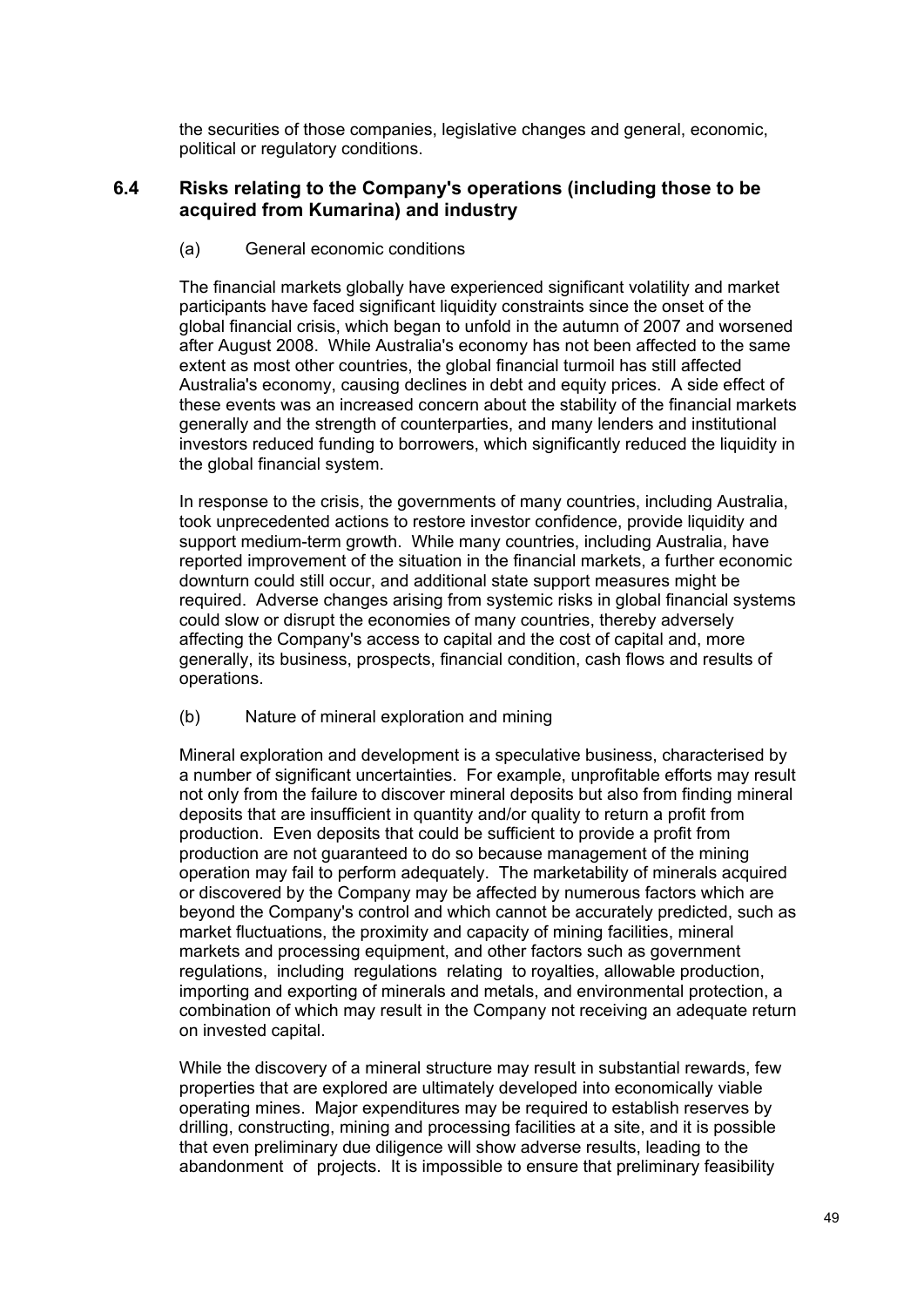studies or full feasibility studies on the Company's projects or the current or proposed exploration programmes on any of the properties in respect of which the Company has, or will have, exploration rights will result in a profitable commercial mining operation.

The Company's operations will be subject to all of the hazards and risks normally incidental to the exploration, development and production of precious metals and base metals, any of which activities could result in damage to life or property, environmental damage and possible legal liability for any or all such damage caused. The Company's activities may be subject to prolonged disruptions due to adverse weather conditions. Hazards, such as unusual or unexpected formations, rock bursts, pressures, cave-ins, flooding or other conditions may be encountered in the drilling and removal of material.

Development and operation of mines and production and processing facilities may also be affected by mechanical difficulties, operational errors, labour disputes, damage to or shortage of equipment, earthquakes, fires or other natural disasters, civil unrest, leaks or pollution. These events are largely beyond the control of the Company.

Whether a precious metal or a base metal deposit will be commercially viable depends on a number of factors, some of which are particular attributes of the deposit (such as its size and grade), proximity to infrastructure, financing costs and governmental regulations (including regulations relating to prices, taxes, royalties, infrastructure, land use, importing and exporting of precious metals or base metals and environmental protection). The effect of these factors cannot be accurately predicted, but the combination of these factors may result in the Company not receiving an adequate return on invested capital.

(c) Actual reserves and resources may be lower than current estimates

Declared mineral resources are best estimates that may change as new information becomes available. Consequently, the Company's mineral resources (and when appropriate, ore reserves) may be revised up or down. Actual mineral resources may not conform to geological, metallurgical or other expectations and the volume and grade of ore recovered may be below the estimated levels. Mineral resource data is not indicative of the future results of operations. If the Company's actual mineral resources are less than current estimates, the Company's business, results or operations and financial condition may be materially and adversely affected.

(d) Geology and reserves

To assess, commission and maintain precious and base metal production in the future, the Company will be required to delineate reserves. Any precious and base metal exploration programme entails risks relating to the location of economic ore bodies, the development of appropriate metallurgical processes, the receipt of necessary governmental permits and the construction of mining and processing facilities at any site chosen for mining. No assurance can be given that any exploration programme will result in any commercial mining operation or in the discovery of new resources or the upgrading of existing resources, and any new resources, to reserves.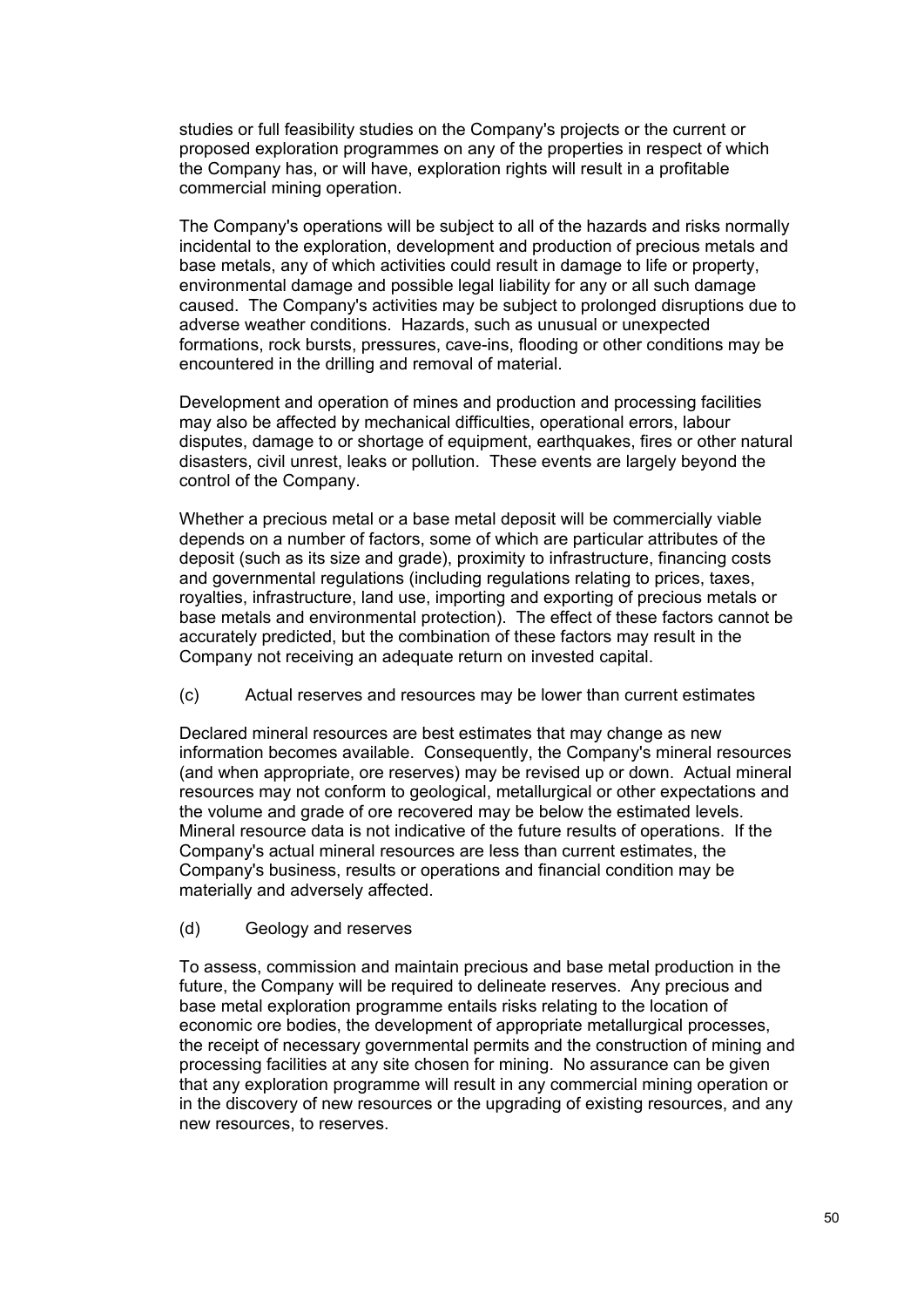A decline in the market price of precious and base metals may render the Company's existing resources or any new resources, which are subsequently discovered, uneconomic.

## (e) Exploitation risks

There can be no assurance that any resources recovered can be brought into profitable production. Market price fluctuations, increased production costs or reduced recovery rates, or other factors may render the present estimated or inferred resources of Kumarina (which will be owned by the Company, following implementation of the Scheme), uneconomical or unprofitable to develop at a particular site or sites.

Further the Company may not be able to exploit commercially viable discoveries which it owns or in which it acquires an interest. Exploitation may require external approvals or consents from relevant authorities and the granting of these approvals and consents is beyond the Company's control. The granting of such approvals and consents may be withheld for lengthy periods, not given at all, or granted subject to the satisfaction of certain conditions which the Company may not be able to meet. As a result of such delays, the Company may incur additional costs, losses or lose revenue or part or all of its equity in a licence. If at any stage the Company is precluded from pursuing its exploration programme or the exploration programme is not continued, the Company's business, results of operations, financial condition and/or growth prospects may be materially and adversely affected. Additionally, should the regulatory regime in an applicable jurisdiction in which the Company operates, or wishes to exploit mining rights, be modified in a manner which adversely affects natural resources facilities or projects, including taxes and permit fees, the returns to the Company may be adversely affected.

(f) Commercial risks of mineral exploitation and extraction

Even if the Company recovers quantities of minerals, there is a risk the Company will not achieve a commercial return. The Company may not be able to sell the minerals to customers at a price and quantity which would cover its operating and other costs.

(g) Metal price risk

The market price of metals is volatile and beyond the Company's control and may adversely affect the feasibility or future profitability of potential projects. The level of interest rates, the rate of inflation, world supply of precious and base metals and stability of exchange rates can all cause significant fluctuations in precious and base metal prices. Such external economic factors are in turn influenced by changes in international investment patterns and monetary systems and political developments.

The decision to put a mine into production, and the commitment of the funds necessary for that purpose, must be made long before the first revenues from production will be received. Metal price fluctuations as well as forecast production costs between the time that such a decision is made and the commencement of production can completely change the economics of any mine. Although it is possible to protect against metal price fluctuations by hedging in certain circumstances, the volatility of metal prices represents a substantial risk in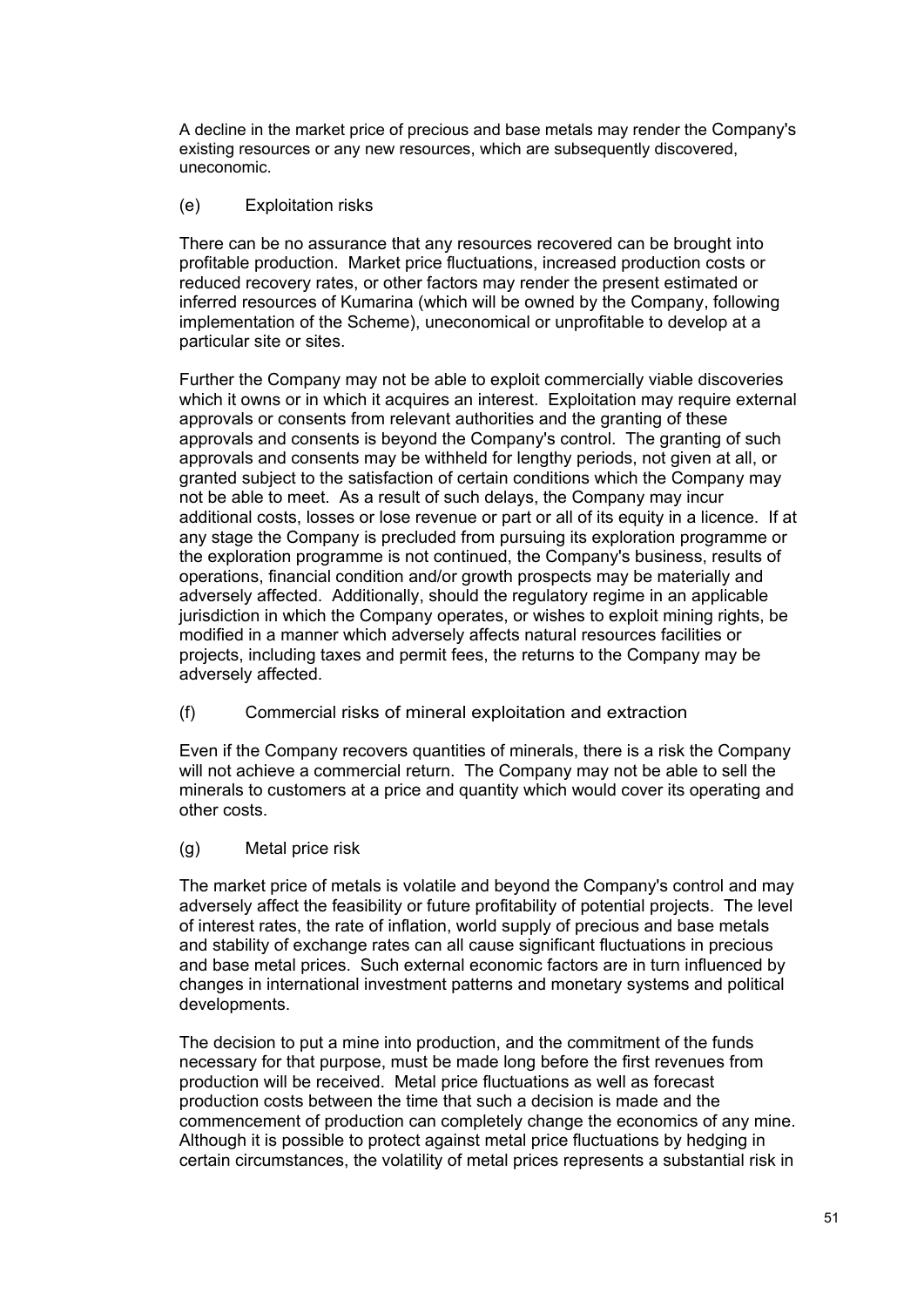the mining industry generally, which no amount of planning or technical expertise can eliminate.

It is not possible to accurately predict future movements in metal prices or supply and demand dynamics for the minerals in which the Company operates or may, in the future, operate particularly in the current uncertain economic environment.

(h) Insurance

While the Company may obtain insurance against certain risks in such amounts as it considers adequate, the nature of these risks are such that liabilities could exceed policy limits or that certain risks could be excluded from coverage. There are also risks against which the Company cannot insure or against which it may elect not to insure. The potential costs that could be associated with any liabilities not covered by insurance or in excess of insurance coverage may cause substantial delays and require significant capital outlays, adversely affecting the Company's earnings and competitive position in the future and, potentially, its financial position. In addition, the potential costs that could be associated with compliance with applicable laws and regulations may also cause substantial delays and require significant capital outlays, adversely affecting the Company's earnings and competitive position in the future and, potentially, its financial position.

(i) Operational targets and delays

The Company's operational targets will be subject to the completion of planned operational goals on time and according to budget, and are dependent on the effective support of the Company's personnel, systems, procedures and controls. Any failure of these may result in delays in the achievement of operational targets with a consequent material adverse impact on the business, operations and financial performance of the Company.

(j) Native title

The Native Title Act recognises and protects the rights and interests in Australia of Aboriginal and Torres Strait Islander people in land and waters, according to their traditional laws and customs. There is significant uncertainty associated with native title in Australia and this may impact on the Company's operations and future plans.

Native title can be extinguished by valid grants of land (such as freehold title) or waters to people other than the native title holders or by valid use of land or waters. It can also be extinguished if the indigenous group has lost its connection with the relevant land or waters. Native title is not necessarily extinguished by the grant of mining leases, although a valid mining lease prevails over native title to the extent of any inconsistency for the duration of the title.

Tenements granted before 1 January 1994 are valid or validated by the Native Title Act. For tenements to be validly granted (or renewed) after 1 January 1994, the future act regime established by the Native Title Act must be complied with.

Tenements which comprise the Ilgarari Project and the Murrin Murrin Project are currently subject to one native title determination and certain native title claims (for further information, see the Solicitor's Report on Tenements). However, the existence of a native title claim is not an indication that native title in fact exists on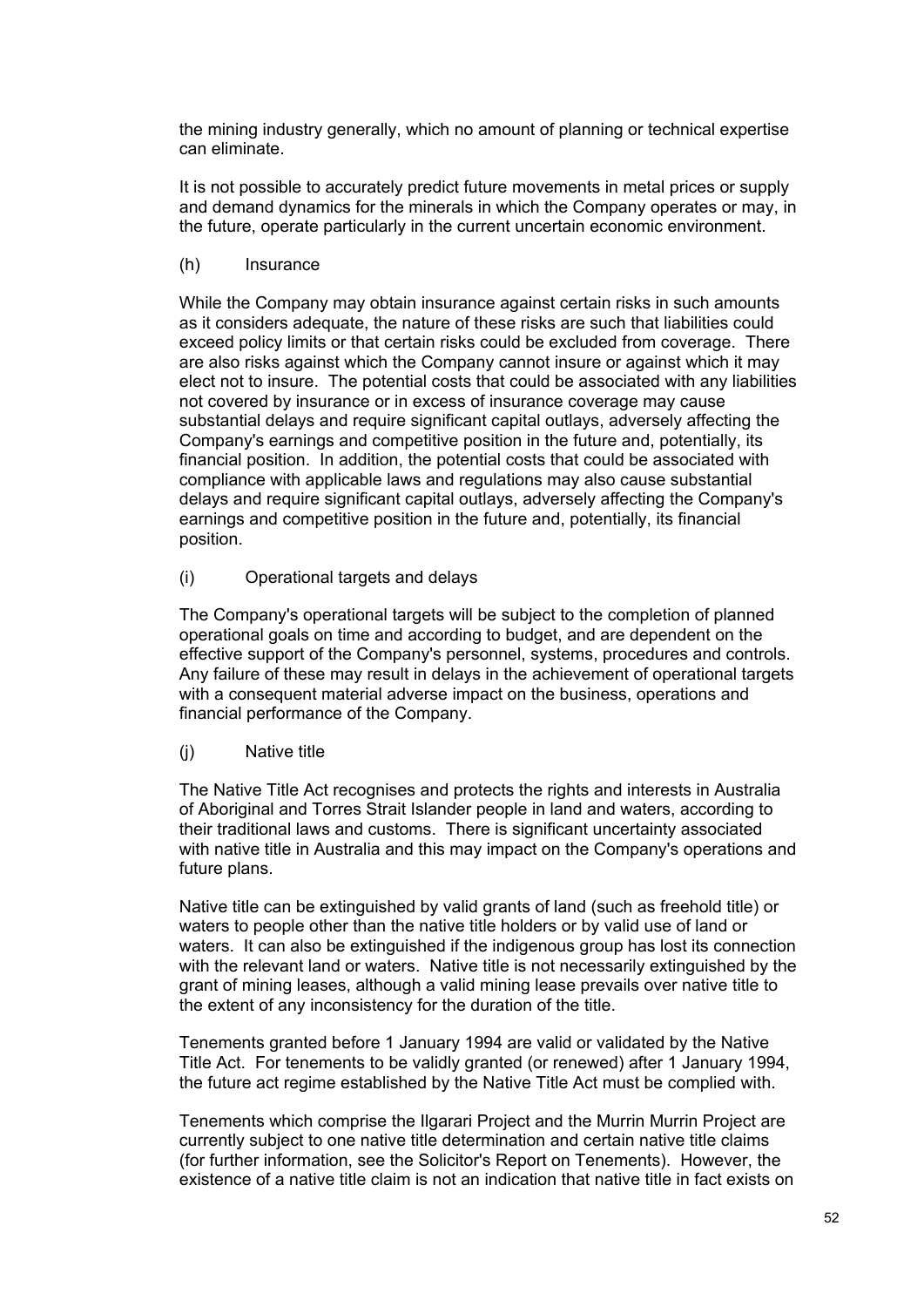the land covered by the claim, as this is a matter ultimately determined by the Federal Court.

The Company must also comply with Aboriginal heritage legislation requirements for its Australian projects. This requires heritage survey work to be undertaken ahead of the commencement of mining operations.

(k) Exploitation, exploration and mining licences

The Company's future exploration and mining activities are dependent upon the grant of appropriate licences, concessions, leases, permits and regulatory consents, which may be withdrawn or made subject to limitations. There is no guarantee that, upon completion of any exploration, a mining licence will be granted with respect to exploration territory. There can also be no assurance that any exploration licence will be renewed or if so, on what terms. These licences place a range of past, current and future obligations on the Company. In some cases there could be adverse consequences for breach of these obligations, ranging from penalties to, in extreme cases, suspension or termination of the relevant licence or related contract.

# (l) Competition

The mining industry is intensely competitive in all of its phases and the Company competes with many companies possessing greater financial and technical resources than the Company. Competition in the minerals and mining industry is primarily for mineral rich properties that can be developed and produced economically; the technical expertise to find, develop, and operate such properties; the labour to operate the properties; and the capital for the purpose of funding such properties. Many competitors not only explore for minerals, but conduct refining and marketing operations on a global basis. Such competition may result in the Company being unable to acquire desired properties, to recruit or retain qualified employees or to acquire the capital necessary to fund its operations and develop its properties. Existing or future competition in the mining industry could materially and adversely affect the Company's prospects for mineral exploration and success in the future.

(m) Risks of future potential acquisitions

In the future, as part of its growth strategy, the Company may acquire other companies or businesses, including mineral interests. Acquisitions by the Company may require the use of significant amounts of cash, dilutive issues of equity securities and the incurrence of debt, each of which could have a material adverse affect on the Company's business, results of operations, financial condition or the market price of Shares and Options.

Acquisitions involve numerous risks, including difficulties with the assimilation of the operations of any acquired business or group and the diversion of management's attention from other business concerns. If such acquisitions do occur, there can be no assurance that the Company's business, results of operations or financial condition would not be materially and adversely affected thereby. The implementation of future acquisitions which the Company may wish to make could be affected by regulatory and other restraints and factors.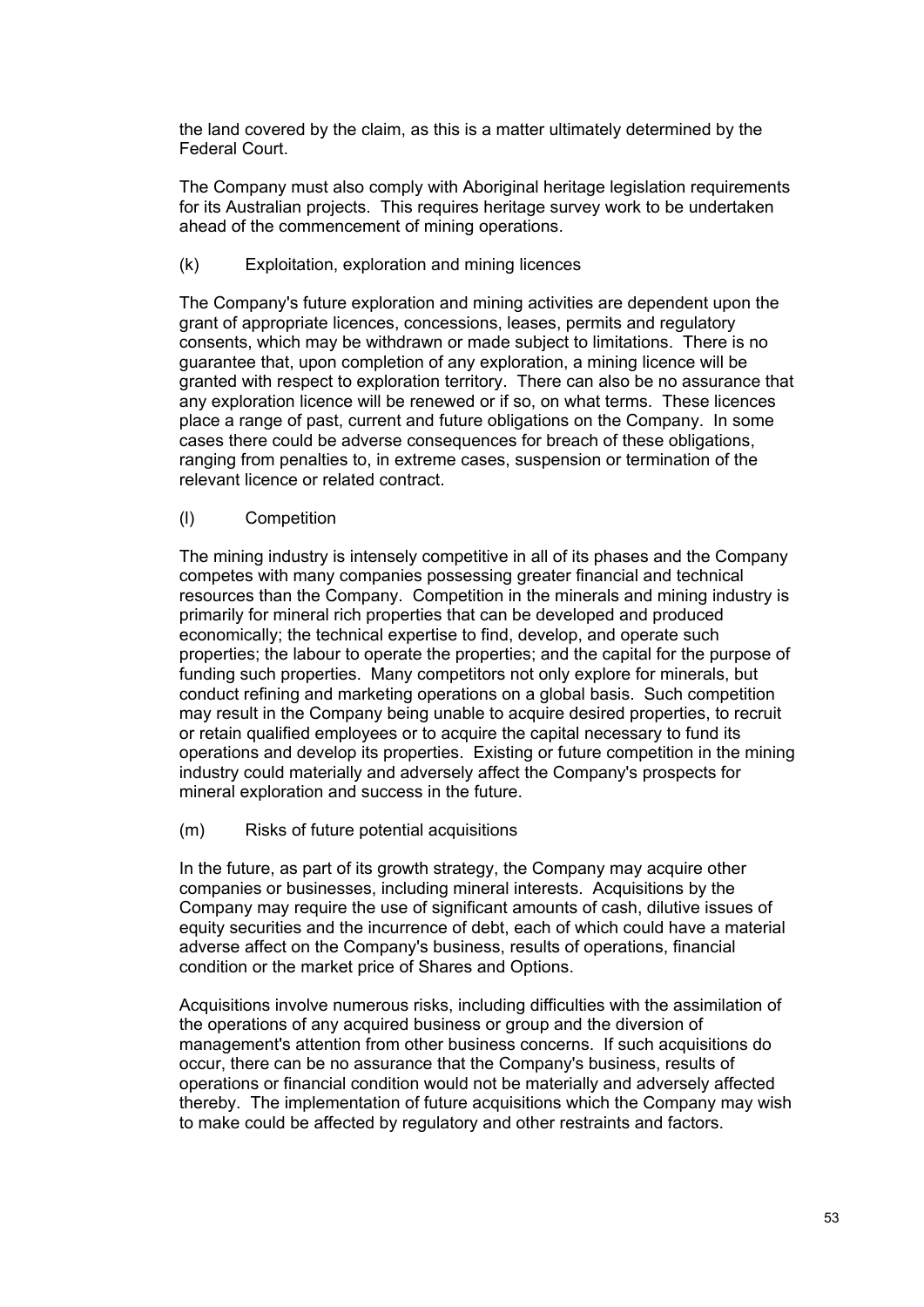## (n) Dependence on key personnel

In common with other services and businesses in this industry sector, the Company's business is dependent on retaining the services of a small number of key personnel of the appropriate calibre as the business develops. The success of the Company is, and will continue to be to a significant extent, dependent on the expertise and experience of the key personnel and the loss of one or more of such key personnel could have a material adverse effect on the Company. The Company will compete with numerous other mineral companies (many of which have greater resources) and individuals for the recruitment and retention of qualified employees and contractors.

# (o) Dilution of Shareholders' interests

The Company is likely to need to raise additional funds in the future to finance its investments and acquisitions. If additional funds are raised through the issuance of new equity or equity-linked securities of the Company, other than on a pro rata basis to existing Shareholders, the percentage ownership of the Shareholders may be reduced, Shareholders may experience subsequent dilution and/or such securities may have preferred rights, options and pre-emption rights senior to the Shares.

# (p) Exchange rate risk

The Company will report its financial results and maintain its accounts in US dollars. Following implementation of the Scheme, the Company will have interests in companies which are quoted on stock exchanges in Australia, Canada, New Zealand and the United Kingdom and will, therefore, be exposed to fluctuations in the value of the currencies in which those stocks are traded. There can be no assurance that the Company will not be materially and adversely affected by such fluctuations.

(q) Environmental risk

The exploration for minerals, development of mines and production of metals can be hazardous to the environment and environmental damage may occur that is costly to remedy. If the Company or any of its subsidiaries is responsible for any environmental damage, the Company may incur substantial remediation costs or liabilities to third parties.

The Company may be involved in operations that may be subject to environmental and safety regulation (including regular environmental impact assessments and permitting). This may include a wide variety of matters, such as prevention of waste, pollution and protection of the environment, labour regulations and worker safety. The regulations may change in a manner that may require stricter or additional standards than those currently in effect, a heightened degree of responsibility for companies and their directors and employees and more stringent enforcement of existing laws and regulations. There may also be unforeseen environmental liabilities resulting from exploration and development activities, which may be costly to remedy. In particular, the acceptable level of pollution and the potential clean up costs and obligations and liability for toxic or hazardous substances for which the Company may become liable, as a result of its activities, may be impossible to assess against the current legal framework and current enforcement practices. There is no assurance that future changes in environmental regulation will not adversely affect the activities of the Company.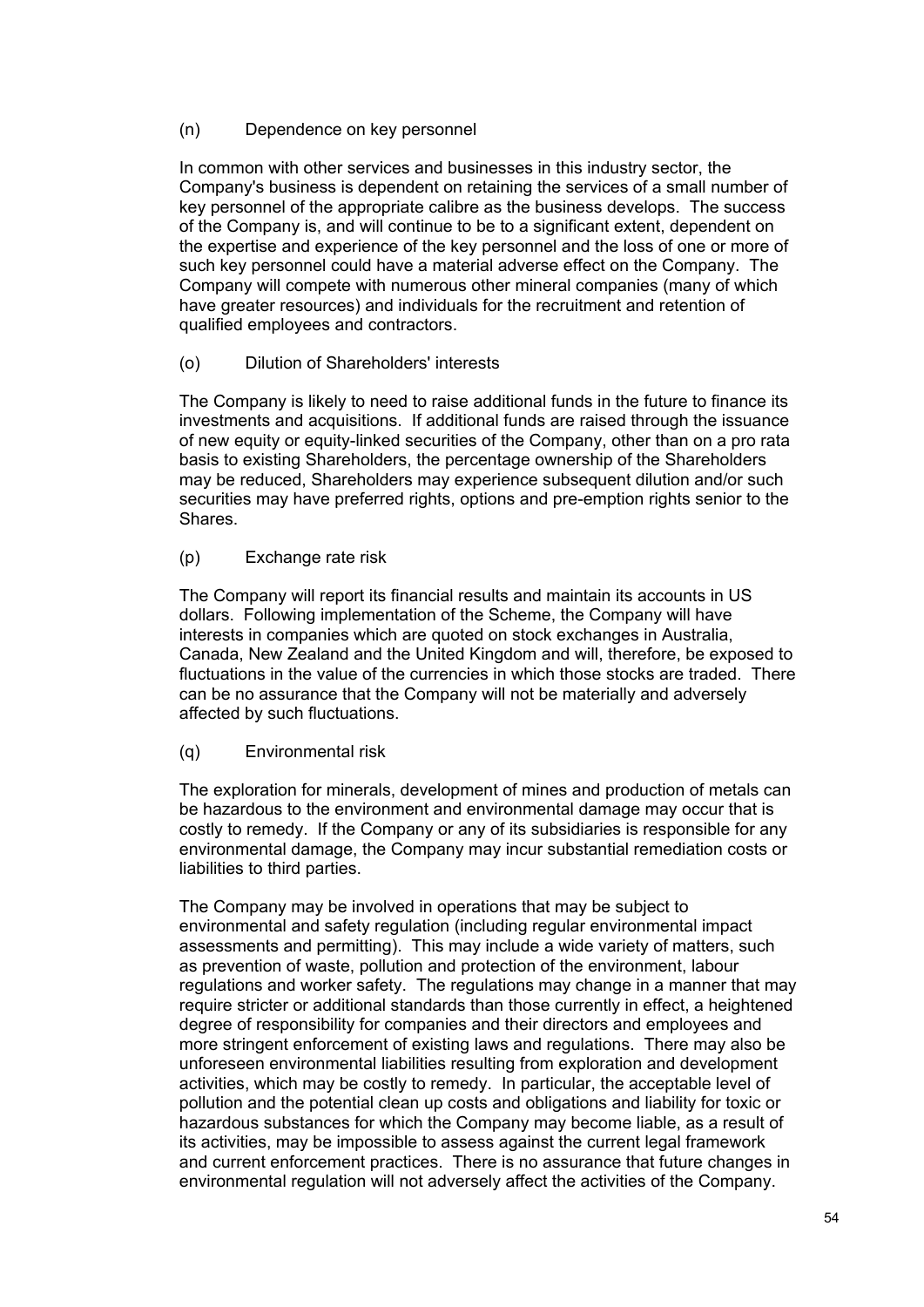# (r) Counterparty risk

There is a risk, which is higher in the current uncertain economic environment, that contracts and other arrangements to which the Company is a party and obtains a benefit (such as service and supply agreements) will not be performed by the relevant counterparties, including if those counterparties become insolvent or are otherwise unable to perform their obligations.

# **6.5 Litigation, regulatory and general risks**

# (a) Litigation risks

Legal proceedings may arise from time to time in the course of the Company's activities. The Proposed Directors cannot preclude that such litigation may be brought against the Company or any of its subsidiaries in the future from time to time.

# (b) Regulatory approvals

The Directors believe that the Company holds or will obtain all necessary approvals, licences and permits under applicable laws and regulations in respect of its projects and believes it is presently complying in all material respects with the terms of such approvals, licences and permits. However, such approvals, licences and permits are subject to change in various circumstances and further project specific governmental decrees and/or legislative enactments may be required. There can be no guarantee that the Company will be able to obtain or maintain all necessary approvals, licences and permits that may be required.

(c) Economic, political, judicial, administrative, taxation or other regulatory factors

The Company may be adversely affected by changes in economic, political, judicial, administrative, taxation or other regulatory factors, in the countries in which it operates or has investments, and other countries where it may operate in the future or in which companies, the Company invests in in the future, may operate. These risks and uncertainties include, but are not limited to: hyperinflation; labour unrest; risk of war or civil unrest; expropriation and nationalisation; renegotiations or nullification of existing concessions, licences, permits and contracts; illegal mining; changes in taxation policies; restrictions on foreign exchange and repatriation; terrorist activities; extreme fluctuations in currency exchange rates; and changing political conditions, currency controls and governmental regulations that favour or require the awarding of contracts to local contractors or require foreign contractors to employ citizens of, or purchase supplies from, a particular jurisdiction.

There is no assurance that the Company will be successful in obtaining required financing as and when needed. Volatile markets for gold, copper and other minerals may make it difficult or impossible for the Company to obtain equity or debt financing on favourable terms or at all. Failure to obtain additional financing on a timely basis may cause the Company to postpone any development plans, forfeit rights in some or all of its properties or reduce or terminate some or all of its operations, and impact on its ability to implement its planned strategy.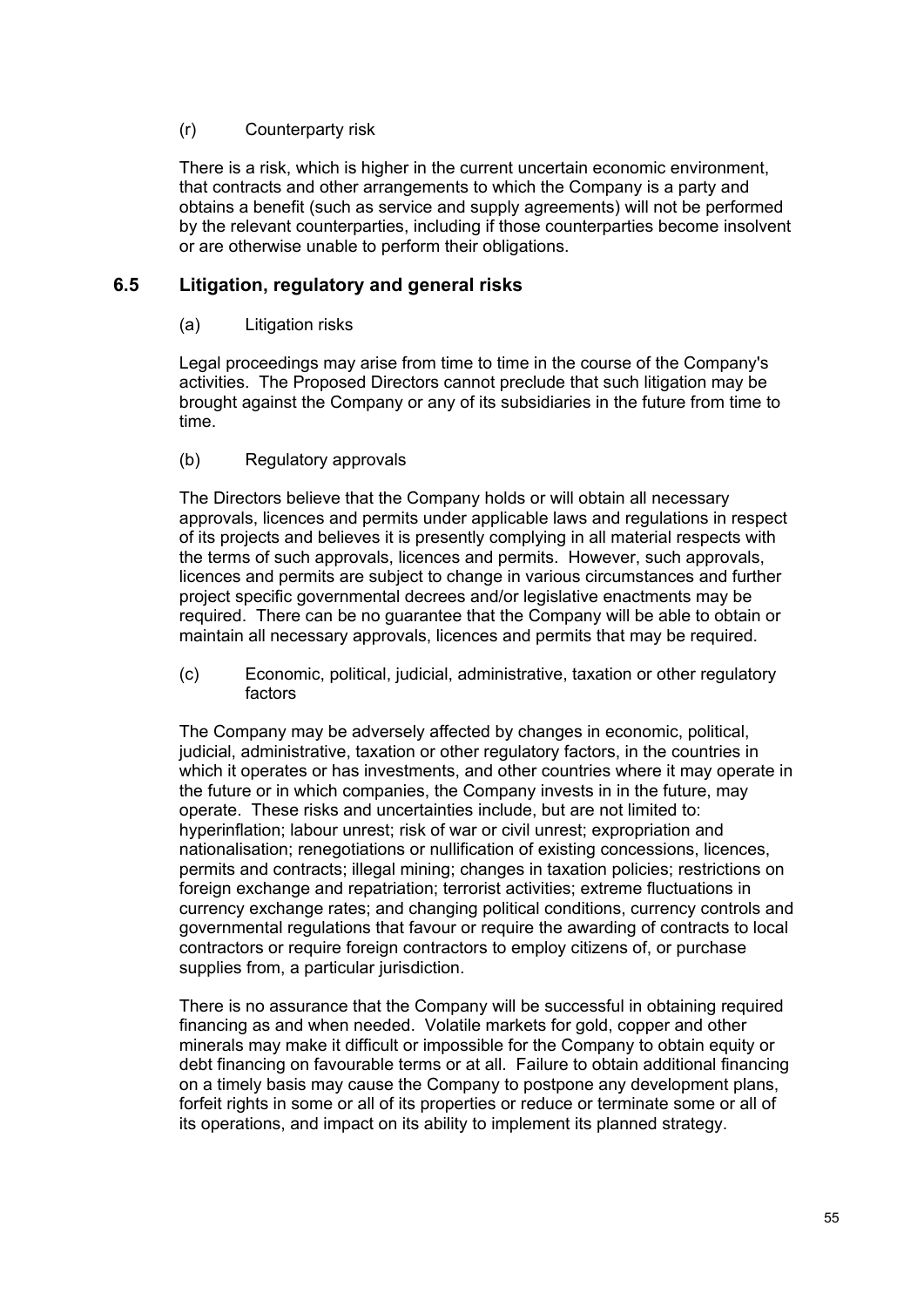### (d) Market perception

The market price of the Shares and the Options could be subject to significant fluctuations, due to a change in sentiment in the market following the Offer.

Any such fluctuations could result from national and global economic and financial conditions, the market's response to the Offer, changes in metal prices, market perceptions of the Company and the companies which form the Utilico Minority Interests, regulatory changes affecting the Company's operations, variations in the Company's operating results, business developments of the Company or its competitors and liquidity of financial markets.

The operating results and prospects of the Company from time to time may be below the expectations of market analysts and investors. Any of these events could result in a decline in the market price of the Shares and the Options.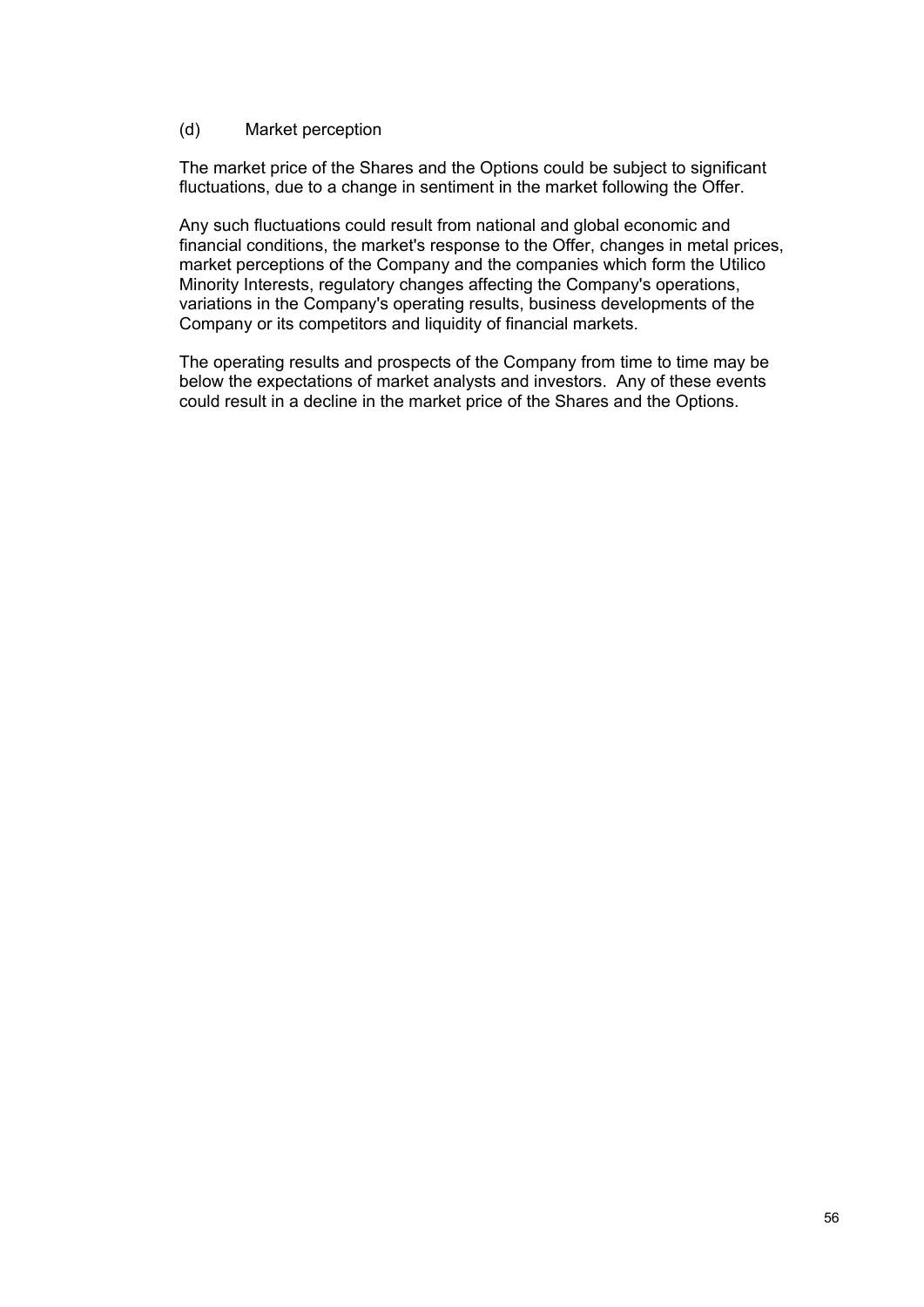# **7. Additional Information**

# **7.1 Litigation**

As at the date of this Prospectus, the Company is not involved in any legal proceedings and the Directors and Proposed Directors are not aware of any legal proceedings pending or threatened against the Company.

# **7.2 Rights attaching to the Shares**

The rights, privileges and restrictions attaching to the Company's Shares are set out in Section 4.11.

# **7.3 Terms and conditions of Options and Consideration Options**

The terms and conditions of the Options and Consideration Options are set out in Sections 4.12 and 4.13, respectively.

# **7.4 Lead Manager appointment**

The Company has appointed Azure Capital Limited to act as Lead Manager to the Offer on a best endeavours basis. The Company will pay a fee of five per cent (5%) of amounts raised pursuant to the Offer to the Lead Manager (**Lead Manager Fee**). The Lead Manager Fee comprises a 1.25% management fee and a 3.75% placement fee. In addition, the Lead Manager will be reimbursed for all agreed out-of-pocket expenses incurred in connection with the Offer.

Other licensed financial advisers that participate in the Offer, and stockbrokers that are introduced by the Company, will be entitled to receive part of the fee payable to the Lead Manager in respect of applications bearing their stamp.

# **7.5 Custodian Agreement**

Pursuant to an agreement dated 5 April 2013 between the Company and Bermuda Commercial Bank Limited (**Custodian Agreement**), the Company appointed Bermuda Commercial Bank Limited as custodian (**Custodian**) in respect of such of the Company's cash and investments as is deposited with, or vested in, the Custodian from time to time (**Investments**).

The main duties and obligations of the Custodian under the Custodian Agreement are to:

- (a) hold, for the account of the Company, all Investments and documents of title in respect of the Investments;
- (b) collect and receive all principal, income and other payments of, or with respect to, the Investments on behalf of, and for the account of, the Company;
- (c) open and maintain in its own name on behalf of, and for the account of the Company, deposits and other bank accounts in such currencies and with such banks as the Company or Investment Manager may require;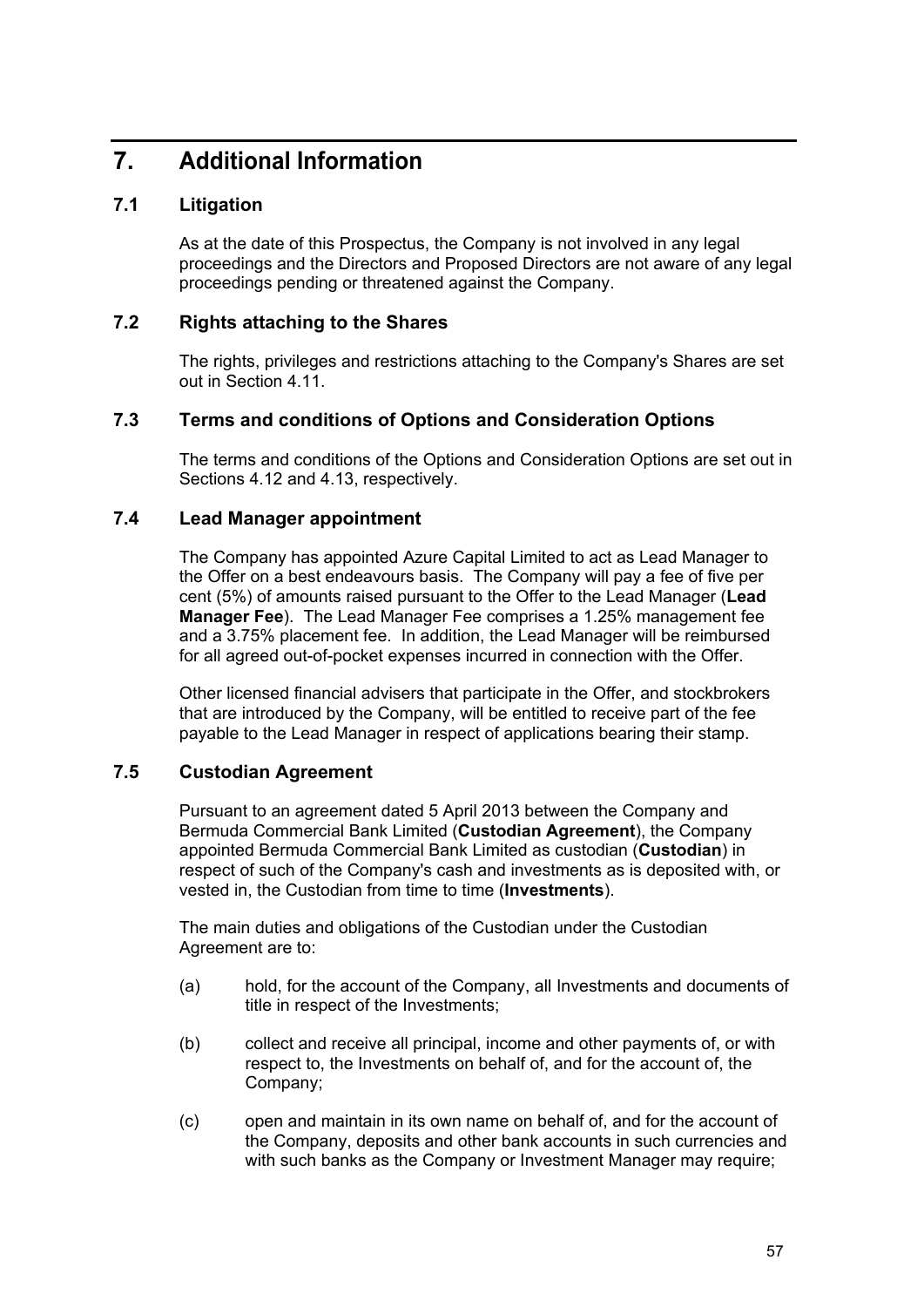- (d) on receipt from the Company of instructions, transfer and/or make delivery of Investments which have been sold;
- (e) on receipt from the Company of instructions, make any payment required, provided that the Custodian is holding sufficient uninvested monies; and
- (f) keep or cause to be kept at its premises such books, records, documents of title and statements as may be necessary to give a complete record of all Investments and transactions carried out by it under the Custodian Agreement or otherwise on behalf of the Company and permit the Company to inspect such books, records, documents of title and statements at all reasonable times and on reasonable notice.

The Custodian shall be entitled to the following fees based on the monthly average market value (or book value if a market value is not available) of securities held by the Custodian on behalf of the Company:

- (a) 0.10% per annum on the first US\$10,000,000;
- (b) 0.05% per annum on the next US\$80,000,000; and
- (c) 0.03% per annum on the balance, thereafter,

subject to a minimum fee of US\$5,000 per annum.

In addition, the Custodian shall be entitled to be paid or reimbursed for all out of pocket expenses such as telephone, fax and courier expenses. The Company shall be liable for any stamp and other duties, taxes, governmental charges, commissions, brokerages, transfer fees and the like in respect of the acquisition, holding or realisation of any Investment.

The Custodian's liability under the Custodian Agreement is limited to losses which result from the gross negligence, wilful default or fraud of the Custodian.

Unless otherwise terminated in accordance with the terms of the Custodian Agreement, the Custodian's appointment shall continue indefinitely. Either the Company or the Custodian may terminate the Custodian Agreement by giving the other at least three months' written notice. Either the Company or the Custodian may terminate the Custodian Agreement at any time if the other:

- (a) goes into liquidation or experiences a similar insolvency-type event; or
- (b) commits a material breach of its obligations under the Custodian Agreement and fails to remedy such breach within 30 days of receipt of a notice from the other party requiring it to remedy such breach.

### **7.6 Disclosure of interests and remuneration**

Directors are not required under the Bye-laws to hold any Shares.

#### *Security holdings*

The relevant interest of each of the Directors and Proposed Directors in the securities of the Company as at the date of this Prospectus is set out in the table below.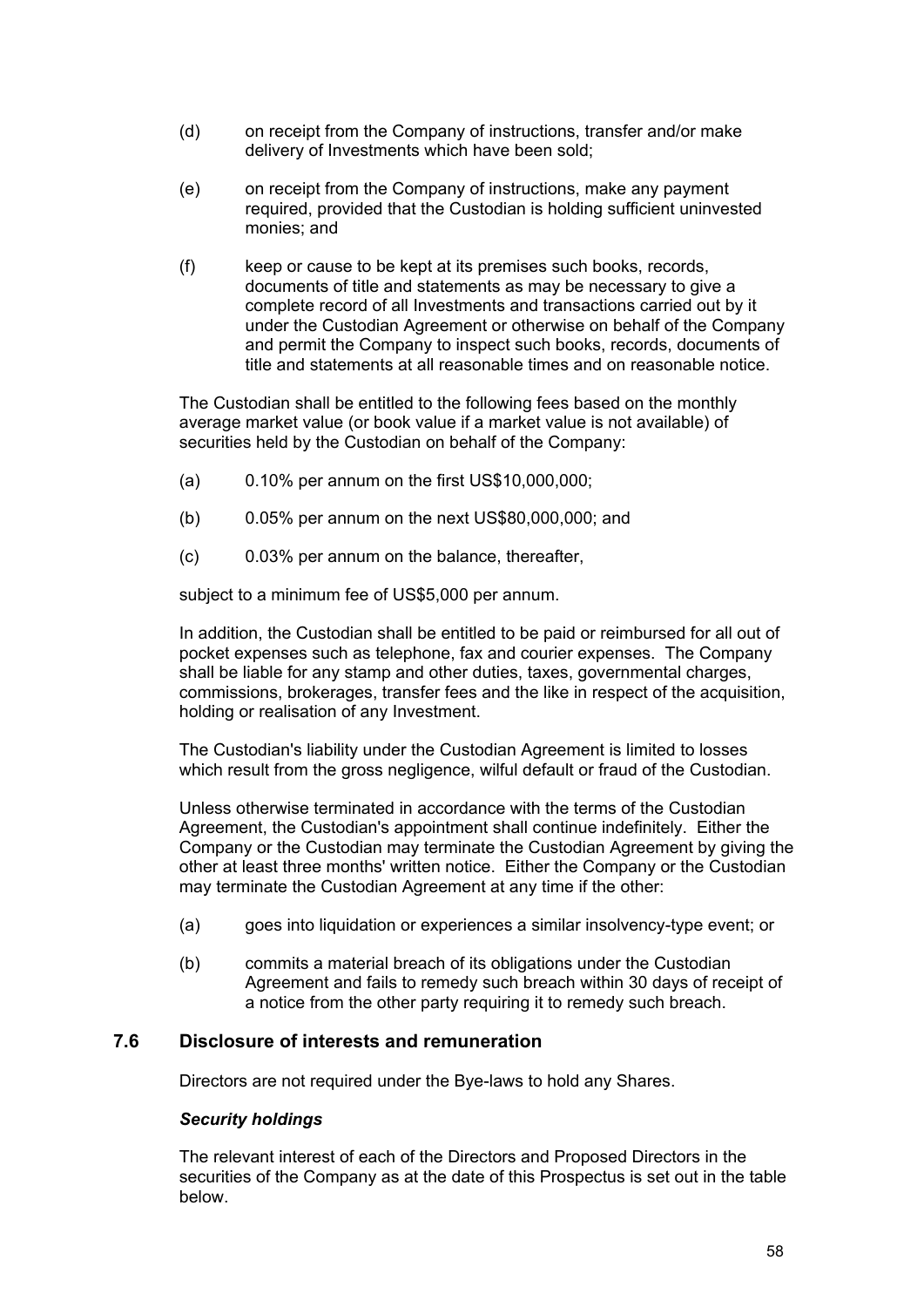| <b>Name</b>                        | <b>Shares</b> | <b>Options</b> |
|------------------------------------|---------------|----------------|
| Charles Jillings (Director)        |               |                |
| Alasdair Younie (Director)         |               |                |
| Peter Sullivan (Proposed Director) |               |                |
| Martin Botha (Proposed Director)   |               |                |
| Xi Xi (Proposed Director)          |               |                |

The relevant interest of each of the Proposed Directors in the securities of the Company, following completion of the Offer and implementation of the Scheme is set out in the table below.

| Name                                            | <b>Shares</b> | <b>Options</b> |
|-------------------------------------------------|---------------|----------------|
| Peter Sullivan <sup>1</sup> (Proposed Director) | 1.042.500     | 208,500        |
| Martin Botha (Proposed Director)                | $\sim$        | -              |
| Xi Xi (Proposed Director)                       | -             | -              |

#### **Notes:**

1. 17,500 Shares and 3,500 Options will be held by Mr Sullivan directly, 500,000 Shares and 100,000 Options will be held by Hardrock Capital Pty Ltd, an entity associated with Mr Sullivan, and a further 525,000 Shares and 105,000 Options will be held by Hardrock Capital Pty Ltd ATF CGLW Superannuation Fund. The above Shares and Options represent consideration due to each of these entities, under the Scheme, as holders of Kumarina Shares. This also assumes that neither Mr Sullivan nor any entity associated with him subscribes for Shares under the Offer.

### *Remuneration*

The Directors' remuneration information for the current financial year, since the Company's incorporation on 13 August 2012, as at the date of this Prospectus, is set out in the table below:

| <b>Name</b>             | <b>Remuneration since the</b><br>date of incorporation | <b>Annual remuneration</b> |
|-------------------------|--------------------------------------------------------|----------------------------|
| <b>Charles Jillings</b> |                                                        |                            |
| Alasdair Younie         |                                                        |                            |

The Proposed Directors' remuneration, from the date of implementation of the Scheme, will be as follows:

| <b>Name</b>    | Annual salary / consultancy<br>fees | Directors fees per<br>annum |
|----------------|-------------------------------------|-----------------------------|
| Peter Sullivan |                                     | US\$50,000                  |
| Martin Botha   |                                     | US\$50,000                  |
| Xi Xi          |                                     | US\$50,000                  |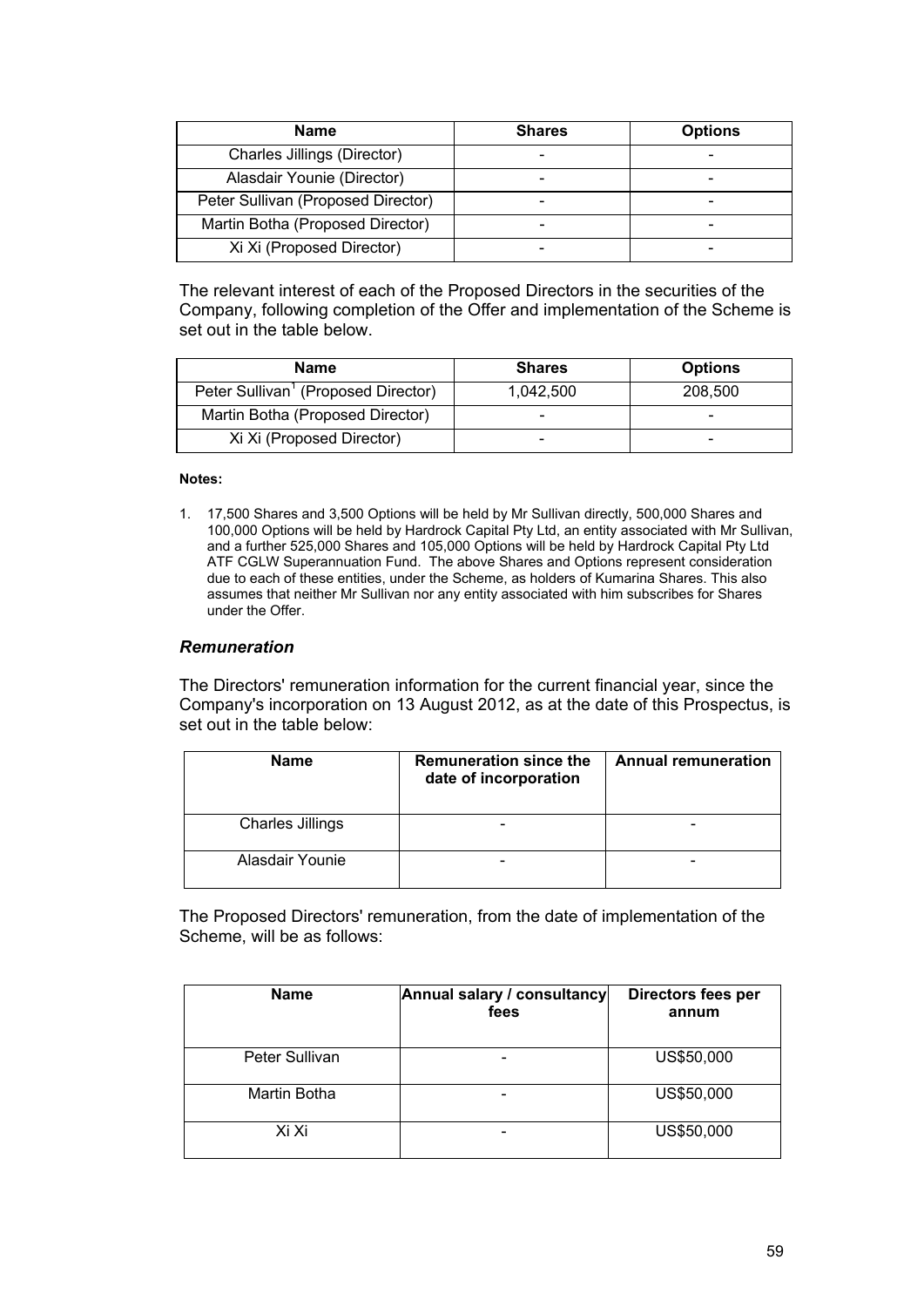# **7.7 Agreements with Directors or Related Parties**

The Company's policy in respect of related party arrangements is:

- (a) a Director with a material personal interest in a matter is required to give notice to the other Directors, in accordance with the Bermuda Companies Act, before such a matter is considered by the Board; and
- (b) once the Director, who has a material personal interest, has disclosed that interest to the Board, the Director may be present while that matter is being considered at the meeting and may vote on the matter.

# **7.8 Interests of Directors**

Other than as set out in this Prospectus, no Director or Proposed Director holds, or has held within the 2 years preceding lodgement of this Prospectus with the ASIC, any interest in:

- (a) the formation or promotion of the Company;
- (b) any property acquired or proposed to be acquired by the Company in connection with:
	- (i) its formation or promotion; or
	- (ii) the Offer; or
- (c) the Offer,

and no amounts have been paid or agreed to be paid and no benefits have been given or agreed to be given to a Director or proposed Director:

- (d) as an inducement to become, or to qualify as, a Director; or
- (e) for services provided in connection with:
	- (i) the formation or promotion of the Company; or
	- (ii) the Offer.

### **7.9 Interests of Experts and Advisers**

Other than as set out below or elsewhere in this Prospectus, no:

- (a) person named in this Prospectus as performing a function in a professional, advisory or other capacity in connection with the preparation or distribution of this Prospectus;
- (b) promoter of the Company; or
- (c) underwriter (but not a sub-underwriter) to the issue or a financial services licensee named in this Prospectus as a financial services licensee involved in the issue,

holds, or has held within the 2 years preceding lodgement of this Prospectus with the ASIC, any interest in: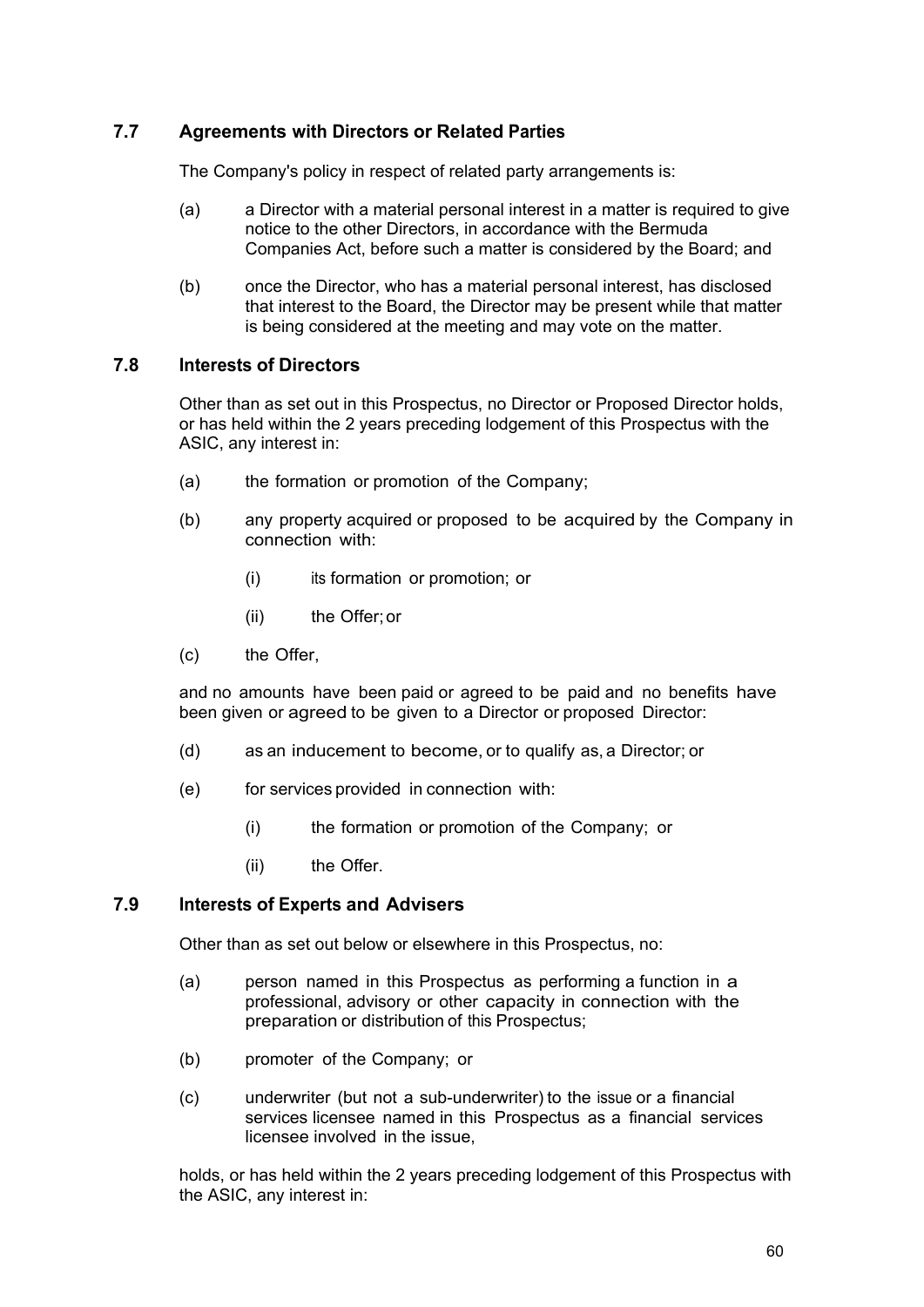- (d) the formation or promotion of the Company;
- (e) any property acquired or proposed to be acquired by the Company in connection with:
	- (i) its formation or promotion; or
	- (ii) the Offer.

and no amounts have been paid or agreed to be paid and no benefits have been given or agreed to be given to any of these persons for services provided in connection with:

- (a) the formation or promotion of the Company; or
- (b) the Offer.

Hardy Bowen has acted as the Australian solicitors to the Company in relation to the Offer. The Company estimates it will pay Hardy Bowen A\$50,000 (excluding GST) for these services. Subsequently, fees will be charged in accordance with normal charge out rates.

# **7.10 Consents**

Other than as set out below, each of the parties referred to in this Section:

- (a) does not make, or purport to make, any statement in this Prospectus, nor is any statement in this Prospectus based on any statement by any of those parties;
- (b) to the maximum extent permitted by law, expressly disclaims and takes no responsibility for any part of this Prospectus other than a reference to its name and a statement included in this Prospectus with the consent of the party; and
- (c) did not authorise or cause the issue of all or any part of this Prospectus.

Hardy Bowen has given and has not before the date of this Prospectus withdrawn its written consent to be named as legal adviser to the Company as to matters of Australian law and to the incorporation by reference in this Prospectus of its Solicitor's Report of Tenements set out in Annexure 6 of the Scheme Booklet, in the form and context in which the report is included.

ICM has given and has not before the date of this Prospectus withdrawn its written consent to be named as investment manager to the Company in the form and context in which it is named.

Conyers Dill & Pearman Limited has given and has not before the date of this Prospectus withdrawn its written consent to be named in this Prospectus as special Bermuda legal advisors to the Company as to matters of the laws of Bermuda and to the incorporation by reference in this Prospectus of the summary of certain matters under Bermuda law set out in sections 7.2, 7.3 and 7.4 of the Scheme Booklet and the references to the contents or conclusions of that summary elsewhere in this Prospectus to the extent they constitute statements of Bermuda law, in each case in the form and context in which they are included.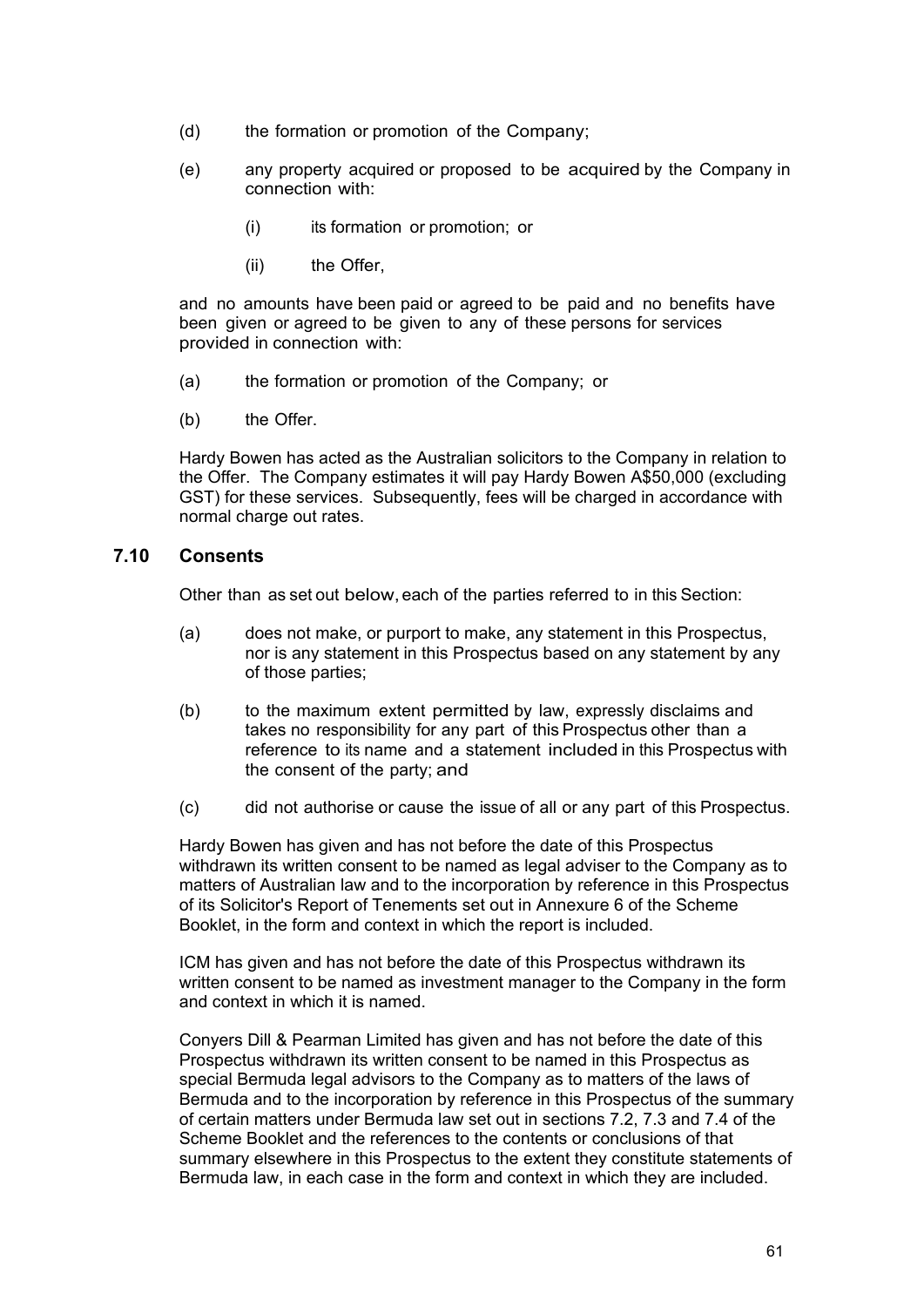Azure Capital Limited has given and has not before the date of this Prospectus withdrawn its written consent to be named as Lead Manager to the Offer in the form and context in which it is named.

Security Transfer Registrars Pty Ltd has given and has not before the date of this Prospectus withdrawn its written consent to be named as share registry to the Company in the form and context in which it is named.

HLB Mann Judd Chartered Accountants has given and has not before the date of this Prospectus withdrawn its written consent to be named as Proposed Auditor to the Company and to the incorporation by reference in this Prospectus of extracts from and references to the pro forma financial statements set out in section 5.6 of the Scheme Booklet, and the Investigating Accountant's Report set out in Annexure 5 of the Scheme Booklet in the form and context in which they are included.

BDO Corporate Finance (WA) Pty Ltd has given and has not before the date of this Prospectus withdrawn its written consent to be named as the Independent Expert in this Prospectus and to the incorporation by reference in this Prospectus to the Independent Expert's Report set out in Annexure 4 of the Scheme Booklet and the references to the Independent Expert's Report elsewhere in this Prospectus, in each case in the form and context in which they are included.

CSA Global has given and has not before the date of this Prospectus withdrawn its written consent to be named in this Prospectus and to the incorporation by reference in this Prospectus of its Independent Technical Assessment and Valuation of the Ilgarari Project and the Murrin Murrin Project, which forms Appendix 4 to the Independent Expert's Report, and to references to its Independent Technical Assessment and Valuation of the Ilgarari Project and the Murrin Murrin Project elsewhere in this Prospectus, in each case in the form and context in which they are included.

Bryan Smith has given and has not before the date of this Prospectus withdrawn his written consent to be named as a Competent Person in this Prospectus in relation to the information contained in section 3.3 of the Scheme Booklet and to the incorporation by reference in this Prospectus of the information contained in section 3.3 of the Scheme Booklet in the form and context in it is included.

Mark Hill has given and has not before the date of this Prospectus withdrawn his written consent to be named as a Competent Person in this Prospectus in relation to the information contained in section 3.3 of the Scheme Booklet and to the incorporation by reference in this Prospectus of the information contained in section 3.3 of the Scheme Booklet in the form and context in it is included.

Simon Coxhell has given and has not before the date of this Scheme Booklet withdrawn his written consent to be named as a Competent Person in this Prospectus in relation to the information contained in section 3.3 of the Scheme Booklet and to the incorporation by reference in this Prospectus of the information contained in section 3.3 of the Scheme Booklet in the form and context in it is included.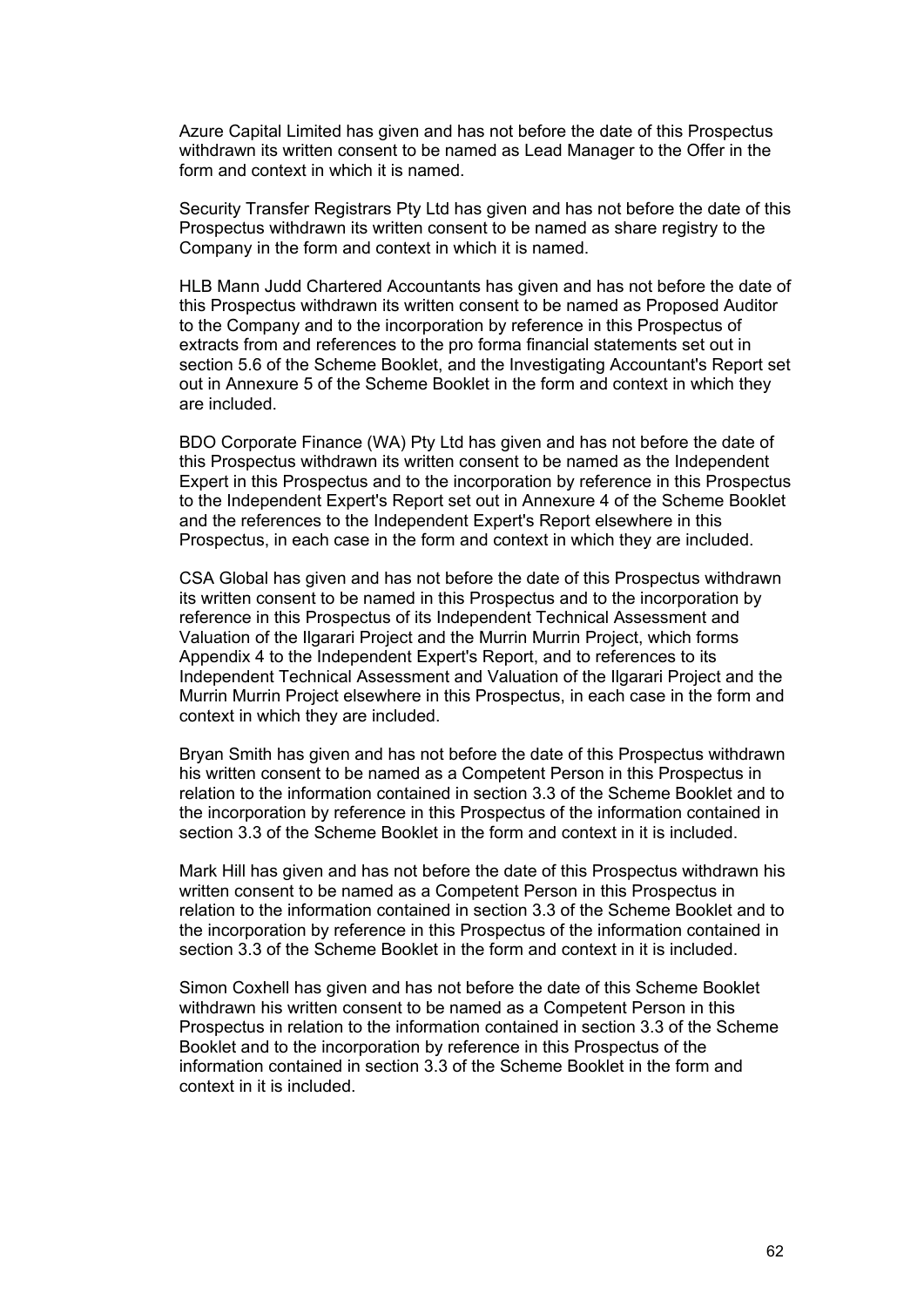# **7.11 Expenses of the Offer**

The total cash expenses of the Offer (excluding GST) are estimated to be approximately A\$780,800 and are expected to be applied towards the items set out in the table below:

| <b>Item of Expenditure</b>    | (AS)    |
|-------------------------------|---------|
| ASIC fees                     | 2,200   |
| Legal Fees                    | 50,000  |
| Lead Manager Fee <sup>1</sup> | 625,000 |
| ASX listing fees <sup>2</sup> | 103,600 |
| Total                         | 780,800 |

#### **Notes:**

- 1. This assumes that A\$12,500,000 is raised pursuant to the Offer. The Lead Manager Fee is charged at the rate of 5% of the amount raised pursuant to the Offer. Consequently, if no subscriptions are received, no Lead Manager Fee will be payable. If A\$25,000,000 is raised pursuant to the Offer, a Lead Manager Fee of A\$1,250,000 will be payable.
- 2. This assumes that A\$12,500,000 is raised pursuant to the Offer. If no Shares or Options are issued pursuant to the Offer (and therefore no funds are raised), it is estimated that ASX listing fees will be approximately A\$97,100. If \$25,000,000 is raised pursuant to the Offer, it is estimated that ASX listing fees will be approximately A\$110,000. The ASX listing fees are included in the "Scheme expenses" line in the use of funds table in Section 2.8.

### **7.12 Continuous disclosure obligations**

Following admission of the Company to the Official List, the Company will be a "disclosing entity" (as defined in Section 111AC of the Corporations Act) and, as such, will be subject to regular reporting and disclosure obligations. Specifically, like all listed companies, the Company will be required to continuously disclose any information it has to the market which a reasonable person would expect to have a material effect on the price or the value of the Company's securities.

Price sensitive information will be publicly released through ASX before it is disclosed to Shareholders and market participants. Distribution of other information to Shareholders and market participants will also be managed through disclosure to the ASX. In addition, the Company will post this information on its website after the ASX confirms an announcement has been made, with the aim of making the information readily accessible to the widest audience.

# **7.13 Electronic Prospectus**

Pursuant to Class Order 00/44, the ASIC has exempted compliance with certain provisions of the Corporations Act to allow distribution of an electronic prospectus and electronic application form on the basis of a paper prospectus lodged with the ASIC, and the publication of notices referring to an electronic prospectus or electronic application form, subject to compliance with certain conditions.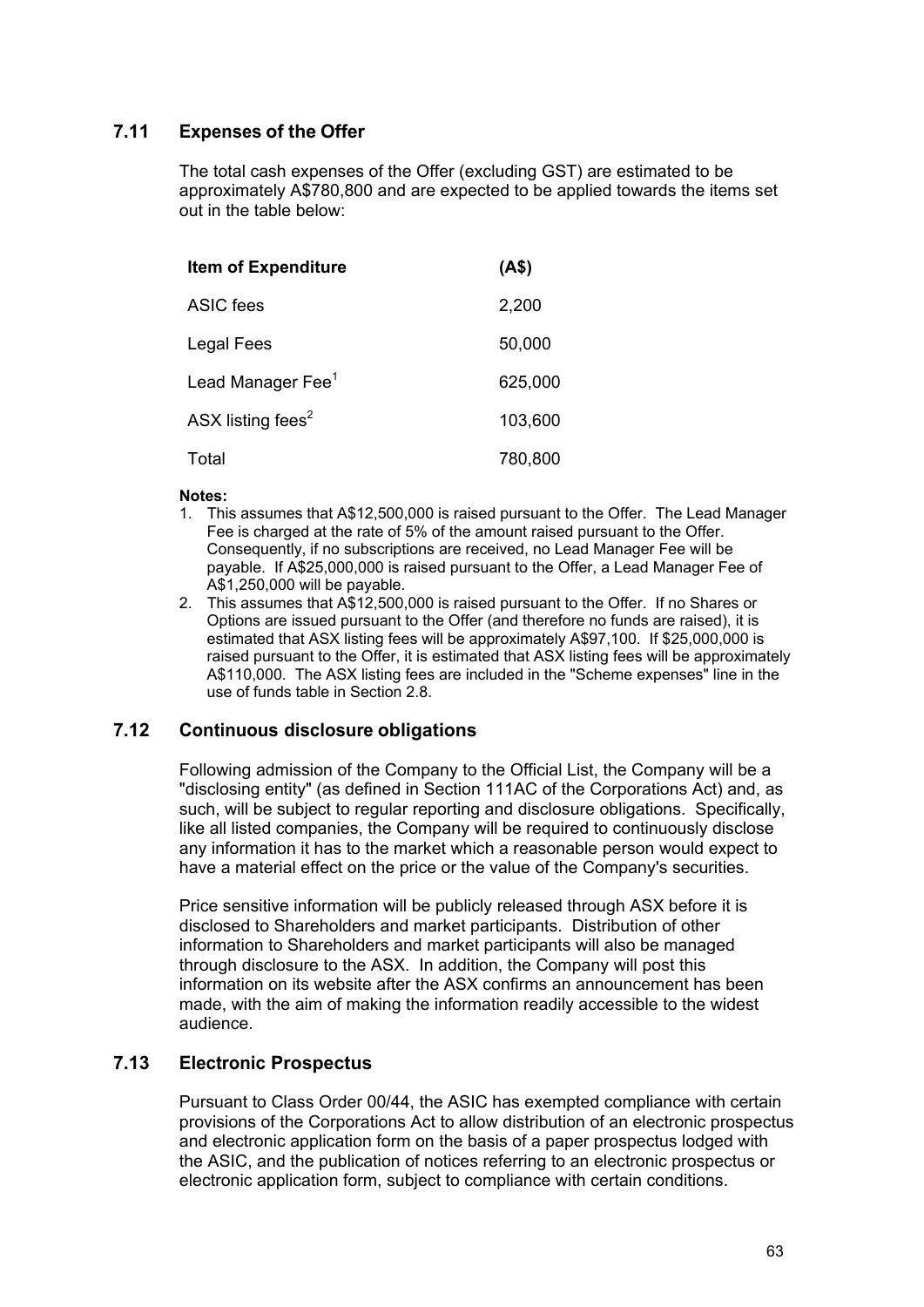Any person accessing the electronic version of this Prospectus for the purpose of making an investment in the Company must be an Australian resident and must only access the Prospectus from within Australia.

If you have received this Prospectus as an electronic Prospectus, please ensure that you have received the entire Prospectus accompanied by the Application Form. If you have not, please contact the Company and the Company will send you, for free, either a hard copy or a further electronic copy of this Prospectus or both. Alternatively, you may obtain a copy of this Prospectus from the website of the Company at www.zetaresources.co.

The Corporations Act prohibits any person passing onto another person an Application Form unless it is attached to a hard copy of this Prospectus or it accompanies the complete and unaltered version of this Prospectus.

The Company reserves the right not to accept an Application Form from a person if it has reason to believe that when that person was given access to the electronic Application Form, it was not provided together with the electronic Prospectus and any relevant supplementary or replacement prospectus or any of those documents were incomplete or altered.

# **7.14 Financial Forecasts**

The Directors have considered the matters set out in ASIC Regulatory Guide 170 and believe that they do not have a reasonable basis to forecast future earnings on the basis that the operations of the Company are inherently uncertain. Accordingly, any forecast or projection information would contain such a broad range of potential outcomes and possibilities that it is not possible to prepare a reliable best estimate forecast or projection.

# **7.15 Clearing House Electronic Sub-Register System (CHESS) and Issuer Sponsorship**

The Company will apply to participate in CHESS, for those investors who have, or wish to have, a sponsoring stockbroker. Investors who do not wish to participate through CHESS will be issuer sponsored by the Company.

Electronic sub-registers mean that the Company will not be issuing certificates to investors. Instead, investors will be provided with statements (similar to a bank account statement) that set out the number of Shares and Options allotted to them under this Prospectus. The notice will also advise holders of their Holder Identification Number or Security Holder Reference Number and explain, for future reference, the sale and purchase procedures under CHESS and issuer sponsorship.

Electronic sub-registers also mean ownership of securities can be transferred without having to rely upon paper documentation. Further, monthly statements will be provided to holders if there have been any changes in their security holding in the Company during the preceding month.

### **7.16 Privacy statement**

If you complete an Application Form, you will be providing personal information to the Company. The Company collects, holds and will use that information to assess your application, service your needs as a holder of equity securities in the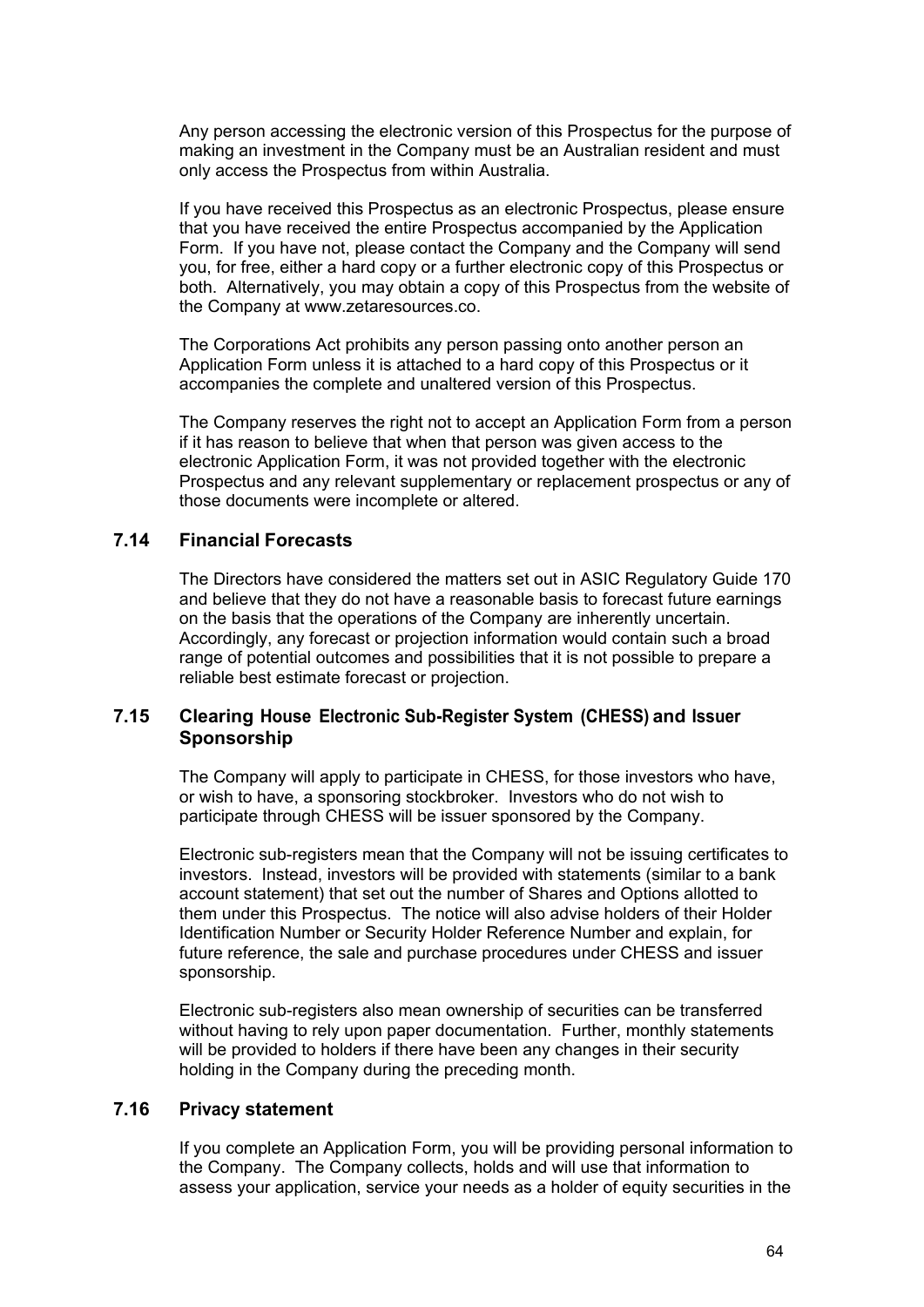Company and to facilitate distribution payments and corporate communications to you as a holder of equity securities in the Company and carry out administration.

The information may also be used from time to time and disclosed to persons inspecting the register, including bidders for your securities in the context of takeovers. regulatory bodies including the Australian Taxation Office, authorised securities brokers, print service providers, mail houses and the share registry.

You can access, correct and update the personal information that the Company holds about you. If you wish to do so, please contact the share registry at the relevant contact number set out in this Prospectus.

Collection, maintenance and disclosure of certain personal information is governed by legislation including the Privacy Act 1988 (as amended), the Corporations Act and certain rules such as the ASX Settlement Operating Rules. You should note that if you do not provide the information required on the application for Shares, the Company may not be able to accept or process your application.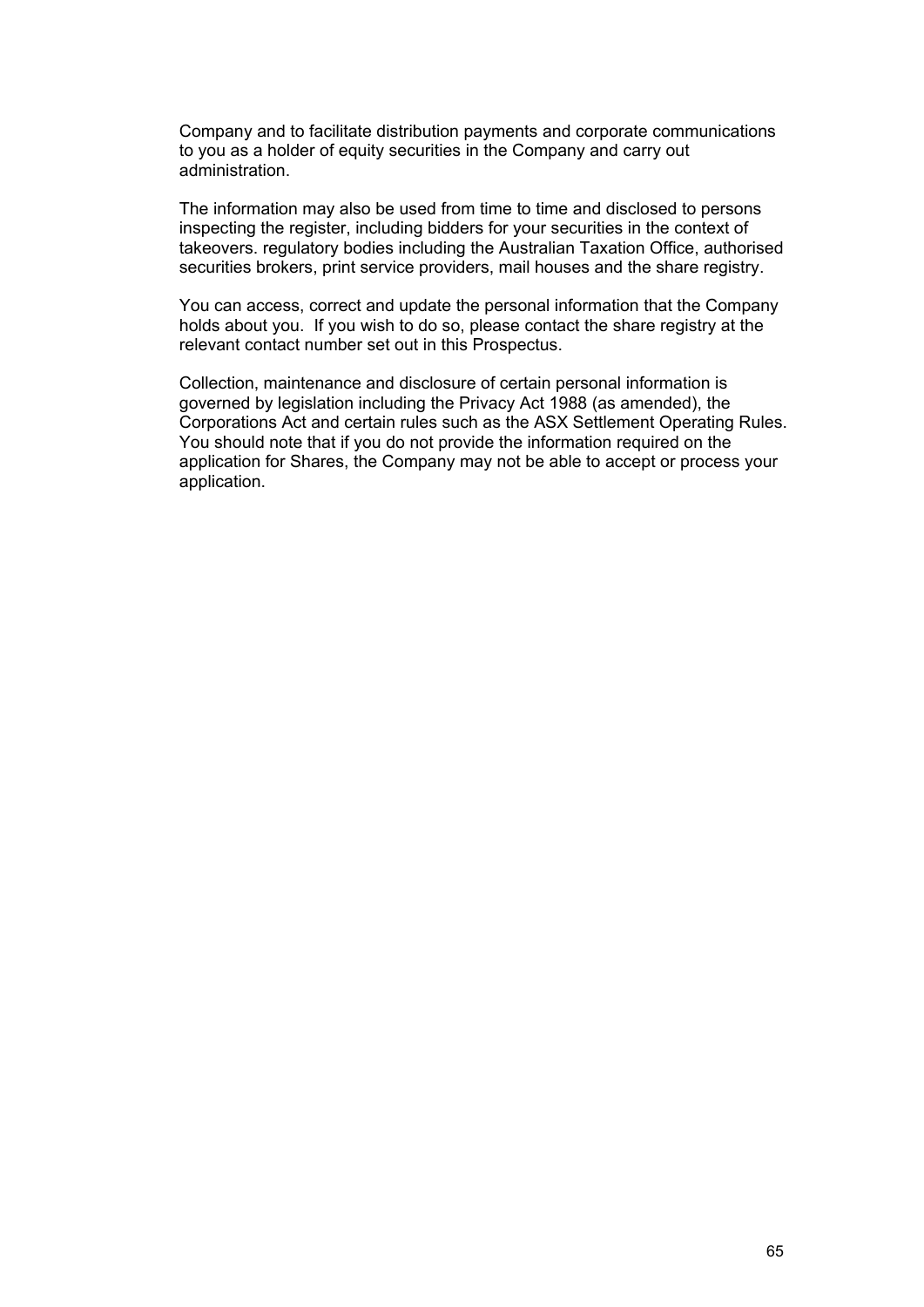# **8. Director's Authorisation**

This Prospectus is issued by the Company and its issue has been authorised by a resolution of the Directors.

In accordance with section 720 of the Corporations Act, each Director and Proposed Director has consented to the lodgement of this Prospectus with the ASIC.

On L

Mr Alasdair Younie **Director** For and on behalf of Zeta Resources Limited

Date: 17 April 2013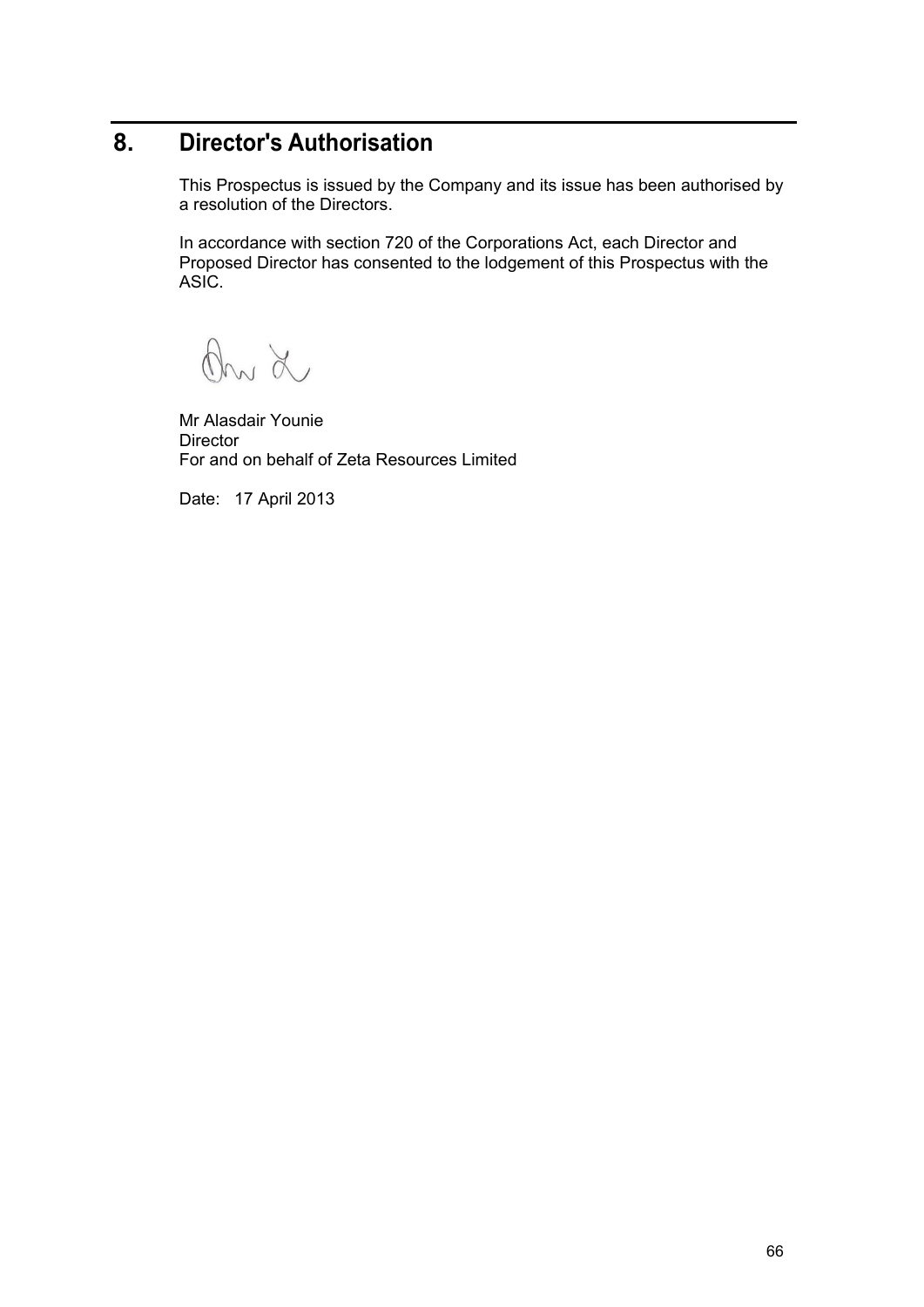# **9. Glossary**

Where the following terms are used in this Prospectus they have the following meanings:

**A\$** means Australian dollars, being the lawful currency of Australia.

**Applicant** means an applicant for Shares under this Prospectus.

**Application Form** means the application form attached to or accompanying this Prospectus relating to the Offer.

**ASIC** means the Australian Securities & Investments Commission.

**Asset Sale Agreement** means the Asset Sale Agreement between the Company and Utilico, dated 29 January 2013.

**Asset Sale Completion Date** means the date which is two Business Days before the Second Court Date.

**ASX** means ASX Limited (ACN 008 624 691) or the financial market operated by it as the context requires.

**ASX Listing Rules** means the official listing rules of ASX.

**Aumex** means Aumex Mining Pty Ltd (ACN 118 268 205).

**Bermuda Companies Act** means the Companies Act 1981 of Bermuda, as may be amended or replaced from time to time.

**Board** means the board of Directors as constituted from time to time.

**Bye-laws** means the Bye-laws of the Company.

**Centamin Shares** means fully paid ordinary shares in the capital of Centamin plc, a company incorporated in England and Wales with Company Number 7673091, and listed on LSE and TSX.

**CHESS** means Clearing House Electronic Subregister System operated by ASX Settlement Pty Ltd (ACN 008 504 532).

**Closing Date** means the closing date of the Offer as set out in the indicative timetable in the Investment Overview in Section 2 (subject to the Company reserving the right to extend the Closing Date or close the Offer early).

**Company** or **Zeta** means Zeta Resources Limited (ARBN 162 902 481), a company incorporated under the laws of Bermuda.

**Conditions** has the meaning given in Section 2.4.

**Consideration Option** means an option to subscribe for one (1) Share at an exercise price of A\$1.00 on or before 8 March 2014, to be offered to Aumex in consideration for the cancellation of the Kumarina Options held by Aumex.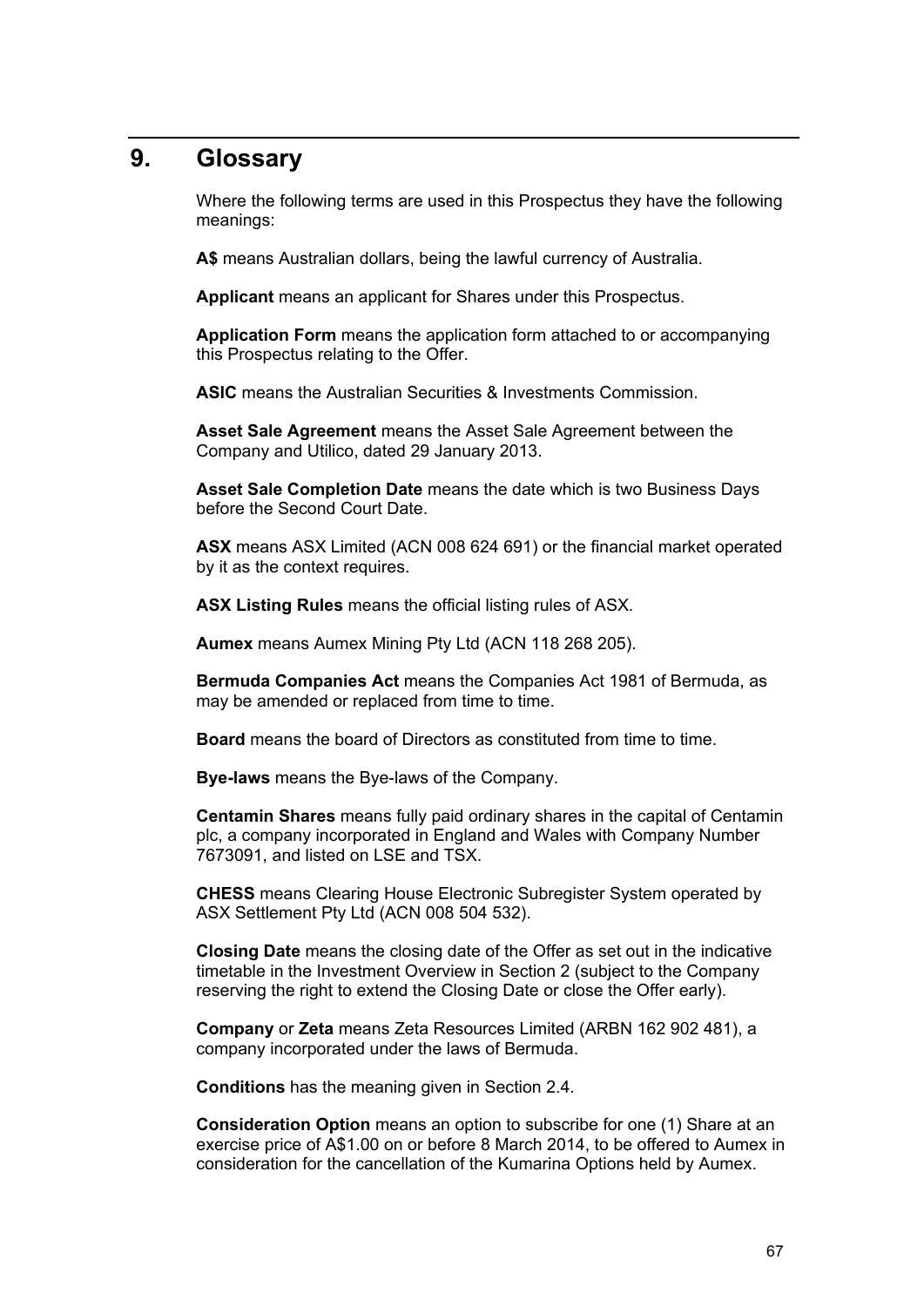**Corporate Governance Statement** means the Company's Corporate Governance Statement.

**Corporations Act** means the Corporations Act 2001 (Cth).

**Court** means the Federal Court of Australia.

**Custodian** means Bermuda Commercial Bank Limited.

**Custodian Agreement** means the Custodian Agreement between the Company and the Custodian, dated 5 April 2013.

**Directors** means Charles Jillings and Alasdair Younie and, following the implementation of the Scheme, the directors of the Company from time to time.

**Effective** means, when used in relation to the Scheme, the coming into effect pursuant to section 411(10) of the Corporations Act of the order of the Court made under section 411(4)(b) in relation to the Scheme.

**Effective Date** means the date the Scheme becomes Effective.

**Exposure Period** means the period of seven (7) days after the date of lodgement of this Prospectus, which may be extended by ASIC by not more than seven (7) days pursuant to section 727(3) of the Corporations Act.

**ICM** means ICM Limited, a company registered in Bermuda with Company Number 44350.

**Ilgarari Project** means Kumarina's Ilgarari Project.

**Implementation Agreement** means the Scheme Implementation Agreement between the Company and Kumarina, dated 29 January 2013.

**Implementation Date** means the date which is the next Business Day after the Scheme Record Date, or such other date as the Company and Kumarina agree in writing.

**Independent Expert** means BDO Corporate Finance (WA) Pty Ltd (ACN 124 031 045).

**Independent Expert's Report** means the Independent Expert's Report which forms Annexure 4 to the Scheme Booklet.

**Investigating Accountant** means HLB Mann Judd.

**Investigating Accountant's Report** means the Investigating Accountant's Report which forms Annexure 5 to the Scheme Booklet.

**Investment Management Agreement** means the Investment Management Agreement between the Company and ICM dated 10 April 2013, a summary of which is set out in Section 4.10.

**Investments** has the meaning given in Section 7.5.

**Kumarina** means Kumarina Resources Limited (ACN 142 774 150).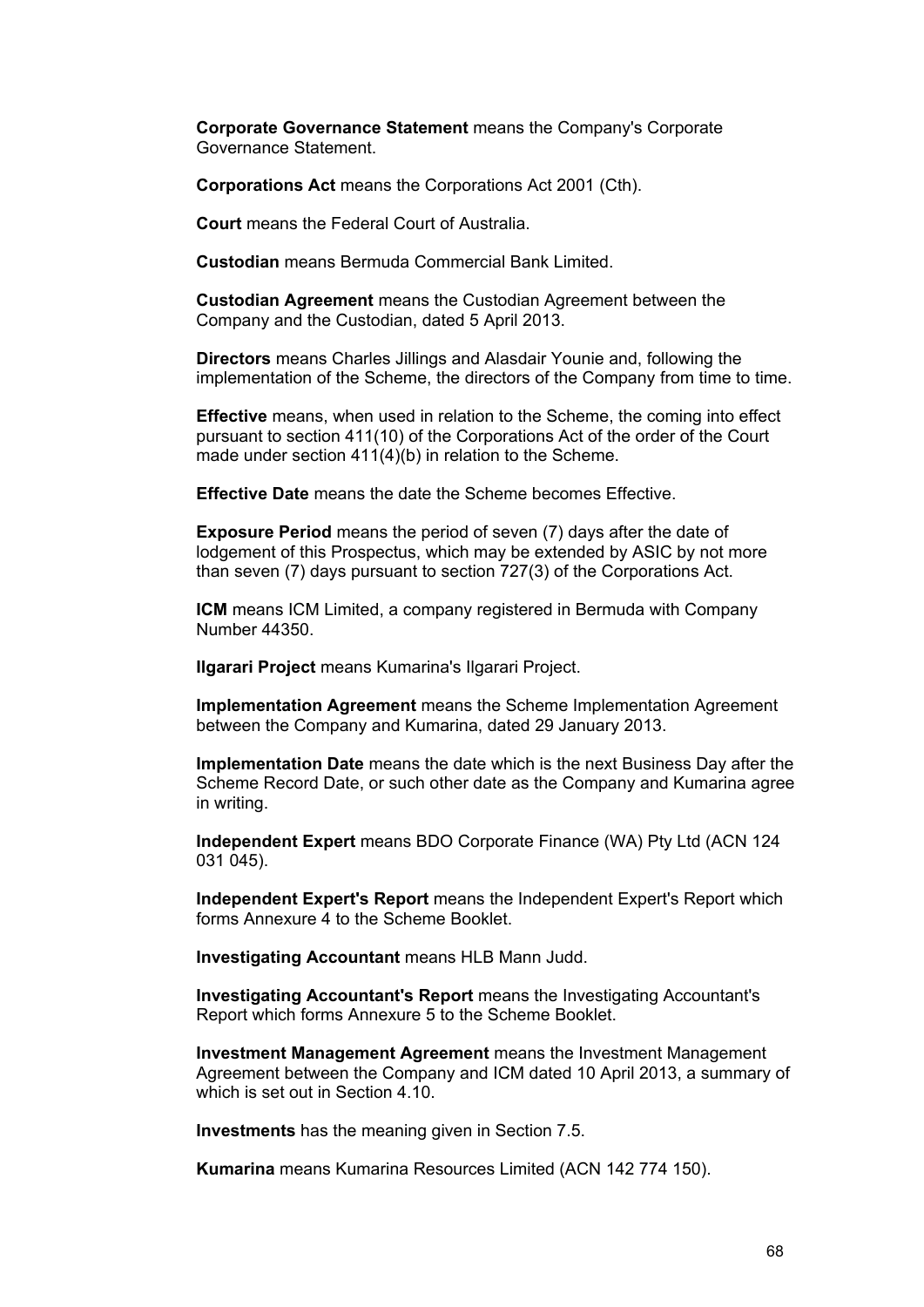**Kumarina Option** means an option to subscribe for a Kumarina Share at an exercise price of A\$0.25 on or before 8 December 2014.

**Kumarina Shareholder** means a registered holder of Kumarina Shares.

**Kumarina Shares** means fully paid ordinary shares in the capital of Kumarina.

**Lead Manager** means Azure Capital Limited, ACN 107 416 106.

**Lead Manager Fee** has the meaning given in Section 7.4.

**LSE** means the London Stock Exchange plc.

**Murrin Murrin Project** means Kumarina's Murrin Murrin Project.

**NZO Shares** means fully paid ordinary shares in the capital of New Zealand Oil & Gas Limited (ARBN 003 064 962).

**NZX** means the New Zealand Stock Exchange.

**Offer** means the offer of Shares and Options, pursuant to this Prospectus as set out in Section 3.

**Offer Period** means the period commencing on the date of this Prospectus and ending on the Closing Date.

**Official List** means the official list of ASX.

**Official Quotation** means official quotation by ASX in accordance with the ASX Listing Rules.

**Option** means an option to acquire a Share at an exercise price of A\$1.00 on or before the third anniversary of the date of issue.

**Optionholder** means a registered holder of an Option.

**PPP Shares** means fully paid ordinary shares in the capital of Pan Pacific Petroleum NL (ACN 000 749 799).

**Proposed Directors** means Mr Marthinus (Martin) Botha, Mr Peter Sullivan and Ms Xi Xi.

**Prospectus** means this prospectus. A reference to this Prospectus includes a reference to the Scheme Booklet unless the context otherwise requires.

**Resolute Shares** means fully paid ordinary shares in the capital of Resolute Mining Limited (ACN 097 088 689), a company listed on ASX.

**Scheme** means a scheme of arrangement under Part 5.1 of the Corporations Act between the Company and Kumarina.

**Scheme Booklet** has the meaning given to that term in Section 1.3.

**Scheme Meeting** means the meeting of Kumarina Shareholders ordered by the Court to be convened pursuant to section 411(1) of the Corporations Act in respect of the Scheme.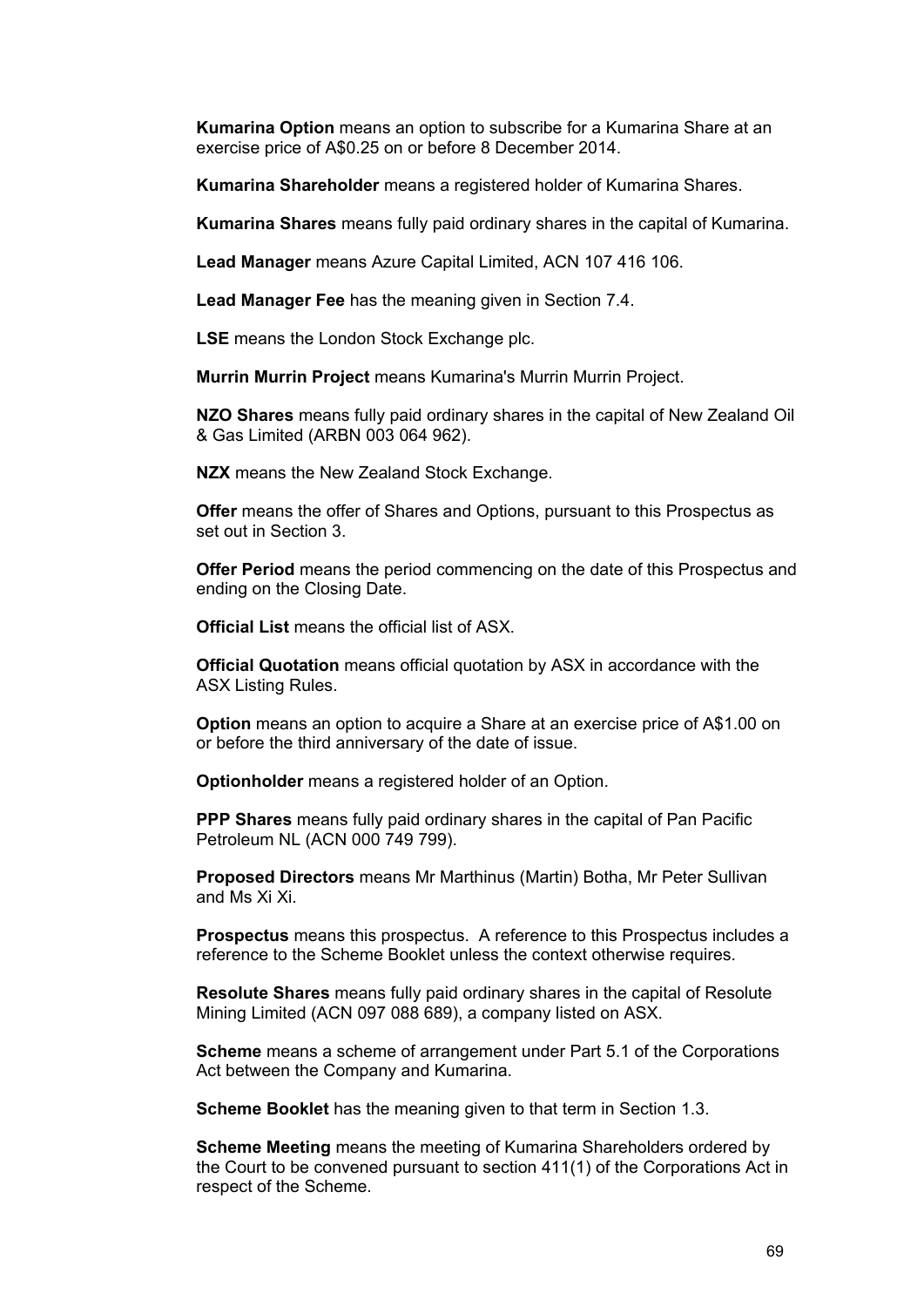**Scheme Record Date** means the date which is five (5) Business Days after the Effective Date.

**Seacrest Subscription Rights** means 2,500,000 nil paid US\$1.00 subscription rights, which carry the obligation to make a payment of US\$1.00 per subscription right (US\$2.5 million in aggregate) to Seacrest LP on receipt of a drawdown notice from Seacrest LP, following which the Company will become a limited partner of Seacrest LP.

**Section** means a section of this Prospectus.

**Share Trading Policy** means the Company's Share Trading Policy.

**Shareholder** means a holder of one or more Shares.

**Shares** means fully paid ordinary shares in the capital of the Company.

**Solicitor's Report on Tenements** means the Solicitor's Report on Tenements, prepared by Hardy Bowen.

**TSX** means Toronto Stock Exchange.

**Utilico** means Utilico Investments Limited, a company incorporated in Bermuda with registration number 39479 and listed on LSE.

**Utilico Minority Interests** has the meaning given to that term in Section 4.2.

**US\$** means United States dollars, being the lawful currency of the United States of America.

**VWAP** means volume weighted average price.

**WST** means Western Standard Time as observed in Perth, Western Australia.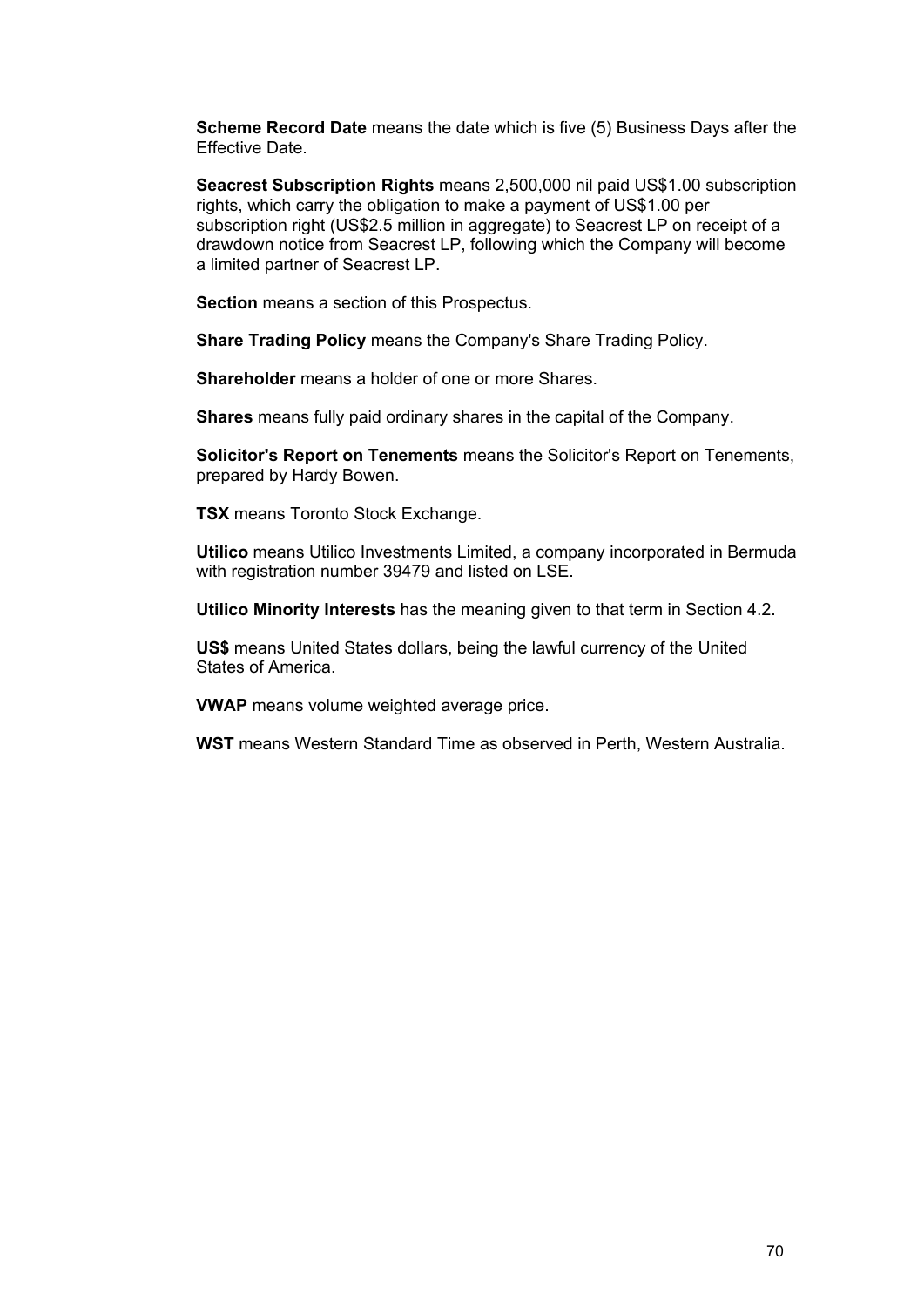|                                                                                    |                                                                 | <b>Application Form</b>                                         |                                          |                           |
|------------------------------------------------------------------------------------|-----------------------------------------------------------------|-----------------------------------------------------------------|------------------------------------------|---------------------------|
| <b>ZETA RESOURCES LIMITED</b>                                                      | Share Registrars use only                                       |                                                                 |                                          |                           |
| <b>APPLICATION FORM</b>                                                            |                                                                 |                                                                 |                                          |                           |
| Please read all instructions on reserve of this form                               | Broker reference - stamp<br>only                                |                                                                 |                                          |                           |
| A Number of Shares applied for                                                     |                                                                 | <b>B</b> Total amount payable<br>Cheque(s) to equal this amount |                                          |                           |
|                                                                                    | at $A$1.00 each =$                                              | A\$                                                             | <b>Broker Code</b>                       | <b>Adviser Code</b>       |
|                                                                                    | you may be allocated all of the Shares above or a lesser number |                                                                 |                                          |                           |
| C Full name details title, given name(s) (no initials) and surname or company name | <b>D</b> Tax file number(s)<br>Or exemption category            |                                                                 |                                          |                           |
| Name of applicant 1                                                                |                                                                 |                                                                 | Applicant 1/company                      |                           |
|                                                                                    |                                                                 |                                                                 |                                          |                           |
|                                                                                    | Name of joint applicant 2 or <account name=""></account>        |                                                                 | Joint applicant 2/trust                  |                           |
| Name of joint applicant 3 or <account name=""></account>                           |                                                                 |                                                                 | Joint applicant 3/exemption              |                           |
| Full postal address<br>E<br>Number/Street                                          |                                                                 |                                                                 | <b>F</b> Contact details<br>Contact name |                           |
|                                                                                    |                                                                 |                                                                 | number                                   | Contact daytime telephone |
|                                                                                    |                                                                 |                                                                 |                                          |                           |
| Suburb/town                                                                        |                                                                 |                                                                 | Contact email address                    |                           |
|                                                                                    |                                                                 |                                                                 |                                          |                           |

# **G CHESS HIN** (if applicable)

## **H** Cheque payment details

Please fill out your cheque details and make your cheque payable to "**Zeta Resources Limited – Share Offer Account**"

| <b>Drawer</b> | Cheque number | <b>BSB</b> number | Account number | Total amount of cheque |
|---------------|---------------|-------------------|----------------|------------------------|
|               |               |                   |                |                        |
|               |               |                   |                |                        |
|               |               |                   |                |                        |

**I** Return of the Application Form with your cheque for the Application monies will constitute your offer to subscribe for Shares in the Company. I/We declare that:

(a) this Application is completed according to the declaration/appropriate statements on the reverse of this form and agree to be bound by the Bye‐laws of the Company; and

(b) I/we have received personally a copy of the Prospectus accompanying the Application Form, before applying for Shares.

### **No signature is required.**

### The Prospectus contains information about investing in the Shares of the Company and it is advisable to read this **document before applying for Shares**

You should read the Prospectus dated 17 April 2013 carefully before completing this Application Form. The *Corporations Act 2001* (Cth) prohibits any person from passing on this Application Form (whether in paper or electronic form) unless it is attached to or accompanies a complete and unaltered copy of the Prospectus and any relevant supplementary prospectus (whether in paper or electronic form).